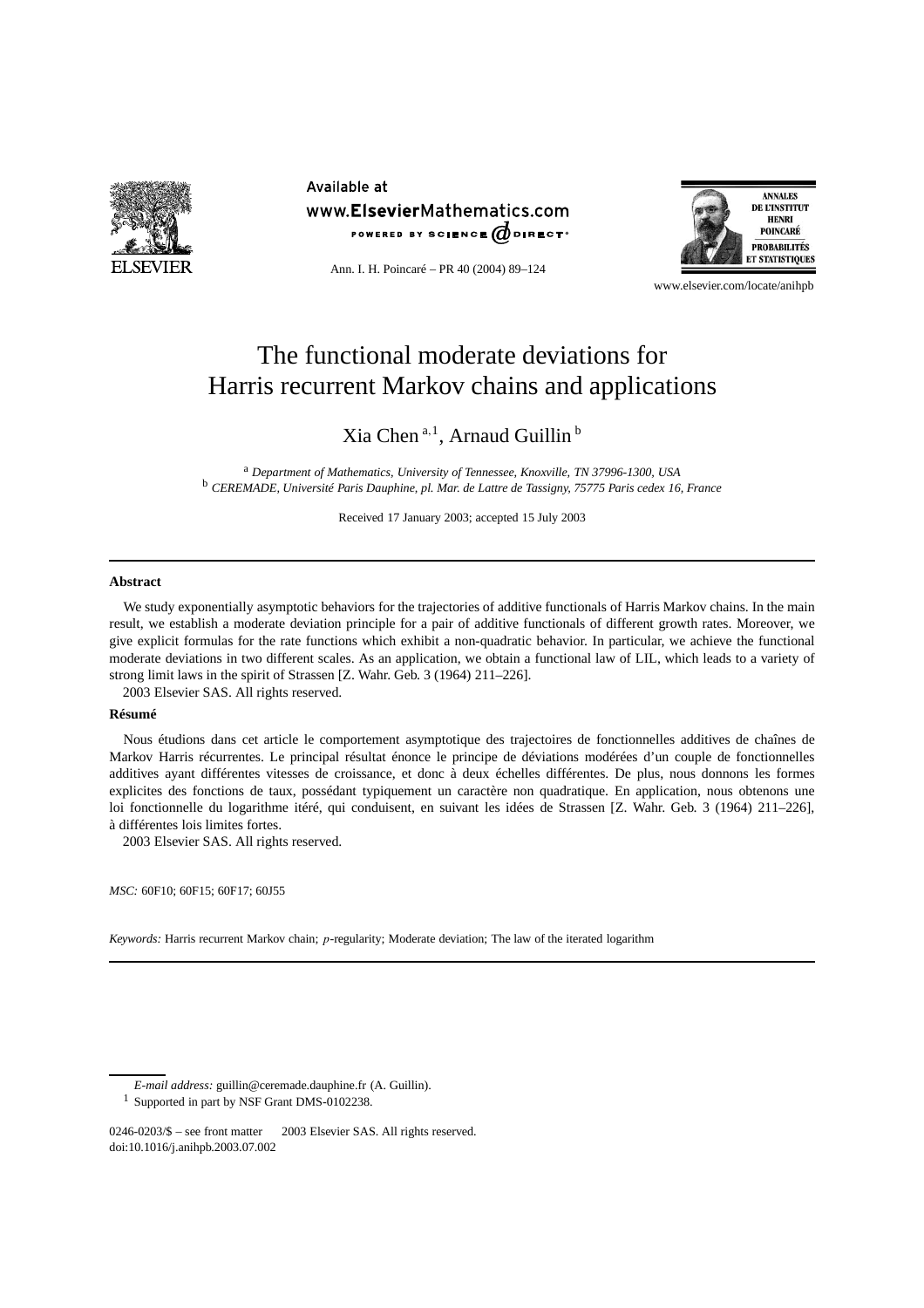# **1. Introduction and results on moderate deviations**

Let  ${X_n}_{n \geq 0}$  be a Harris recurrent Markov chain with state space  $(E, \mathcal{E})$ , transition probability  $P(x, A)$  and invariant measure  $π$ . Throughout, we always assume that the  $σ$ -algebra  $ε$  is countably generated. By Harris recurrence we mean that  ${X_n}_{n\geq 0}$  is irreducible and for any  $A \in \mathcal{E}^+$  and any initial distribution  $\mu$ ,

 $P_{\mu}$ {*X<sub>n</sub>* ∈ *A* infinitely often} = 1*,* 

where

$$
\mathcal{E}^+ = \big\{A \in \mathcal{E}; \ \pi(A) > 0\big\}
$$

and the standard notation  $P_\mu$  is for the Markovian probability with initial distribution  $\mu$  (Naturally,  $E_\mu$  is for the correspondent expectation;  $P_x$  and  $E_x$  for  $P_\mu$  and  $E_\mu$ , respectively, as  $\mu = \delta_x$  is a Dirac measure.). We introduce  $P^{k}(x, A)$  for the *k*-step transition of  $\{X_n\}_{n\geq 0}$ . By Harris recurrence, for any  $A \in \mathcal{E}^+$ 

$$
\tau_A \equiv \inf\{n \geqslant 1; \ X_n \in A\} < \infty \quad \text{a.s.} \tag{1.1}
$$

Our goal is to establish the moderate deviations for additive functionals of  $\{X_n\}_{n\geq 0}$  mainly in the case of null recurrence (although some of our results also include the case of positive recurrence). The moderate deviations arise from the needs for tail control in the study of strong limit theorems such as the law of the iterated logarithm. See, for example, Chung and Hunt [11], Erdös and Taylor [19], Kesten [24], Jain and Pruitt [22], Révész [31], Marcus and Rosen [27], for the results in the context of recurrent Levy processes and random walks, and Touati [34], Wu [35], Csáki and Salminen [13], de Acosta [2], de Acosta and Chen [3], Gantert and Zeitouni [20], Chen [7–10], Guillin [21], Djellout and Guillin [17] for those in the case of recurrent Markov processes (use also Duflo et al. [5]). Among them, the probability estimate carried out for the law of the iterated logarithm given in Chen [9,10] suggests the existence of the non-trivial limits for the sequences

$$
\frac{1}{b_n} \log P\left\{\sum_{k=1}^n f(X_k) \geqslant \sqrt{a\left(\frac{n}{b_n}\right)} b_n\right\}, \quad n = 1, 2, \dots
$$

and

$$
\frac{1}{b_n}\log P\left\{\sum_{k=1}^n g(X_k)\geqslant a\left(\frac{n}{b_n}\right)b_n\right\},\quad n=1,2,\ldots,
$$

where  ${b_n}$  can be any positive sequence satisfying

$$
b_n \to \infty \quad \text{and} \quad b_n/n \to 0 \quad (n \to \infty), \tag{1.2}
$$

*a(·*) is the partial Green function given as below, *f* is centered with respect to the invariant measure  $\pi$ ,  $g \ge 0$  and *f, g* satisfy some regularity conditions. An important special case is the case of local times in which  ${X_n}_{n \geq 1}$  is 1 or 2 dimensional discrete random walk and, the functions *g* and *f* are, respectively, the indicator of a single point and the difference between two such indicators (see (1.22) and (1.23) below for an example). On the other hand, one will see in the later of this section that as the Markov chain is positive recurrent or is close to be positively recurrent, the tail behaviors of the second sequence can not determine full large (moderate) deviation.

We study, at the level of moderate deviations, the asymptotic sample path properties of the additive functionals generated by  $f$  and by  $g$ , together with asymptotic correlation between these two different types of additive functionals. To this end, we first introduce some concepts from the book by Revuz [33].

A bounded, non-negative Borel-measurable function *g* on  $(E, \mathcal{E})$  is called a special function if

$$
\sup_{x \in E} E_x \sum_{k=1}^{\tau_A} g(X_k) < +\infty \quad \forall A \in \mathcal{E}^+. \tag{1.3}
$$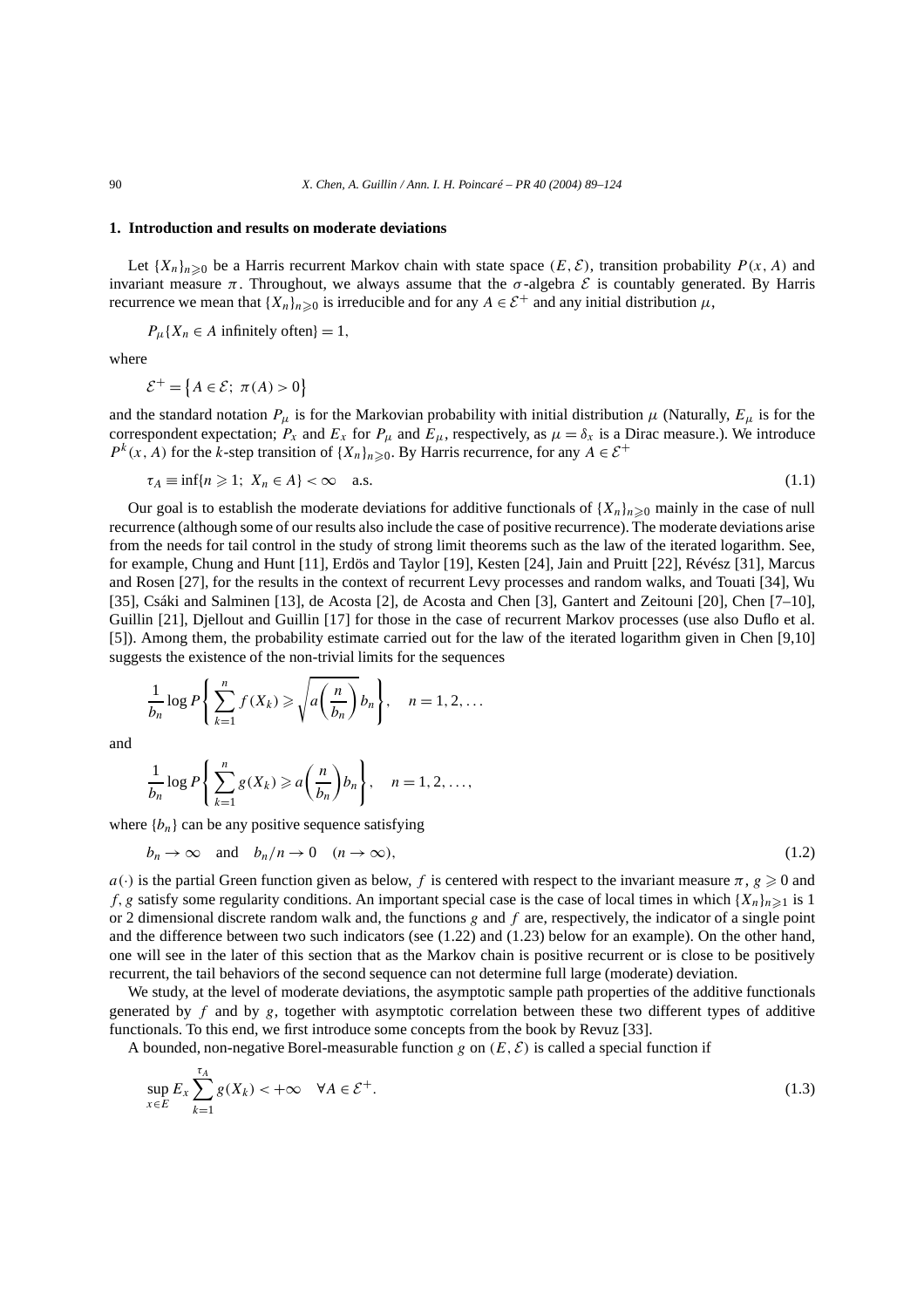Given a Harris recurrent Markov chain, the class of special functions is dense in the function spaces such as  $L^p(E, \mathcal{E}, \pi)$  ( $p \ge 1$ ). When the Markov chain takes discrete values, any function with finite support is special. In particular, local times are generated by special functions. For the Markov chain satisfying certain continuity in Feller sense, a typical special function is a function with compact support. Also, if *P* is quasi-compact, every bounded positive function is special.

A special function is  $\pi$ -integrable. Indeed, we may choose a  $A \in \mathcal{E}^+$  such that  $\pi(A) < +\infty$ . Therefore,

$$
\pi(g) \equiv \int g(x)\pi(dx) = (\pi(A))^{-1} \int_A \pi(dx) E_x \sum_{k=1}^{\tau_A} g(X_k) \le \sup_{x \in A} E_x \sum_{k=1}^{\tau_A} g(X_k) < +\infty.
$$

A Borel-measurable function *f* on  $(E, \mathcal{E})$  is called a charge if  $|f|$  is special and  $\pi(f) = 0$ . By Theorem 1.5 in Chen [9], for any charge *f* ,

$$
\int f^2(x)\pi(dx) < \infty
$$
 and  $\sum_{k=1}^{\infty} \int f(x)P^k f(x)\pi(dx)$  converges.

Consequently, the energy  $\sigma_f^2$  given by

$$
\sigma_f^2 = \int f^2(x)\pi(dx) + 2\sum_{k=1}^{\infty} \int f(x)P^k f(x)\pi(dx)
$$
\n(1.4)

is well defined for a charge f. In general,  $\sigma_f^2 \geq 0$ . To make our case interesting, throughout we assume that  $\sigma_f^2 > 0$ .

In Orey [30], a set  $D \in \mathcal{E}^+$  is called *D*-set if its indicator  $I_D$  is special. For a fixed *D*-set *D*, write the partial Green function

$$
a(t) = \frac{1}{\pi(D)} \sum_{k=1}^{[t]} \nu P^k(D) \quad (t \ge 1),
$$
\n(1.5)

where *ν* is a fixed probability measure on  $(E, \mathcal{E})$ . By recurrence  $a(t) \uparrow \infty$  as  $t \to \infty$ . According to Theorem 2, Chapter 2 in Orey [30], the asymptotic magnitude (as  $t \to \infty$ ) of  $a(t)$  is independent of the choice of *D* and *v*. Recall (Chen [8]) that a Harris Markov chain  ${X_n}_{n\geq 0}$  is called *p*-regular, if  $a(t)$  is regularly varying at  $\infty$  with index *p*:

$$
\lim_{t \to \infty} \frac{a(\lambda t)}{a(t)} = \lambda^p \quad \forall \lambda > 0.
$$

Clearly,  $0 \leq p \leq 1$  if above equality holds. Note that every positive recurrent Markov chain is 1-regular. The concept of regular Markov chain is closely related to Hypothesis (C) introduced in Touati [34]. In the "atomic" case, the *p*-regularity with  $0 < p < 1$  is equivalent to the asymptotic stability condition on the hitting time of an atom, which was introduced by Csáki and Csörgö [12].

By convention, *C*[0*,* 1] is the space of continuous functions on [0*,* 1] and *D*[0*,* 1] is the space of the functions on [0*,* 1] which are right continuous and have left limits on [0*,* 1]. Under the uniform convergence topology, *C*[0*,* 1] and *D*[0*,* 1] become Banach spaces. We define *C*{[0*,* 1]*,***R**<sup>2</sup>} = *C*[0*,* 1] × *C*[0*,* 1] and *D*{[0*,* 1]*,***R**<sup>2</sup>} =  $D[0, 1] \times D[0, 1].$ 

Throughout, we assume f is a charge and  $g$  is a special function. Define  $D[0, 1]$ -valued random sequences { $\xi_n(\cdot)$ } and { $\eta_n(\cdot)$ } as

$$
\xi_n(t) = \sum_{k=1}^{[nt]} f(X_k), \quad 0 \le t \le 1, \ n = 1, 2, \dots,
$$
  

$$
\eta_n(t) = \sum_{k=1}^{[nt]} g(X_k), \quad 0 \le t \le 1, \ n = 1, 2, \dots.
$$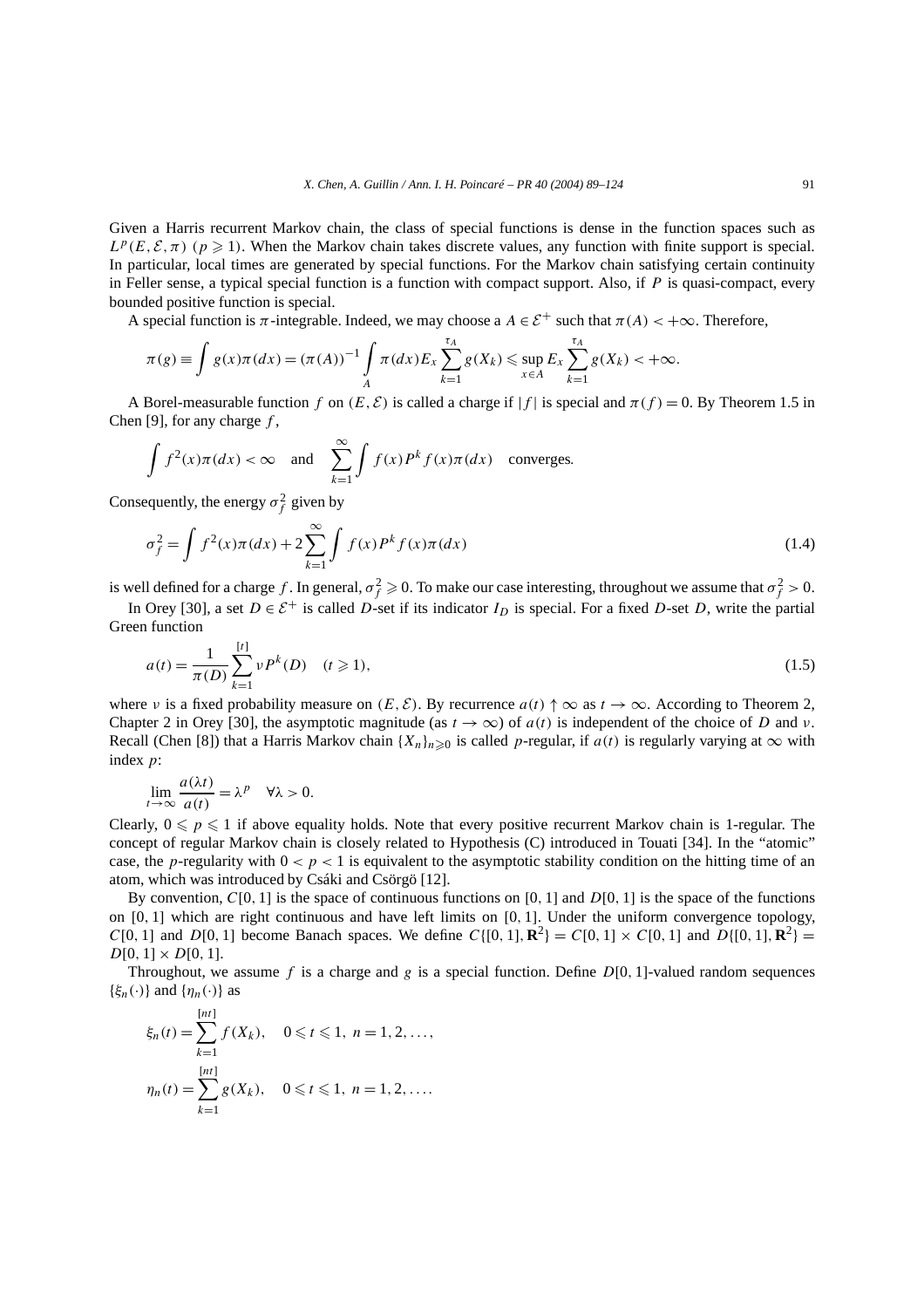We shall study the moderate deviations associated with the  $D\{[0, 1], \mathbb{R}^2\}$ -valued random sequence  $\{\mathcal{Z}_n\}$  defined by

$$
\varXi_n(t) = \left(\frac{1}{\sqrt{a(n b_n^{-1})} b_n} \xi_n(t), \frac{1}{a(n b_n^{-1}) b_n} \eta_n(t)\right), \quad 0 \leq t \leq 1,
$$

where  $n = 1, 2, \ldots$  and  $\{b_n\}$  is a positive sequence satisfying (1.2). Define the function  $\Lambda_p^*(x, y)$  on  $(-\infty, \infty) \times [0, \infty)$ :

$$
\Lambda_p^*(x, y) = \begin{cases} \frac{\pi(g)x^2}{2\sigma_f^2 y} + (1-p) \left( \frac{p^p y}{\pi(g)\Gamma(p+1)} \right)^{(1-p)^{-1}} & y > 0, \\ 0 & x = y = 0, \\ +\infty & \text{else.} \end{cases}
$$

One can verify that  $\Lambda_p^*$  is lower semi-continuous and convex. Let

$$
\Theta_p = \left\{ (\phi, \gamma) \in C \left\{ [0, 1], \mathbf{R}^2 \right\}; \ \phi(0) = \gamma(0) = 0, \ \phi(t), \gamma(t) \text{ are absolutely continuous,}
$$
\n
$$
\gamma(t) \text{ is non-decreasing and } \int_0^1 \Lambda_p^* (\dot{\phi}(t), \dot{\gamma}(t)) dt < \infty \right\}.
$$

Set

$$
I_p(\phi, \gamma) = \begin{cases} \int_0^1 \Lambda_p^* \big(\dot{\phi}(t), \dot{\gamma}(t)\big) dt & \text{if } (\phi, \gamma) \in \Theta_p, \\ 0 & \text{otherwise.} \end{cases}
$$
(1.6)

**Theorem 1.1.** Assume that the Harris recurrent Markov chain  $\{X_n\}_{n\geq 0}$  is p-regular with  $0 < p < 1$  and that f is *a charge, g is special. Then for any initial distribution*  $\mu$ ,  $\{ \mathcal{F}_n \}$  *satisfies the following moderate deviation principle: for each closed set*  $C \in D\{[0, 1], \mathbb{R}^2\}$ 

$$
\limsup_{n \to \infty} \frac{1}{b_n} \log P_{\mu} \{ \varXi_n \in \mathcal{C} \} \leq - \inf_{(\phi, \gamma) \in \mathcal{C}} I_p(\phi, \gamma)
$$
\n(1.7)

*and, for each open set*  $O \in D\{[0, 1], \mathbb{R}^2\}$ 

$$
\liminf_{n \to \infty} \frac{1}{b_n} \log P_{\mu} \{ \varXi_n \in \mathcal{O} \} \ge - \inf_{(\phi, \gamma) \in \mathcal{O}} I_p(\phi, \gamma)
$$
\n(1.8)

*where the partial Green function*  $a(\cdot)$  *is given in* (1.5)*, and*  $\{b_n\}$  *can be any positive sequence satisfying* (1.2)*.* 

The moderate deviations for i.i.d. sequences has a long history (see, e.g., Dembo and Shao [14] for the type of self-renormalization and Jiang, Rao, Wang and Li [23] for deterministic normalization). Theorem 1.1 exhibits a non-standard behavior in the moderate deviations as the rate functions obtained here are not quadratic.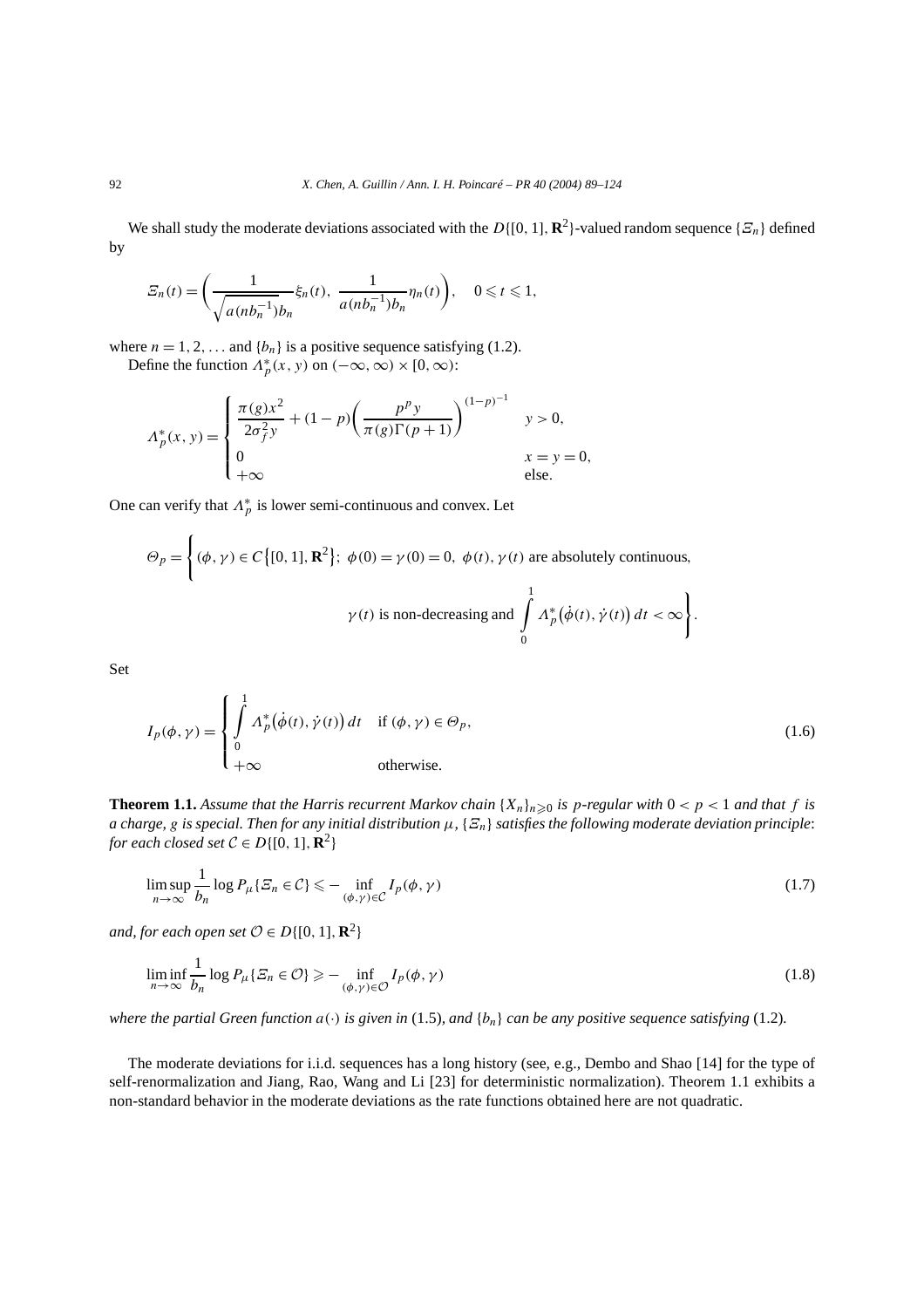By the canonical projection  $(\phi, \gamma) \mapsto \gamma$  and by the contraction principle (see, e.g., Theorem 4.2.1 in Dembo and Zeitouni [15]), from Theorem 1.1 we obtain a moderate deviation principle for the additive functional generated by the special function *g*, with the rate function

$$
J_p(\gamma) \equiv \inf_{\phi \in D[0,1]} I_p(\phi, \gamma) = \begin{cases} (1-p) \int_0^1 \left( \frac{p^p \dot{\gamma}(t)}{\pi(g)\Gamma(p+1)} \right)^{(1-p)^{-1}} dt & \text{if } \gamma \in \Gamma_p, \\ +\infty & \text{otherwise,} \end{cases}
$$
(1.9)

where

 $\Gamma_p = \{ \gamma \in D[0, 1]; \ \gamma(0) = 0, \ \gamma(t) \text{ is non-decreasing, absolutely continuous and } \dot{\gamma} \in L^{(1-p)^{-1}}[0, 1] \}.$ More precisely, we have

**Theorem 1.2.** Assume that the Harris recurrent Markov chain  $\{X_n\}_n \geq 0$  is p-regular with  $0 < p < 1$  and that g is  $special$ *. Then for any initial distribution*  $\mu$ *, the following moderate deviation principle holds: for each closed set*  $F \in D[0, 1]$ 

$$
\limsup_{n \to \infty} \frac{1}{b_n} \log P_{\mu} \left\{ \eta_n(\cdot) \big/ a \big( nb_n^{-1} \big) b_n \in F \right\} \leq - \inf_{\gamma \in F} J_p(\gamma) \tag{1.10}
$$

*and, for each open set*  $G \in D[0, 1]$ 

$$
\liminf_{n \to \infty} \frac{1}{b_n} \log P_{\mu} \{ \eta_n(\cdot) / a \left( nb_n^{-1} \right) b_n \in G \} \ge - \inf_{\gamma \in G} J_p(\gamma). \tag{1.11}
$$

The case  $p = 1$  can not be included in Theorem 1.1 and Theorem 1.2, due to the singularity of the additive functional generated by *g* in this situation. As a matter of fact, even at level of the simple moderate deviations, rate functions can be different from case to case. Although it is pointed out in Chen [10] that

$$
\lim_{n \to \infty} \frac{1}{b_n} \log P\left\{ \sum_{k=1}^n g(X_k) \geq x a\left(\frac{n}{b_n}\right) b_n \right\} = \begin{cases} 0 & \text{if } x < \pi(g), \\ -\infty & \text{if } x > \pi(g), \end{cases} \tag{1.12}
$$

as  $p = 1$ , the full form of the moderate deviation for  $\eta_n(1)$  is far more complicated. Indeed, if we take  $\{X_n\}_{n \geq 0}$  as an i.i.d. sequence (in which case  $\pi$  can be chosen as the common distribution of this sequence, all bounded measurable functions on  $(E, \mathcal{E})$  are special, and  $a(t) \sim t$  as  $t \to \infty$ ) then by the well known Cramér's large deviation principle (see, e.g., Theorem 2.2.3 in Dembo and Zeitouni [15]) for any  $\varepsilon > 0$ , there is a  $\delta > 0$  such that

$$
P\left\{\left|\frac{1}{n}\sum_{k=1}^n g(X_k) - \pi(g)\right| \geqslant \varepsilon\right\} \leqslant e^{-\delta n}
$$

for large *n*. Consequently, for every closed set *F*, and every open set *G* in the line,

$$
\limsup_{n \to \infty} \frac{1}{b_n} \log P\left\{\eta_n(1) \middle/ a\left(n b_n^{-1}\right) b_n \in F\right\} \leq -\inf_{y \in F} l(y),\tag{1.13}
$$

$$
\liminf_{n \to \infty} \frac{1}{b_n} \log P\left\{\eta_n(1) \big/ a\left(n b_n^{-1} \right) b_n \in G\right\} \ge - \inf_{y \in G} l(y) \tag{1.14}
$$

as soon as  $\{b_n\}$  satisfies (1.2), where the rate function  $l(y)$  is given by

$$
l(y) = \begin{cases} 0 & \text{if } y = \pi(g), \\ +\infty & \text{otherwise.} \end{cases}
$$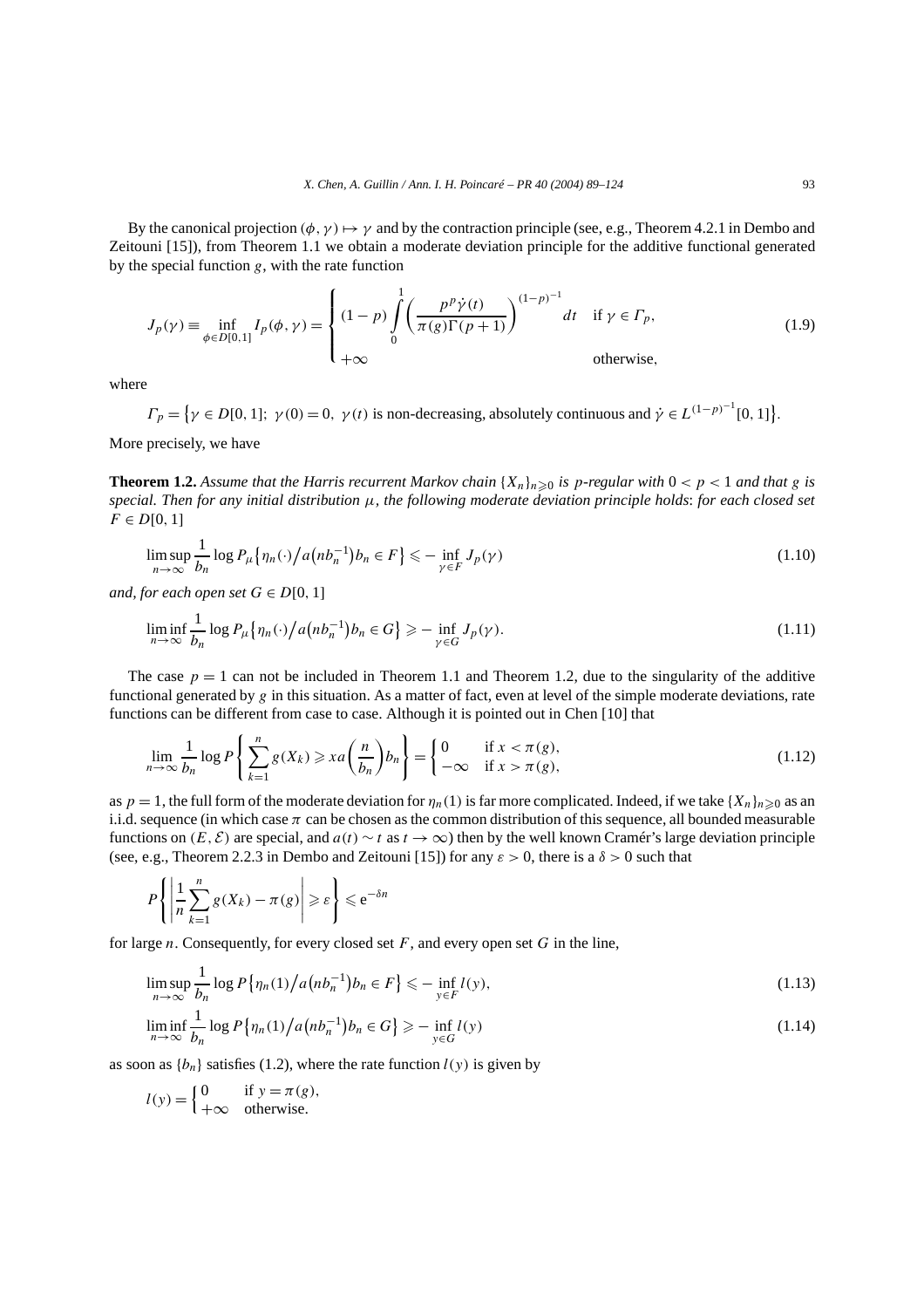In Example 1.6 (the case  $q = 2$ ) of Chen [9], on the other hand, an 1-regular but null Harris recurrent integervalued Markov chain  ${X_n}_{n\geq 0}$  is constructed, such that

$$
a(n) \equiv \sum_{k=1}^{n} P^{k}(0,0) \sim \frac{\pi^{2}}{6} \frac{n}{\log n} \quad (n \to \infty).
$$

Define

 $\tau_0(0) = 0$  and  $\tau_0(k+1) = \inf\{n > \tau_0(k); X_n = 0\}$   $(k \ge 1)$ .

Let  $g = I_0$ . Then for any  $\varepsilon > 0$ ,

$$
P_0\left\{\eta_n(1) \leq \varepsilon \frac{n}{\log n}\right\} = P_0\left\{\tau\left(\left[\frac{\varepsilon n}{\log n}\right]\right) \geq n\right\} \geq P_0\left(\bigcup_{k=1}^{\lfloor \varepsilon n/\log n \rfloor} \{\tau_0(k) - \tau_0(k-1) \geq n\}\right)
$$

$$
= 1 - \left(1 - P_0\{\tau_0 \geq n\}\right)^{\lfloor \varepsilon n/\log n \rfloor} \sim \frac{\varepsilon n}{\log n} P_0\{\tau_0 \geq n\}.
$$

Notice that  $E_0 \tau_0 = \infty$  and that  $P{\tau_0 \geq n}$  is regularly varying as  $n \to \infty$ . Trivially,

$$
\lim_{n \to \infty} \frac{1}{\log n} \log P_0 \left\{ \eta_n(1) \leqslant \varepsilon \frac{n}{\log n} \right\} = 0.
$$

In view of (1.12), one has a moderate deviation principle described in (1.13) and (1.14) with  $b_n = \log n$  but with a different rate function given by

$$
l(y) = \begin{cases} 0 & \text{if } y \leq \pi(g), \\ +\infty & \text{otherwise.} \end{cases}
$$

By considering the map  $(\phi, \gamma) \mapsto \phi$  one can get a moderate deviation for  $\xi_n(\cdot)$  governed by the rate function

$$
\kappa_p(\phi) \equiv \inf_{\gamma \in D[0,1]} I_p(\phi, \gamma) = \begin{cases} (2-p) \int_0^1 \left( \frac{p^p \dot{\phi}^2(t)}{2\Gamma(p+1)\sigma_f^2} \right)^{\frac{1}{2-p}} dt & \phi \in \Psi_p, \\ +\infty & \text{otherwise,} \end{cases}
$$
(1.15)

where

 $\Psi_p = \{ \phi \in C[0, 1]; \ \phi(0) = 0, \ \phi(t) \text{ is absolutely continuous and } \dot{\phi} \in L^{2(2-p)^{-1}}[0, 1] \}$ 

and the equality in (1.15) can be seen from the simple fact that

$$
\inf_{y>0} \Lambda_p^*(x, y) = (2 - p) \left( \frac{p^p x^2}{2\Gamma(p+1)\sigma_f^2} \right)^{\frac{1}{2-p}}, \quad x \in \mathbf{R}.
$$
\n(1.16)

We can do slightly better. Indeed, the case  $p = 1$  can be included.

**Theorem 1.3.** Assume that the Harris recurrent Markov chain  $\{X_n\}_{n\geq 0}$  is p-regular with  $0 < p \leq 1$  and that f is *a charge. Then for any initial distribution µ, the following moderate deviation principle holds*: *for each closed set*  $F \in D[0,1]$ 

$$
\limsup_{n \to \infty} \frac{1}{b_n} \log P_{\mu} \left\{ \xi_n(\cdot) / \sqrt{a(n b_n^{-1})} b_n \in F \right\} \leq - \inf_{\phi \in F} \kappa_p(\phi) \tag{1.17}
$$

*and, for each open set*  $G \in D[0, 1]$ 

$$
\liminf_{n \to \infty} \frac{1}{b_n} \log P_{\mu} \left\{ \xi_n(\cdot) / \sqrt{a(n b_n^{-1})} b_n \in G \right\} \ge - \inf_{\phi \in G} \kappa_p(\phi). \tag{1.18}
$$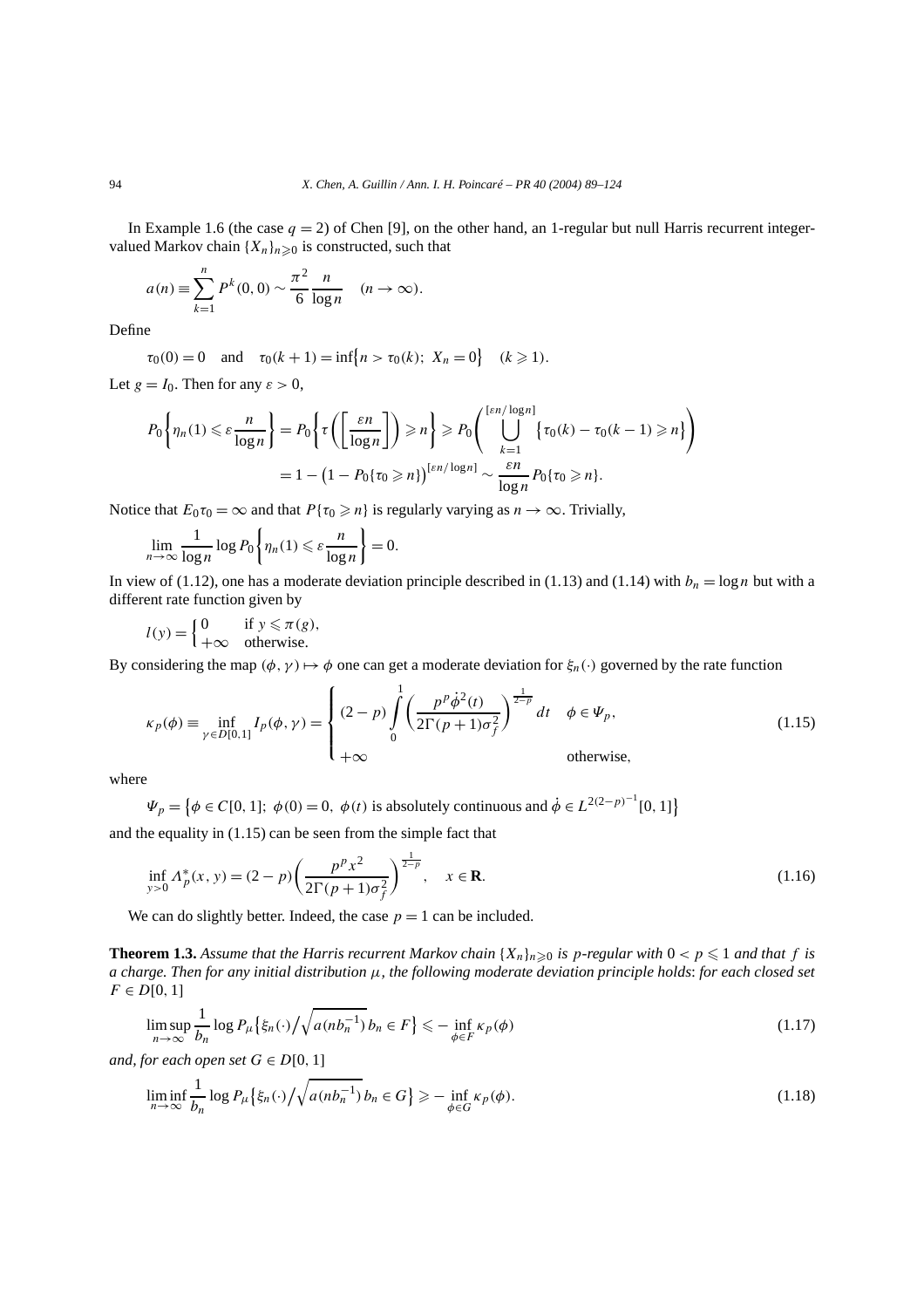A special case of  $p = 1$  is when  $\{X_n\}_{n \geq 0}$  is positive recurrent, which means that the returning time to any *A*  $\in \mathcal{E}^+$  has finite expectation, or equivalently, the Markov chain has a finite invariant measure  $\pi$ . In this case we always make  $\pi$  a probability measure by an appropriate normalization. Notice that by the law of large numbers,  $a(t) \sim t$  as  $t \to \infty$  and from (1.15)

$$
\kappa_1(\phi) = \begin{cases} \frac{1}{2\sigma_f^2} \int_0^1 \dot{\phi}^2(t) dt & \phi \in \Psi_1, \\ +\infty & \text{otherwise.} \end{cases}
$$

We have the following classic type of result on moderate deviations.

**Corollary 1.4.** Assume that the Markov chain  $\{X_n\}_{n\geq 0}$  is positive recurrent and that f is a charge. Then for any *initial distribution*  $\mu$ *, the following moderate deviation principle holds: for each closed set*  $F \in D[0, 1]$ 

$$
\limsup_{n \to \infty} \frac{1}{b_n} \log P_{\mu} \{\xi_n(\cdot) / \sqrt{n b_n} \in F\} \leq - \inf_{\phi \in F} \kappa_1(\phi)
$$
\n(1.19)

*and, for each open set*  $G \in D[0, 1]$ 

 $\mathbb{R}^2$ 

$$
\liminf_{n \to \infty} \frac{1}{b_n} \log P_{\mu} \{ \xi_n(\cdot) / \sqrt{n b_n} \in G \} \ge - \inf_{\phi \in G} \kappa_1(\phi). \tag{1.20}
$$

**Remark 1.5.** First of all, Theorems 1.1, 1.2 and 1.3 can easily be extended to the moderate deviations in *C*{[0*,* 1], **R**<sup>2</sup>} or *C*[0*,* 1] with  $\xi_n$  and  $\eta_n$  being replaced by their continuous versions:

$$
\xi_n^c(t) = \sum_{k=1}^{[nt]} f(X_k) + (nt - [nt]) f(X_{[nt]+1}), \quad 0 \le t \le 1, \ n = 1, 2, \dots,
$$
  

$$
\eta_n^c(t) = \sum_{k=1}^{[nt]} g(X_k) + (nt - [nt]) g(X_{[nt]+1}), \quad 0 \le t \le 1, \ n = 1, 2, \dots,
$$

and with the same rate functions. It will be useful for applications in Section 5.

**Remark 1.6.** From the proof given in Section 3, we can see that the upper bounds given in Theorem 1.1 hold uniformly over initial points. So (1.7) can be strengthened into

$$
\limsup_{n \to \infty} \frac{1}{b_n} \log \sup_{x \in E} P_x \{ \varXi_n \in \mathcal{C} \} \leq - \inf_{(\phi, \gamma) \in \mathcal{C}} I_p(\phi, \gamma)
$$
\n(1.21)

for every closed set  $C \in D\{[0, 1], \mathbb{R}^2\}$ . On the other hand, we do not expect such uniformity for the lower bounds, under the conditions given in Theorem 1.1.

**Remark 1.7.** Note that the case  $p = 0$  is not included in the above theorems. The main difficulty is that the random sequence  $\{\mathcal{E}_n\}$  and its components fail to be exponentially tight in their value space as  $p = 0$ . As a matter of fact, one can easily see that the level sets of the functions  $I_0$ ,  $J_0$  and  $\kappa_0$  are not compact. However, the simple moderate deviations for  $\mathcal{Z}_n(1)$  in the case  $p = 0$  with rate functions  $\Lambda_0^*$  are valid, by the same proof.

*Application.* We give here an application of our result to the additive functionals of recurrent random walks on the integer lattice **Z**. Suppose that  $S_n = \sum_{i=1}^{n} Y_k$  where  $Y_k$  are iid symmetric integer-valued random variables with characteristic function

$$
\varphi(\lambda) = E e^{i\lambda Y_1}.
$$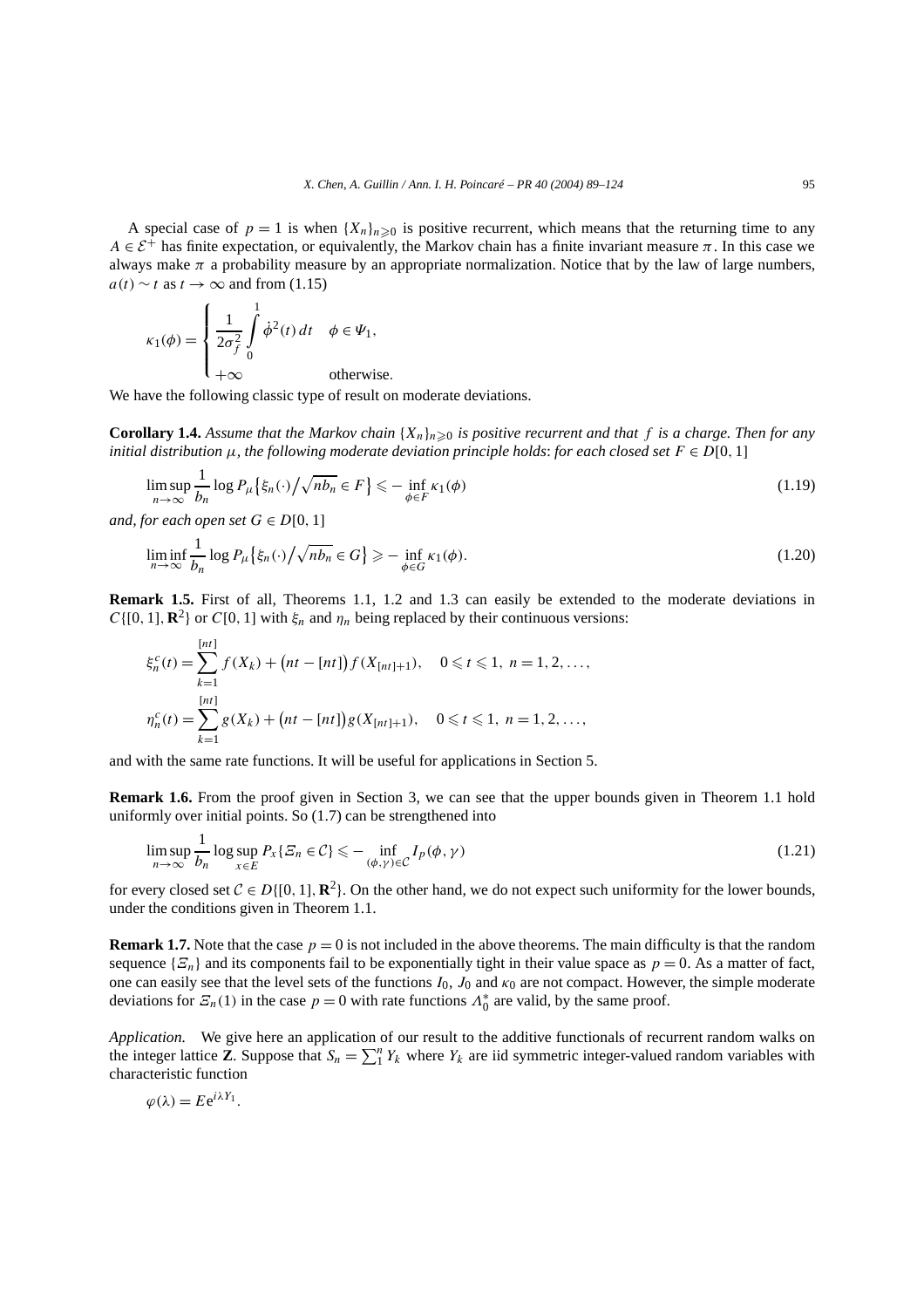We assume that no proper subgroup of **Z** supports  $\{S_n\}_{n\geq 1}$  and that  $\{S_n\}_{n\geq 1}$  is in the domain of attraction of a non-degenerate stable distribution  $G_\beta$  with index  $1 < \beta \leq 2$ , i.e.,

$$
S_n/c_n \stackrel{d}{\to} G_{\beta}
$$

where  ${c_n}$  is a non-decreasing positive sequence regular at  $\infty$  with index  $\beta^{-1}$ . Then  ${S_n}_{n\geq 1}$  is (Harris) recurrent with the counting measure  $\pi(\cdot)$  on **Z** as its invariant measure. By (2.j) in Le Gall and Rosen [25],

$$
a(n) \equiv \sum_{k=1}^{n} P\{S_k = 0\} \sim p(0) \sum_{k=1}^{n} \frac{1}{c_k} \quad (n \to \infty)
$$

where  $p(x)$  is the density of  $G_\beta$ . In particular,  $\{S_n\}_{n\geq 1}$  is *p*-regular with  $p = 1 - \beta^{-1}$ . The local time  $L_n^x$  ( $x \in \mathbb{Z}$ ,  $n = 1, 2, ...$ ) is defined as

$$
L_n^x = \#\{1 \leq k \leq n; \ S_k = x\}.
$$

Let *x* ∈ **Z** be fixed. With *f*(*y*) =  $1_0(y) - 1_x(y)$  and *g*(*y*) =  $1_0(y)$  we have

$$
\xi_n(t) = L_{[nt]}^0 - L_{[nt]}^x
$$
 and  $\eta_n(t) = L_{[nt]}^0$   $0 \le t \le 1, n = 1, 2, ....$ 

The conditions in Theorem 1 are satisfied in this particular case. Notice that

$$
\sigma_f^2 = \sum_{y \in \mathbf{Z}} \pi(y) f^2(y) + 2 \sum_{k=1}^{\infty} \sum_{y \in \mathbf{Z}} \pi(y) f(y) P^k f(y)
$$
  
= 2 + 4  $\sum_{k=1}^{\infty} (P\{S_k = 0\} - P\{S_k = x\})$   
= 2 + 4  $\sum_{k=1}^{\infty} \frac{1}{\pi} \int_{0}^{\pi} (1 - \cos \lambda x) \varphi^k(\lambda) d\lambda$   
=  $\frac{4}{\pi} \int_{0}^{\pi} \frac{1 + \varphi(\lambda)}{1 - \varphi(\lambda)} (1 - \cos \lambda x) d\lambda$ 

and that

$$
A_p^*(x, y) = \begin{cases} \frac{x^2}{2\sigma_f^2 y} + \frac{1}{\beta} \left( \frac{(1-\beta^{-1})^{1-\beta^{-1}} y}{\Gamma(2-\beta^{-1})} \right)^{\beta} & y > 0, \\ 0 & x = y = 0, \\ +\infty & \text{else,} \end{cases}
$$
  

$$
J_p(\gamma) = \begin{cases} \frac{1}{\beta} \int_0^1 \left( \frac{(1-\beta^{-1})^{1-\beta^{-1}} \dot{\gamma}(t)}{\Gamma(2-\beta^{-1})} \right)^{\beta} dt & \text{if } \gamma \in \Gamma_p, \\ +\infty & \text{otherwise,} \end{cases}
$$
  

$$
\kappa_p(\phi) = \begin{cases} \left(1 + \frac{1}{\beta}\right) \int_0^1 \left( \frac{(1-\beta^{-1})^{1-\beta^{-1}} \dot{\phi}^2(t)}{2\Gamma(2-\beta^{-1})\sigma_f^2} \right)^{\frac{\beta}{1+\beta}} dt & \phi \in \Psi_p, \\ +\infty & \text{otherwise.} \end{cases}
$$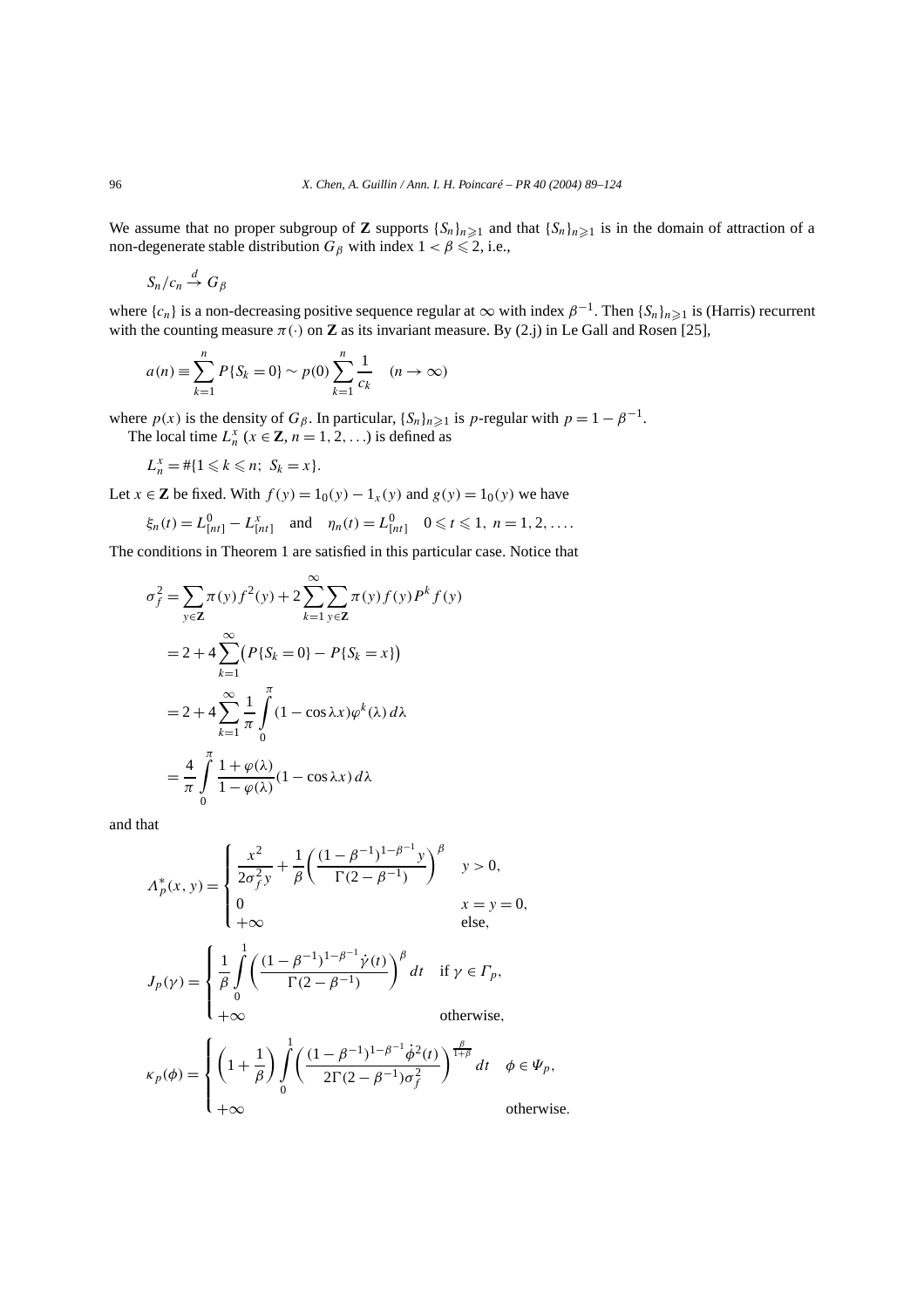With the rate functions determined as the above, Theorems 1.1, 1.2 and 1.3 hold. In particular, taking the marginal distribution in Theorems 1.2 and 1.3 and by contraction principle we have

$$
\lim_{n \to \infty} \frac{1}{b_n} \log P\left\{ L_n^0 \ge \lambda a (nb_n^{-1}) b_n \right\} = -\frac{1}{\beta} \left( \frac{(1 - \beta^{-1})^{1 - \beta^{-1}} \lambda}{\Gamma(2 - \beta^{-1})} \right)^{\beta},\tag{1.22}
$$

$$
\lim_{n \to \infty} \frac{1}{b_n} \log P \left\{ L_n^0 - L_n^x \ge \lambda \sqrt{a(n b_n^{-1})} b_n \right\} = -\left( 1 + \frac{1}{\beta} \right) \left( \frac{(1 - \beta^{-1})^{1 - \beta^{-1}} \lambda^2}{2\Gamma(2 - \beta^{-1}) \sigma_f^2} \right)^{\frac{\beta}{1 + \beta}}
$$
(1.23)

for any  $\lambda > 0$ . As  $b_n = \log \log n$ , such results are essentially needed for the laws of the iterated logarithm given in Theorem 1.2 in Marcus and Rosen [26].

Unfortunately, we are not able to establish the functional moderate deviations for 2-dimensional square integrable random walks or 1-dimensional random walks within the Cauchy domain as they turn out to be 0-regular, the case which is not covered here.

The paper will be organized as follows. In the next Section, we give some useful lemmas for the proof of Theorem 1.1 presented in Section 3. We then establish the functional law of the iterated logarithm in Section 4, and derive results for interesting functionals in the spirit of Strassen [32] in Section 5.

Our approach for moderate deviations consists of three steps: First, we establish our results under the assumption on existence of an atom. Second, we extend the established conclusion to strongly aperiodic Markov chains via the splitting technology developed by Nummelin [28,29] and by Athreya and Ney [4]. Finally, through a resolvent approximation argument we push from the case of strongly aperiodic Markov chain further to the full generality allowed in our theorems.

What makes our situation different from the limit laws established for the marginals  $\mathcal{Z}_n(1)$ ,  $\xi_n(1)$  and  $\eta_n(1)$ is the complicated structure of our model. In fact, the trajectories  $E_n$ ,  $\xi_n$  and  $\eta_n$  are much more sensitive to time shifting than their marginals  $E_n(1)$ ,  $\xi_n(1)$  and  $\eta_n(1)$ , which makes Markov property harder to apply. To achieve our goals, we develop some estimates (Lemma 2.1 and (2) of Lemma 2.2) for the upper bounds with uniformity on the initial distributions. On the other hand, the evidence suggests that such uniformity does not hold for the lower bounds unless the Markov chain is uniformly recurrent. To establish the lower bounds, we develop a treatment for controlling the length of hitting time, which turns out to be helpful also in the proof of the functional LIL given in Theorem 4.1.

# **2. Some lemmas**

Probably the most basic and important operation in Markovian systems is time shifting, which is closely associated with the Markov property. From now on, we use *θ* to denote the shifting operator of the Markov chain  ${X_n}_{n\geqslant0}$ .

**Lemma 2.1.** *Let*  $g \ge 0$  *be special. Then for each*  $A \in \mathcal{E}^+$ , *there is an*  $\varepsilon > 0$  *such that* 

$$
\sup_{x \in E} E_x \exp \left\{ \varepsilon \sum_{j=1}^{\tau_A} g(X_j) \right\} < +\infty,
$$
\n(2.1)

*where the hitting time*  $\tau_A$  *is defined as in* (1.1).

**Proof.** The proof modifies some existing idea in literature (see, cf., Nummelin [29]). Without loss of generality, we assume that

$$
\sup_{x} g(x) \leq 1.
$$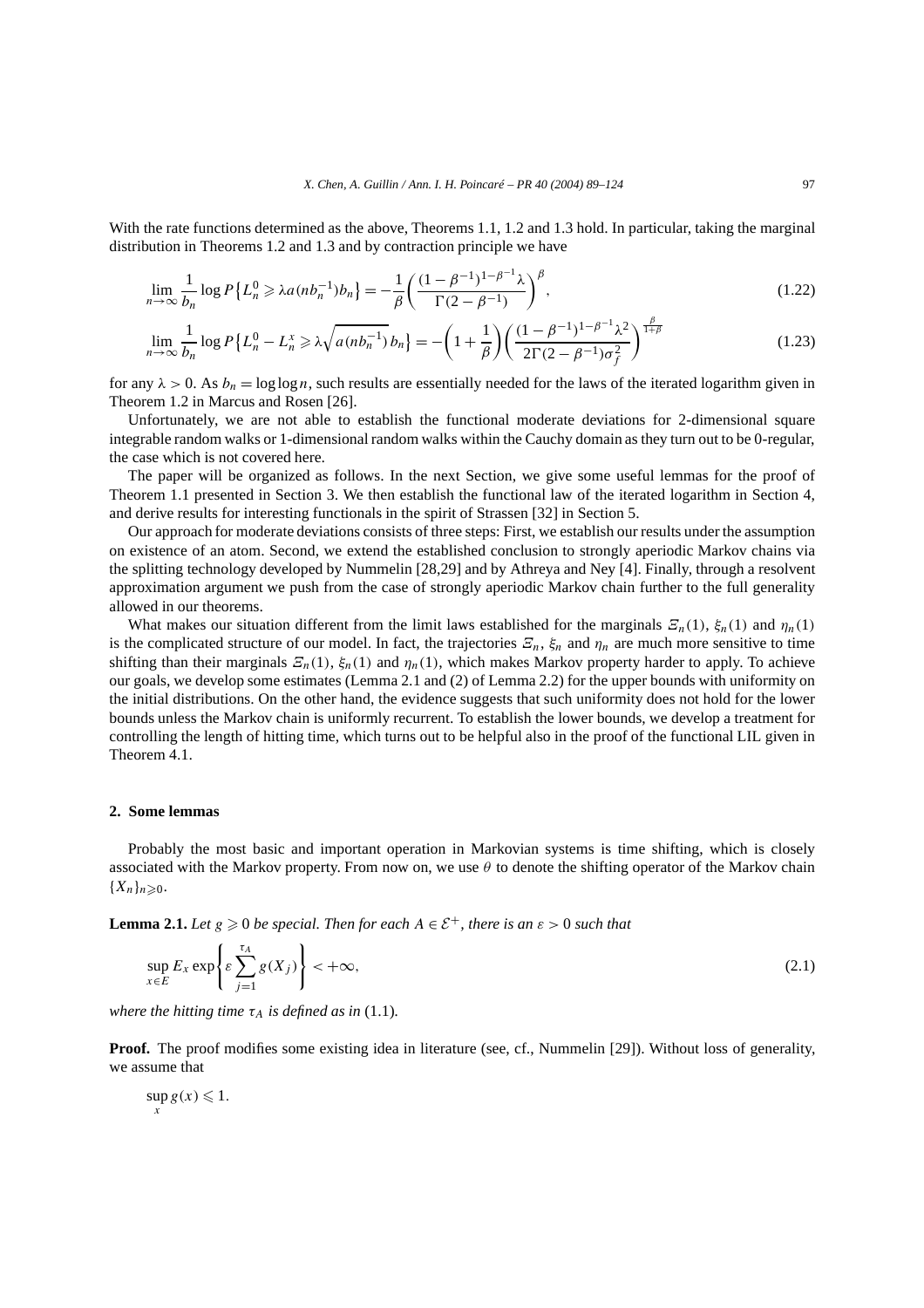Define

$$
T_m = \inf \left\{ n; \sum_{j=1}^n g(X_j) \geq m \right\} \quad m = 1, 2, ....
$$

By (1.3), there is a  $m > 1$  such that

$$
\sup_{x \in E} P_x\{\tau_A \ge T_{m-1}\} = \sup_{x \in E} P_x\left\{\sum_{j=1}^{\tau_A} g(X_j) \ge m-1\right\} \le \frac{1}{2}.
$$

Note that for  $N \geq 1$ ,

$$
T_{Nm} + \tau_A \circ \theta^{T_{Nm}} = \inf\{k > T_{Nm}; \ X_k \in A\} = \tau_A
$$

on the event  $\{\tau_A \geq T_{Nm} + 1\}$ . Thus,

$$
P_{X}\{\tau_{A} \geqslant T_{(N+1)m}\}=P_{X}\{\tau_{A} \geqslant T_{(N+1)m}, \tau_{A} \geqslant T_{Nm}+1\}
$$
  
\$\leqslant P\_{X}\{\tau\_{A} \circ \theta^{T\_{Nm}} \geqslant T\_{(N+1)m}-T\_{Nm}, \tau\_{A} \geqslant T\_{Nm}\}\$

On the other hand, as  $\sup g \leq 1$ ,

$$
\sum_{j=T_{Nm}+1}^{T_{(N+1)m}} g(X_j) \ge (N+1)m - \sum_{j=1}^{T_{Nm}} g(X_j) \ge (N+1)m - Nm - 1 = m - 1
$$

which implies that

$$
T_{Nm} + T_{m-1} \circ \theta^{T_{Nm}} = \inf \left\{ k \geq T_{Nm} + 1; \sum_{j=T_{Nm}+1}^{k} g(X_j) \geq m - 1 \right\} \leq T_{(N+1)m}.
$$

Hence, for each  $x \in E$ ,

$$
P_{X}\{\tau_{A}\geq T_{(N+1)m}\}\leq P_{X}\{\tau_{A}\circ\theta^{T_{Nm}}\geq T_{m-1}\circ\theta^{T_{Nm}},\ \tau_{A}\geq T_{Nm}\}\leq P_{X}\{\tau_{A}\geq T_{Nm}\}\cdot \sup_{y\in E}P_{y}\{\tau_{A}\geq T_{m-1}\}\leq \frac{1}{2}P_{X}\{\tau_{A}\geq T_{Nm}\}.
$$

*.*

Hence we have

$$
\sup_{x\in E} P_x\{\tau_A \geqslant T_{(N+1)m}\}\leqslant \frac{1}{2^{N+1}},\quad N=1,2,\ldots.
$$

Thus,

$$
\sup_{x \in E} P_x \left\{ \sum_{j=1}^{\tau_A} g(X_j) \geqslant (N+1)m \right\} \leqslant \frac{1}{2^{N+1}}, \quad N = 1, 2, \dots
$$

which leads to  $(2.1)$ .  $\Box$ 

Recall (see, cf., Nummelin [29]) that a set  $\alpha \in \mathcal{E}^+$  is called an atom of  $\{X_n\}_{n \geq 0}$  (or its transition *P*) if

$$
P(x, \cdot) = P(y, \cdot) \quad \forall x, y \in \alpha.
$$

In this paper, results are proved first under the assumption on existence of an atom *α*. So we adopt the following notations through the rest of the paper.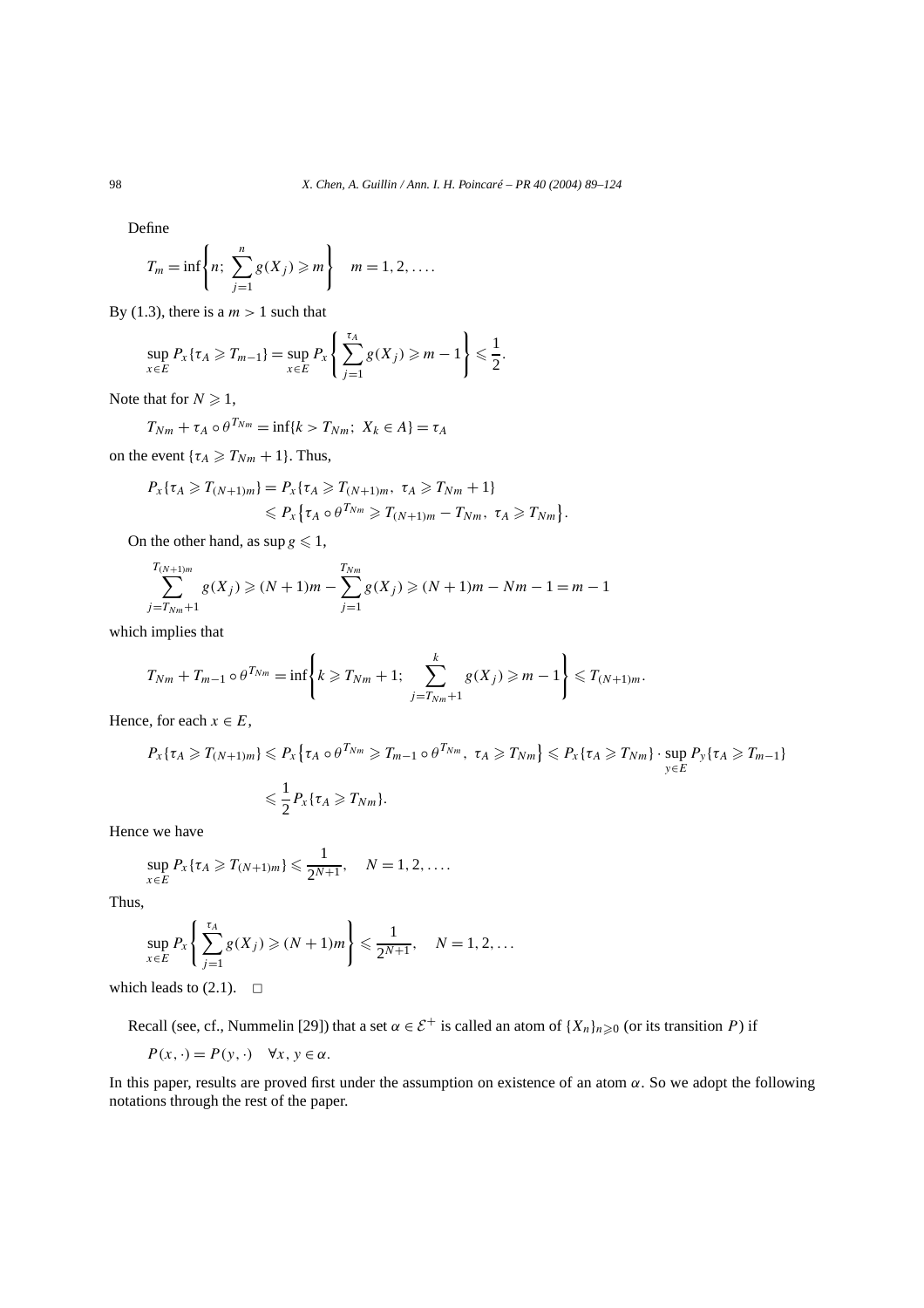First, notice that  $P_x = P_y$  for all  $x, y \in \alpha$  on the  $\sigma$ -algebra generated by  $\{X_n\}_{n \geq 1}$ . So we denote the common value by  $P_\alpha$ . Notations like  $P(\alpha, \cdot)$  and  $E_\alpha$  are also used in an obvious way. Write

$$
\tau_{\alpha}(0) = 0
$$
 and  $\tau_{\alpha}(k+1) = \inf\{n > \tau_{\alpha}(k): X_n \in \alpha\}$   $(k \ge 0).$ 

Set  $\tau_{\alpha} = \tau_{\alpha}(1)$ . Because of Harris recurrence,  $\tau_{\alpha}(k) < \infty$  a.s. for all *k*. Define

$$
i_{\alpha}(n) = \sum_{k=1}^{n} I_{\{X_k \in \alpha\}}, \quad n = 1, 2, \dots
$$

**Lemma 2.2.** *Let*  $\alpha$  *be an atom and*  $h : E \to \mathbf{R}$  *be a measurable function. Write* 

$$
U_0 = \sum_{j=1}^{\tau_\alpha} h(X_j) \quad and \quad V_0 = \sum_{j=1}^{\tau_\alpha} |h(X_j)|,
$$
  
\n
$$
l = \log E_\alpha \left( \exp\{tU_0 - s\tau_\alpha\} I_{\{V_0 \le \alpha, \tau_\alpha \le b\}} \right),
$$
  
\n
$$
L = \log E_\alpha \exp\{tU_0 - s\min\{\tau_\alpha, \lambda\} \}.
$$

(1) *For any integer*  $n \ge 1$  *and real numbers*  $a > 0$ ,  $b > 0$ ,  $s > 0$ , and t,

$$
E_x\left[\exp\left\{t\sum_{k=1}^n h(X_k)-i_\alpha(n)t\right\}P_{X_n}\{V_0\leqslant a,\ \tau_\alpha\leqslant b\}\right]\geqslant e^{-a|t|}\exp\{sn\}E_x\exp\{tU_0-s\tau_\alpha\}.
$$

(2) *For each*  $n \ge 1$ *, s* > 0*, t, and*  $\lambda$  > 0*,* 

$$
E_x \exp\left\{t\sum_{k=1}^n h(X_k) - i_\alpha(n)L\right\} \leqslant c^{-1} \exp\left\{s(\lambda+n)\right\} \cdot E_x \exp\{tU_0\}
$$

*where*

$$
c = \inf_{x} E_x \exp\left\{t \sum_{j=1}^{\tau_\alpha} h(X_j)\right\}.
$$

**Proof.** Notice that under  $P_x$ , the 3-dimensional random variables

$$
\left(\sum_{j=\tau_{\alpha}(k)+1}^{\tau_{\alpha}(k+1)}h(X_j),\sum_{j=\tau_{\alpha}(k)+1}^{\tau_{\alpha}(k+1)}\left|h(X_j)\right|, \ \tau_{\alpha}(k+1)-\tau_{\alpha}(k)\right), \quad k=1,2,\ldots,
$$

form an i.i.d. sequence, to which the random variables

$$
i_{\alpha}(n) + 1 = \inf\{k \ge 1; \ \tau_{\alpha}(k) > n\}, \quad n = 1, 2, \ldots,
$$

are stopping times. One can see that with respect to the filtration

$$
\sigma\big\{X_j;\ 0\leqslant j\leqslant\tau_\alpha(k)\big\},\quad k=1,2,\ldots,
$$

the sequence

$$
M_k = \exp\left\{t\sum_{j=1}^{\tau_{\alpha}(k)}h(X_j) - s\tau_{\alpha}(k) - (k-1)l\right\}\prod_{j=1}^{k-1} 1_{\{\sum_{i=\tau_{\alpha}(j)+1}^{\tau_{\alpha}(j+1)}|h(X_i)|\leqslant a,\ \tau_{\alpha}(j+1)-\tau_{\alpha}(j)\leqslant b\}}, \quad k=1,2,\ldots,
$$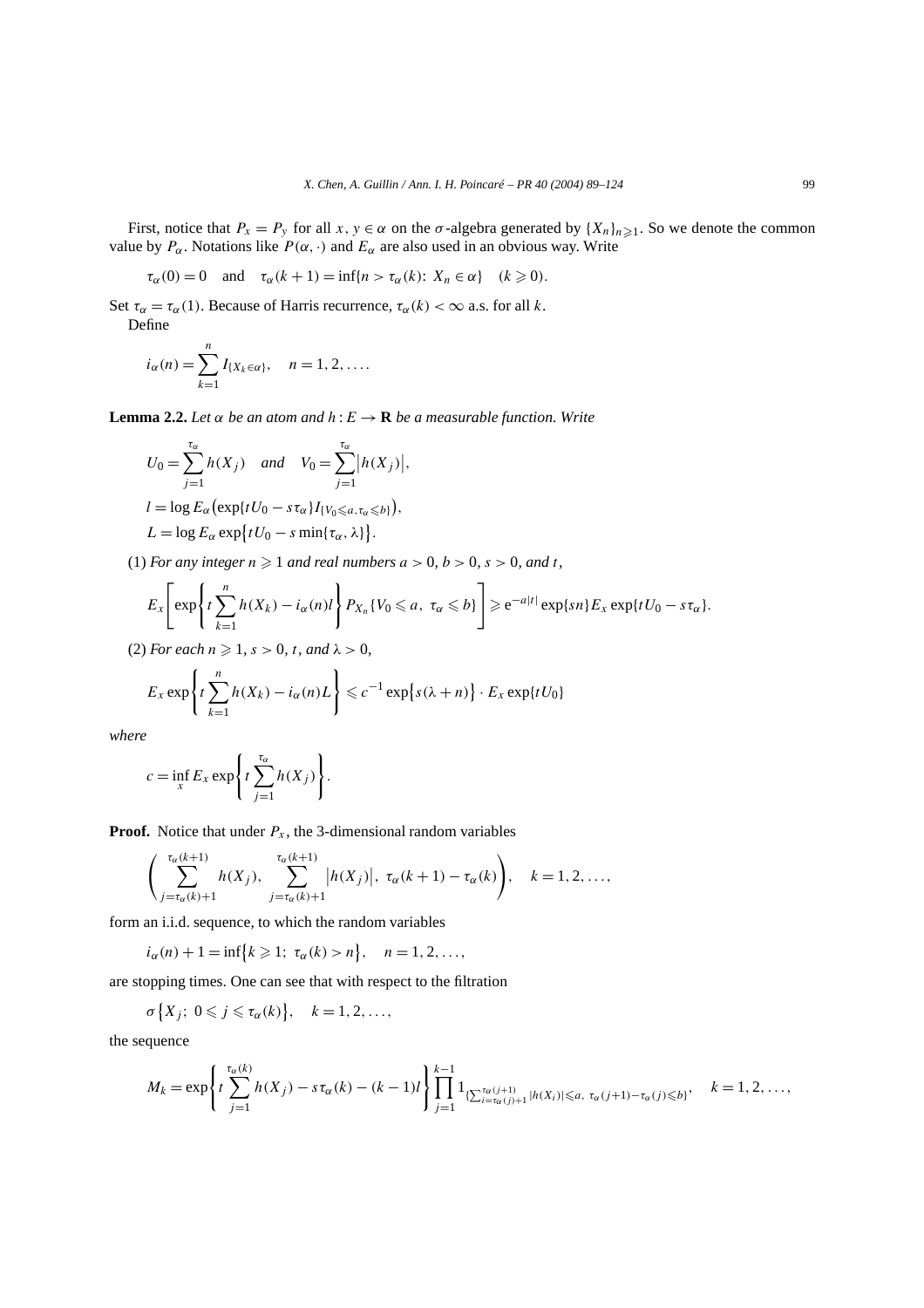becomes a martingale, where we use the convention that

$$
\prod_{j=1}^{0} a_j = 1
$$

for any sequence  $\{a_j\}$  (so  $M_1 = \exp(tU_0 - s\tau_\alpha)$  in our case). By the well known Doob's stopping rule,

$$
E_x \left[ \exp \left\{ t \sum_{j=1}^{\tau_\alpha(i_\alpha(n)+1)} h(X_j) - s \tau_\alpha(i_\alpha(n)+1) - i_\alpha(n) t \right\} \prod_{j=1}^{i_\alpha(n)} 1_{\{\sum_{i=\tau_\alpha(j)+1}^{\tau_\alpha(j+1)} |h(X_i)| \le a, \ \tau_\alpha(j+1) - \tau_\alpha(j) \le b\}} \right]
$$
  
=  $E_x M_1$   
=  $E_x \exp\{tU_0 - s\tau_\alpha\}.$ 

Notice that  $\tau_{\alpha}(i_{\alpha}(n)) \leq n < \tau_{\alpha}(i_{\alpha}(n) + 1)$ . Hence

$$
E_x \left[ \exp \left\{ t \sum_{j=1}^{\tau_\alpha(i_\alpha(n)+1)} h(X_j) - i_\alpha(n) t \right\} \right] \mathop{\mathbf{1}}\nolimits_{\{\sum_{i=n+1}^{\tau_\alpha(i_\alpha(n)+1)} |h(X_i)| \leq a, \ \tau_\alpha(i_\alpha(n)+1) - n \leq b\}} \right]
$$
  
\n
$$
\geq \exp\{sn\} E_x \exp\{tU_0 - s\tau_\alpha\}.
$$

By the fact

$$
\tau_{\alpha}(i_{\alpha}(n) + 1) = \inf\{k > n; \ X_k \in \alpha\} = n + \tau_{\alpha} \circ \theta^n
$$

and by Markov property, the left hand side is equal to

$$
E_x \left[ \exp \left\{ t \sum_{j=1}^n h(X_j) - i_\alpha(n)l \right\} E_{X_n} \left( \exp \{ tU_0 \}; \ V_0 \leq a, \ \tau_\alpha \leq b \right) \right]
$$
  

$$
\leq e^{a|t|} E_x \left[ \exp \left\{ t \sum_{j=0}^n h(X_j) - i_\alpha(n)l \right\} P_{X_n} \{ V_0 \leq a, \ \tau_\alpha \leq b \} \right].
$$

Therefore, we get assertion (1) in Lemma 2.2.

Similarly, applying Doob's stopping rule to the martingale

$$
\exp\left\{t\sum_{j=1}^{\tau_{\alpha}(k)}h(X_j)-s\sum_{j=0}^{k-1}\min\{\tau_{\alpha}(j+1)-\tau_{\alpha}(j),\lambda\}-(k-1)L\right\},\quad k=1,2,\ldots,
$$

gives

$$
E_x \exp\left\{t \sum_{j=1}^{\tau_\alpha(i_\alpha(n)+1)} h(X_j) - s \sum_{j=0}^{i_\alpha(n)} \min\{\tau_\alpha(j+1) - \tau_\alpha(j), \lambda\} - i_\alpha(n)L\right\}
$$
  
=  $E_x \exp\{tU_0 - s \min(\tau_\alpha, \lambda)\}$   
 $\le E_x \exp\{tU_0\}.$ 

From the fact that

$$
\sum_{j=0}^{i_{\alpha}(n)} \min \{ \tau_{\alpha}(j+1) - \tau_{\alpha}(j), \lambda \} \leq \tau_{\alpha}(i_{\alpha}(n)) + \lambda \leq n + \lambda.
$$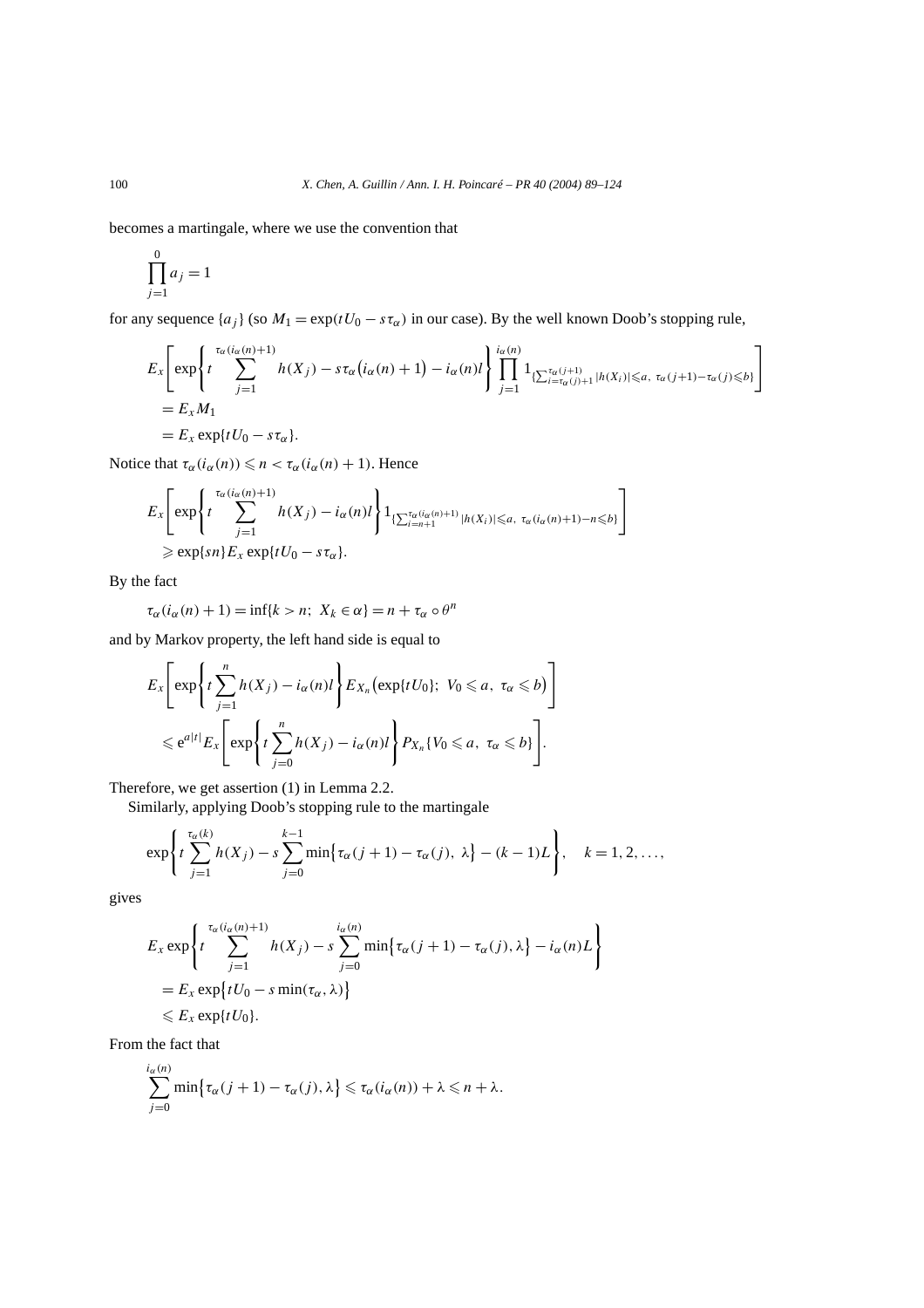We have

$$
E_x \exp\left\{t \sum_{j=1}^{\tau_\alpha(i_\alpha(n)+1)} h(X_j) - i_\alpha(n)L\right\} \leqslant e^{s(n+\lambda)} E_x \exp\{tU_0\}.
$$

By Markov property, the left hand side becomes

$$
E_x\left[\exp\left\{t\sum_{j=1}^n h(X_j)-i_{\alpha}(n)L\right\}E_{X_n}\exp\left\{tU_0\right\}\right]\geqslant cE_x\exp\left\{t\sum_{j=1}^n h(X_j)-i_{\alpha}(n)L\right\}.
$$

Hence, we get assertion (2) of Lemma 2.2.  $\Box$ 

The next lemma presents sufficient conditions for LDP in *D*[0*,* 1], namely the finite dimensional LDP and exponential tightness in *D*[0*,* 1]. We refer to Djellout, Guillin and Wu [16] for the proof.

**Lemma 2.3.** Let  $(X^n(t)_{0 \le t \le 1})_{n \ge 0}$  be a sequence of real right continuous left limit processes defined on  $(\Omega, \mathcal{F}, P)$ . Let  $(\lambda(n))_{n\geq 0}$  be a sequence of positive numbers tending to infinity, and  $D[0,1]$  be the space of real right *continuous left limit functions equipped with the uniform convergence topology. Assume*

(i) For every finite partition  $P = (t_1, \ldots, t_m)$  of  $[0, 1]$ ,  $P((X^n(t_1), \ldots, X^n(t_m)) \in \cdot)$  satisfies the LDP on  $R^{\mathcal{P}}$ *with speed*  $\lambda$ (*n*) *and with the rate function*  $I^{\mathcal{P}}$ ;

(ii) ∀*δ >* 0*,*

 $\lim_{\varepsilon \to 0} \sup_{0 \leq s \leq 1}$ lim sup *n*→∞  $\frac{1}{\lambda(n)} \log P\left(\sup_{s \le t \le s}$ *s*-*t*-*s*+*ε*  $|X^n(t) - X^n(s)| > \delta$ ) = -∞

(*convention*:  $\forall t > 1$ ,  $X^n(t) := X^n(1)$ *). Then*  $P(X^n \in \cdot)$  *satisfies a LDP on D*[0, 1] *w.r.t the uniform convergence topology with the same speed λ(n) and with the rate function given by*

$$
I(\gamma) = \sup_{\mathcal{P}} I^{\mathcal{P}}((\gamma(t_1), \ldots, \gamma(t_m))),
$$

*where the supremum is taken over all finite partitions of* [0, 1]. Moreover  $[I < +\infty]$  *is a subset of the space*  $C[0, 1]$ *.* 

#### **3. Proof of moderate deviations**

We only prove Theorem 1.1, for Theorem 1.2 is a corollary of Theorem 1.1 and for the singularity brought by *η<sub>n</sub>* in the case  $p = 1$  will not affect *ξ<sub>n</sub>* and so we will have Theorem 1.3 if we take  $g = 0$  in the proof presented below.

The proof is carried out in three steps. In the first one, we prove the result under an atom assumption, then when the chain has some small set and then the general case.

*Step* 1. *The atomic case.*

In this step we prove the result under the extra assumption on the existence of an atom  $\alpha \in \mathcal{E}^+$ . We will carry out here the plan of the Lemma 2.3, first establishing the finite dimensional moderate deviation principle and then the exponential continuity (ii).

a) We first assume that  $g = I_\alpha$ . We show that for any finite partition P on [0, 1]:  $0 = t_0 < t_1 < t_2 < \cdots < t_m = 1$ , and any real numbers  $A_1, \ldots, A_m; B_1, \ldots, B_m$ ,

$$
\lim_{n \to \infty} \frac{1}{b_n} \log E_{\mu} \exp \left\{ \frac{1}{\sqrt{a(n b_n^{-1})}} \sum_{k=1}^m A_k \left( \xi_n(t_k) - \xi_n(t_{k-1}) \right) + \frac{1}{a(n b_n^{-1})} \sum_{k=1}^m B_k \left( \eta_n(t_k) - \eta_n(t_{k-1}) \right) \right\}
$$
\n
$$
= \sum_{k=1}^m (t_k - t_{k-1}) \Lambda_p(A_k, B_k), \tag{3.1}
$$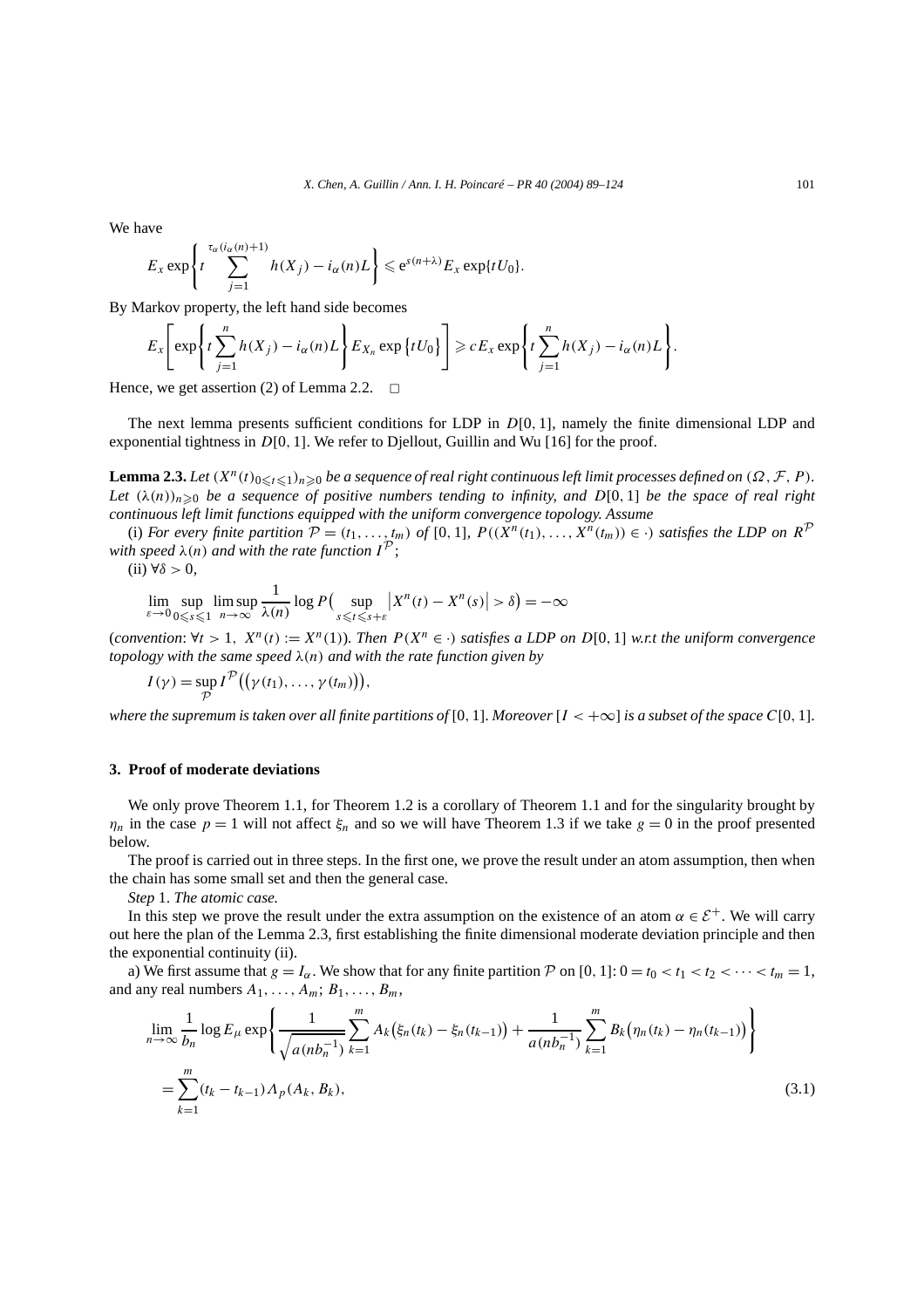where

$$
\Lambda_p(a,b) = \begin{cases} \left[\Gamma(p+1)\left(\frac{a^2\sigma_f^2}{2} + b\pi(\alpha)\right)\right]^{1/p} & \frac{a^2\sigma_f^2}{2} + b\pi(\alpha) \geq 0, \\ 0 & \frac{a^2\sigma_f^2}{2} + b\pi(\alpha) < 0. \end{cases}
$$

Let  $n_k = [nt_k]$   $(k = 1, 2, ..., m)$ . By the estimates

$$
\left| \left( \xi_n(t_k) - \xi_n(t_{k-1}) \right) - \left( \xi_{n_k}(1) - \xi_{n_{k-1}}(1) \right) \right| \leq 2 \| f \|_{\infty},
$$
  

$$
\left| \left( \eta_n(t_k) - \eta_n(t_{k-1}) \right) - \left( i_{\alpha}(n_k) - i_{\alpha}(n_{k-1}) \right) \right| \leq 2 \| g \|_{\infty},
$$

we only need to show

$$
\lim_{n \to \infty} \frac{1}{b_n} \log E_{\mu} \exp \left\{ \frac{1}{\sqrt{a(nb_n^{-1})}} \sum_{k=1}^m A_k(\xi_{n_k}(1) - \xi_{n_{k-1}}(1)) + \frac{1}{a(nb_n^{-1})} \sum_{k=1}^m B_k(i_{\alpha}(n_k) - i_{\alpha}(n_{k-1})) \right\}
$$
\n
$$
= \sum_{k=1}^m (t_k - t_{k-1}) \Lambda_p(A_k, B_k).
$$
\n(3.2)

By Lemma 2.3 of Chen [9], by Lemma 2.1 (which enables us to give up the imposed boundedness in Chen [9]) and by the fact (see p. 120 in Chen [9]) that  $E_{\alpha}U^2 = \pi(\alpha)^{-1}\sigma_f^2$ , we have that for each  $1 \leq k \leq m$  and  $s \geq 0$ 

$$
\log E_{\alpha} \exp \left\{ \frac{A_k}{\sqrt{a(nb_n^{-1})}} \sum_{k=1}^{\tau_{\alpha}} f(X_k) - \frac{s b_n}{n} \tau_{\alpha} \right\} \sim \frac{1}{\pi(\alpha) \cdot a(nb_n^{-1})} \left( \frac{A_k^2 \sigma_f^2}{2} - \frac{s^p}{\Gamma(p+1)} \right) \quad (n \to \infty).
$$

Let

$$
U = \sum_{j=1}^{\tau_{\alpha}} f(X_j)
$$
 and  $V = \sum_{j=1}^{\tau_{\alpha}} |f(X_j)|$ .

We therefore have,

$$
l_{n,k}(s) \equiv \log E_{\alpha} \left[ \exp \left\{ \frac{A_k}{\sqrt{a(nb_n^{-1})}} \sum_{k=1}^{\tau_{\alpha}} f(X_k) - \frac{s b_n}{n} \tau_{\alpha} \right\}; \ V \leq \varepsilon \sqrt{a(nb_n^{-1})} b_n, \ \tau_{\alpha} \leq \varepsilon n \right\}
$$

$$
\sim \frac{1}{\pi(\alpha) \cdot a(nb_n^{-1})} \left( \frac{A_k^2 \sigma_f^2}{2} - \frac{s^p}{\Gamma(p+1)} \right) \quad (n \to \infty), \tag{3.3}
$$

$$
L_{n,k}(s) \equiv \log E_{\alpha} \exp \left\{ \frac{A_k}{\sqrt{a(nb_n^{-1})}} \sum_{k=1}^{\tau_{\alpha}} f(X_k) - \frac{s b_n}{n} \min\{\tau_{\alpha}, \varepsilon n\} \right\}
$$

$$
\sim \frac{1}{\pi(\alpha) \cdot a(nb_n^{-1})} \left( \frac{A_k^2 \sigma_f^2}{2} - \frac{s^p}{\Gamma(p+1)} \right) \quad (n \to \infty).
$$
(3.4)

We will divide the proof of  $(3.2)$  in two parts: the upper bound and then the more difficult lower bound. *Upper bound of* (3.2).

To establish this upper bound, notice that by Markov property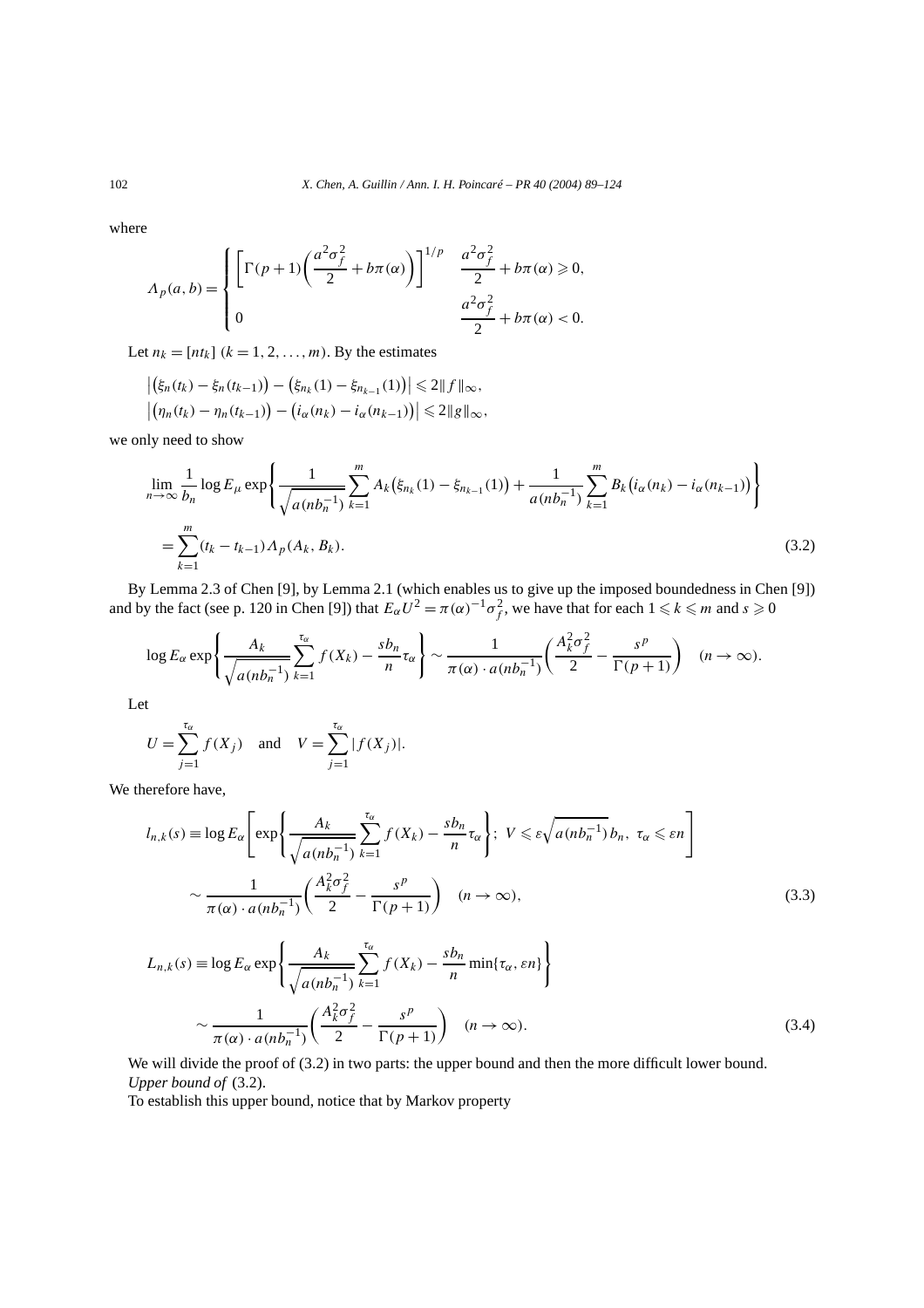$$
E_{\mu} \exp \left\{ \frac{1}{\sqrt{a(nb_n^{-1})}} \sum_{k=1}^{m} A_k (\xi_{n_k}(1) - \xi_{n_{k-1}}(1)) + \frac{1}{a(nb_n^{-1})} \sum_{k=1}^{m} B_k (i_\alpha(n_k) - i_\alpha(n_{k-1})) \right\}
$$
  

$$
\leqslant \prod_{k=1}^{m} \sup_{x} E_x \exp \left\{ \frac{A_k}{\sqrt{a(nb_n^{-1})}} \xi_{n_k - n_{k-1}}(1) + \frac{B_k}{a(nb_n^{-1})} i_\alpha(n_k - n_{k-1}) \right\}.
$$

For any  $1 \leq k \leq m$ ,  $\varepsilon > 0$  and  $s > A_p(A_k, B_k)$ , by (3.4),

$$
L_{n,k}(s) < -\frac{B_k}{a(nb_n^{-1})}
$$

as *n* is sufficiently large. Therefore, by Lemma 2.2(2)

$$
\sup_{x} E_{x} \exp \left\{ \frac{A_{k}}{\sqrt{a(nb_{n}^{-1})}} \xi_{n_{k} - n_{k-1}}(1) + \frac{B_{k}}{a(nb_{n}^{-1})} i_{\alpha}(n_{k} - n_{k-1}) \right\}
$$
  

$$
\leq \sup_{x} E_{x} \exp \left\{ \frac{A_{k}}{\sqrt{a(nb_{n}^{-1})}} \xi_{n_{k} - n_{k-1}}(1) - i_{\alpha}(n_{k} - n_{k-1}) L_{n,k}(s) \right\}
$$
  

$$
\leq c_{n}^{-1} \exp \left\{ (\varepsilon n + n_{k} - n_{k-1}) \cdot \frac{s b_{n}}{n} \right\} \sup_{x} E_{x} \exp \left\{ \frac{A_{k}}{\sqrt{a(nb_{n}^{-1})}} U \right\}
$$
  

$$
\sim \exp \left\{ (\varepsilon n + n_{k} - n_{k-1}) \cdot \frac{s b_{n}}{n} \right\} \quad (n \to \infty),
$$

where

$$
c_n = \inf_x E_x \exp\left\{\frac{A_k}{\sqrt{a(n b_n^{-1})}} U\right\}
$$

and the last step follows from Lemma 2.1. Consequently, for each  $1 \leq k \leq m$ ,

$$
\limsup_{n \to \infty} \frac{1}{b_n} \log \sup_x E_x \exp \left\{ \frac{A_k}{\sqrt{a(nb_n^{-1})}} \xi_{n_k - n_{k-1}}(1) + \frac{B_k}{a(nb_n^{-1})} i_\alpha (n_k - n_{k-1}) \right\}
$$
\n
$$
\leq (t_k - t_{k-1}) A_p(A_k, B_k).
$$
\n(3.5)

Summarizing what we have discussed, we obtain the desired upper bound:

$$
\limsup_{n \to \infty} \frac{1}{b_n} \log E_{\mu} \exp \left\{ \frac{1}{\sqrt{a(nb_n^{-1})}} \sum_{k=1}^m A_k(\xi_{n_k}(1) - \xi_{n_{k-1}}(1)) + \frac{1}{a(nb_n^{-1})} \sum_{k=1}^m B_k(i_a(n_k) - i_a(n_{k-1})) \right\}
$$
\n
$$
\leq \sum_{k=1}^m (t_k - t_{k-1}) \Lambda_p(A_k, B_k).
$$
\n(3.6)

We may now pass to the proof of the lower bound.

*Lower bound of* (3.2).

The proof of the lower bound for (3.2) is more delicate. Let

$$
\Delta_k = \frac{A_k}{\sqrt{a(nb_n^{-1})}} (\xi_{n_k}(1) - \xi_{n_{k-1}}(1)) + \frac{B_k}{a(nb_n^{-1})} (i_\alpha(n_k) - i_\alpha(n_{k-1}))
$$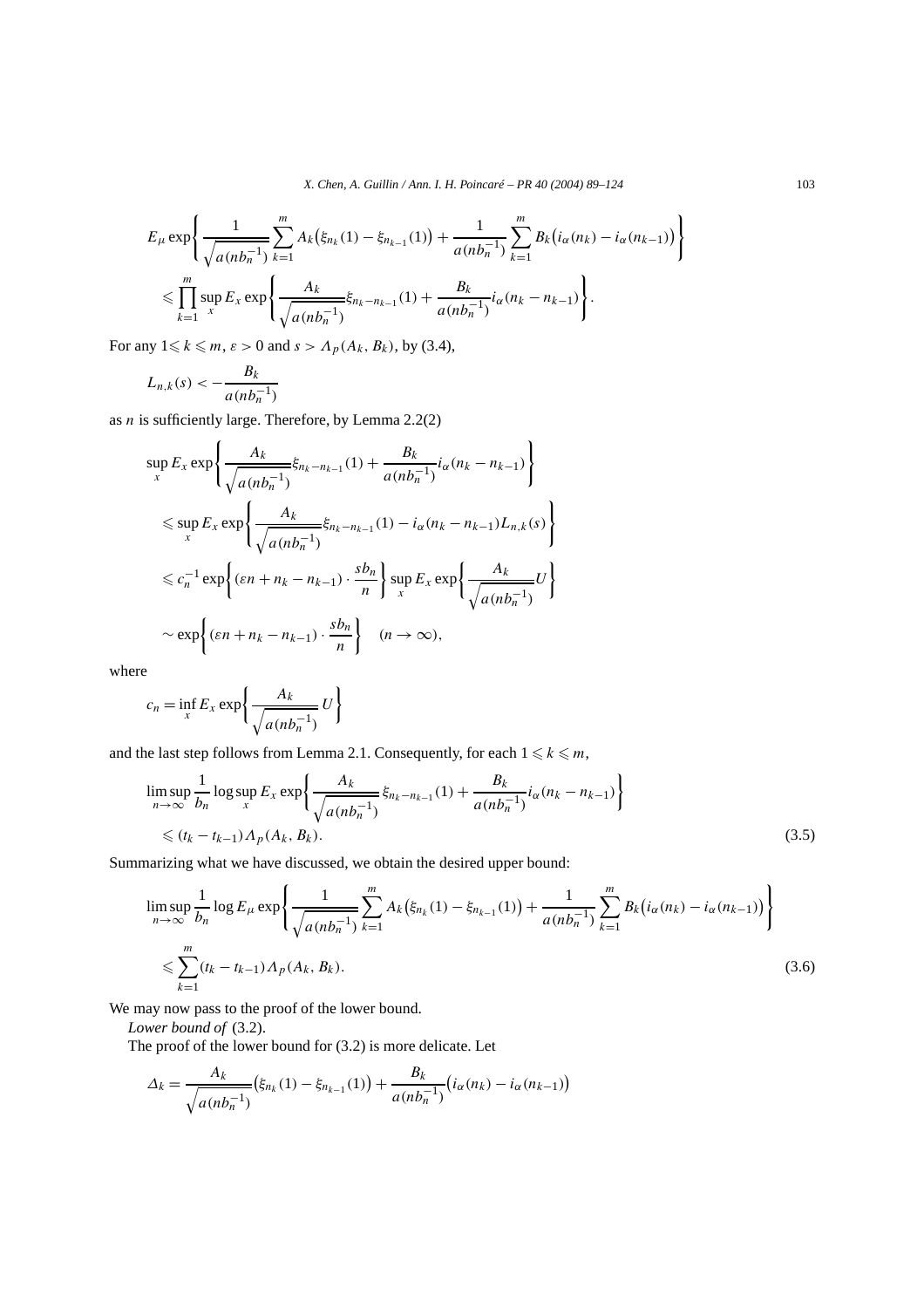104 *X. Chen, A. Guillin / Ann. I. H. Poincaré – PR 40 (2004) 89–124*

$$
= \left( \frac{A_k}{\sqrt{a(nh_n^{-1})}} \xi_{n_k - n_{k-1}}(1) + \frac{B_k}{a(nh_n^{-1})} i_\alpha(n_k - n_{k-1}) \right) \circ \theta^{n_{k-1}} = W_k \circ \theta^{n_{k-1}}.
$$

Then for any  $\varepsilon > 0$ , by Markov property, and recall  $n_m = n$ ,

$$
I_m \equiv E_{\mu}\left(\exp\left\{\sum_{k=1}^m \Delta_k\right\};\ V \circ \theta^n \leqslant \varepsilon \sqrt{a(nb_n^{-1})} b_n,\ \tau_{\alpha} \circ \theta^n \leqslant \varepsilon n\right)
$$
  
= 
$$
E_{\mu}\left(\exp\left\{\sum_{k=1}^m \Delta_k\right\} P_{X_{n_m}}\left[V \leqslant \varepsilon \sqrt{a(nb_n^{-1})} b_n,\ \tau_{\alpha} \leqslant \varepsilon n\right]\right)
$$
  
= 
$$
E_{\mu}\left(\exp\left\{\sum_{k=1}^{m-1} \Delta_k\right\} E_{X_{n_{m-1}}} \left(\exp\{W_m\} P_{X_{n_m-n_{m-1}}} \left[V \leqslant \varepsilon \sqrt{a(nb_n^{-1})} b_n, \tau_{\alpha} \leqslant \varepsilon n\right]\right)\right).
$$

Let  $1 \leq k \leq m$ ,  $\varepsilon > 0$ . Let us first assume that  $\Lambda_p(A_k, B_k) > 0$  and take then  $0 < s_k < \Lambda_p(A_k, B_k)$  and by (3.3) we have

$$
l_{n,k}(s_k) > -\frac{B_k}{a(nb_n^{-1})}
$$

for sufficiently large *n*.

As  $\Lambda_p(A_m, B_m) > 0$ , from (1) in Lemma 2.2, we have that for any  $x \in E$ ,

$$
E_{x}\left(\exp\{W_{m}\}P_{X_{n_{m}-n_{m-1}}}\left[V \leq \varepsilon\sqrt{a(n b_{n}^{-1})}b_{n}, \tau_{\alpha} \leq \varepsilon n\right]\right)
$$
  
\n
$$
\geq E_{x}\left(\exp\left\{\frac{A_{m}}{\sqrt{a(n b_{n}^{-1})}}\xi_{n_{m}-n_{m-1}}(1) - l_{n,m}(\varepsilon_{m})i_{\alpha}(n_{m}-n_{m-1})\right\}
$$
  
\n
$$
\times P_{X_{n_{m}-n_{m-1}}}\left[V \leq \varepsilon\sqrt{a(n b_{n}^{-1})}b_{n}, \tau_{\alpha} \leq \varepsilon n\right]\right)
$$
  
\n
$$
\geq e^{-\varepsilon b_{n}}E_{x}\exp\left\{\frac{A_{m}}{\sqrt{a(n b_{n}^{-1})}}\sum_{j=1}^{\tau_{\alpha}}f(X_{j}) - \frac{\varepsilon_{m}b_{n}}{n}\tau_{\alpha}\right\}\exp\left\{(n_{m}-n_{m-1})\cdot\frac{\varepsilon_{m}b_{n}}{n}\right\}
$$
  
\n
$$
\geq \exp\left\{-(1+|A_{m}|+s_{m})\varepsilon b_{n}\right\}\exp\left\{(n_{m}-n_{m-1})\cdot\frac{\varepsilon_{m}b_{n}}{n}\right\}P_{x}\left\{V \leq \varepsilon\sqrt{a(n b_{n}^{-1})}b_{n}, \tau_{\alpha} \leq \varepsilon n\right\}.
$$
 (3.7)

We now establish the inequality (3.7) in the case  $\Lambda_p(A_m, B_m) = 0$  for large *n* (with  $s_m = \delta$  for any fixed but arbitrary  $\delta > 0$ ). Indeed, by Jensen inequality

$$
E_{x}\left(\exp\{W_{m}\}P_{X_{n_{m}-n_{m-1}}}\left[V \leq \varepsilon\sqrt{a(nb_{n}^{-1})}b_{n}, \tau_{\alpha} \leq \varepsilon n\right]\right)
$$
  
\n
$$
\geq \exp\left\{\frac{A_{m}}{\sqrt{a(nb_{n}^{-1})}}E_{x}\xi_{n_{m}-n_{m-1}}(1) + \frac{B_{m}}{a(nb_{n}^{-1})}E_{x}i_{\alpha}(n_{m}-n_{m-1})\right\}
$$
  
\n
$$
\times E_{x}\left(P_{X_{n_{m}-n_{m-1}}}\left[V \leq \varepsilon\sqrt{a(nb_{n}^{-1})}b_{n}, \tau_{\alpha} \leq \varepsilon n\right]\right).
$$

Hence, our claim follows from the following observations (i), (ii) and (iii):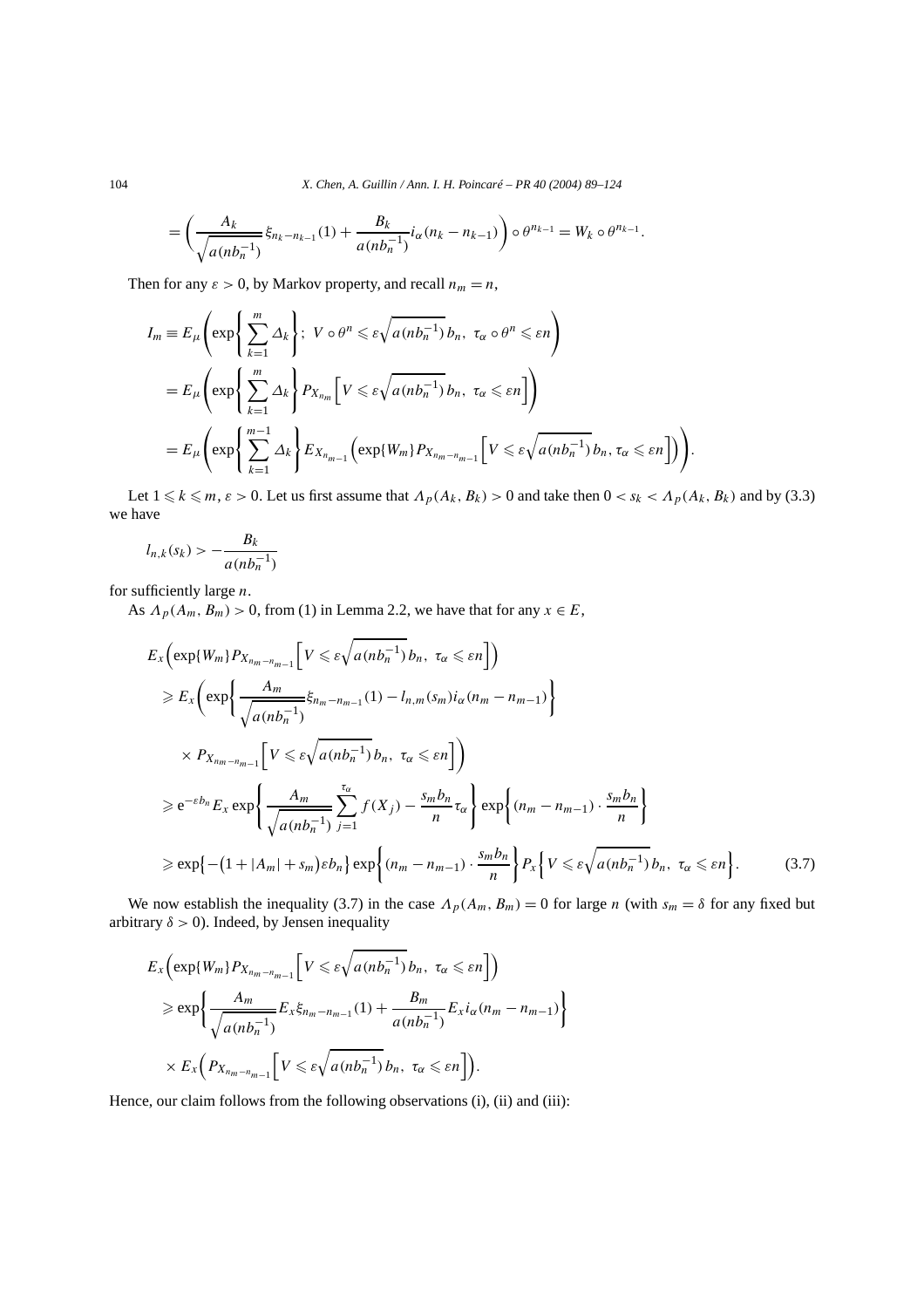(i). Taking  $A_m = B_m = 0$  and applying (1) in Lemma 2.2 give that

$$
E_{x}\left(P_{X_{n_{m}-n_{m-1}}}\left[V \leqslant \varepsilon\sqrt{a(n b_{n}^{-1})}\,b_{n},\ \tau_{\alpha} \leqslant \varepsilon n\right]\right) \\
\geqslant \exp\{-\varepsilon b_{n}\}P_{x}\left\{V \leqslant \varepsilon\sqrt{a(n b_{n}^{-1})}\,b_{n},\ \tau_{\alpha} \leqslant \varepsilon n\right\}.
$$

(ii). The sequence  $\{\sup_{x \in E} |E_x \xi_n(1)|\}_{n \geq 1}$  is bounded (Proposition 5.7, Chapter 6 of Revuz [33]), so that

$$
\exp\left\{\frac{A_m}{\sqrt{a(n b_n^{-1})}}E_x\xi_{n_m-n_{m-1}}(1)\right\}
$$

is arbitrarily close to 1 for large *n* as  $a(n/b_n) \to \infty$ .

(iii). By the estimate,

$$
E_x i_\alpha(n) = E_x (i_\alpha(n) I_{\{\tau_\alpha \leq n\}}) = \sum_{k=1}^n E_x \left(1 + E_x \sum_{j=k+1}^n I_{\{X_j \in \alpha\}}\right) I_{\{\tau_\alpha = k\}} \leq 1 + E_\alpha i_\alpha(n)
$$

we have

$$
\sup_{x\in E} E_x i_\alpha(n) \sim a(n) \quad (n\to\infty),
$$

see Proposition 5.13(iii) in Nummelin [29]. It enables us to get that for sufficiently large *n*,

$$
\exp\left\{\frac{B_m}{a(nb_n^{-1})}E_x i_\alpha(n_m - n_{m-1})\right\} \geqslant \exp\left\{-\frac{|B_m|a(n)}{a(nb_n^{-1})}\right\} \sim \exp\{-|B_m|b_n^p\} \geqslant e^{-\delta \varepsilon b_n}
$$

for some arbitrary  $\delta$ , which enables us to prove (3.7) in the case  $\Lambda_p(A_m, B_m) = 0$  for large *n*.

Therefore, returning to the proof of our lower bound,

$$
I_m \ge \exp\left\{-(1+|A_m|+s_m)\varepsilon b_n\right\} \exp\left\{(n_m-n_{m-1})\cdot \frac{s_m b_n}{n}\right\}
$$
  

$$
\times E_{\mu}\left(\exp\left\{\sum_{k=1}^{m-1} \Delta_k\right\} P_{X_{n_{m-1}}}\left\{V \le \varepsilon \sqrt{a(n b_n^{-1})} b_n, \tau_\alpha \le \varepsilon n\right\}\right)
$$
  

$$
= \exp\left\{-(1+|A_m|+s_m)\varepsilon b_n\right\} \exp\left\{(n_m-n_{m-1})\cdot \frac{s_m b_n}{n}\right\} I_{m-1}.
$$

Repeating the procedure we have

$$
I_m \ge P_{\mu} \left\{ V \le \varepsilon \sqrt{a(nb_n^{-1})} b_n, \ \tau_{\alpha} \le \varepsilon n \right\}
$$
  
 
$$
\times \exp \left\{ -\varepsilon b_n \sum_{k=1}^m (1 + |A_k| + s_k) \right\} \exp \left\{ \frac{b_n}{n} \sum_{k=1}^m (n_k - n_{k-1}) s_k \right\}
$$

for sufficiently large *n*. Since  $s_k$  can be arbitrarily close to  $\Lambda_p(A_k, B_k)$  for each  $1 \leq k \leq m$ 

$$
\liminf_{n \to \infty} \frac{1}{b_n} \log I_m \ge -\varepsilon \sum_{k=1}^m (1 + |A_k| + \Lambda_p(A_k, B_k)) + \sum_{k=1}^m (t_k - t_{k-1}) \Lambda_p(A_k, B_k).
$$

Notice that the left hand side is decreasing in  $\varepsilon$ , while the right hand side is increasing in  $\varepsilon$ . We must have, for each *ε >* 0,

$$
\liminf_{n \to \infty} \frac{1}{b_n} \log I_m \ge \sum_{k=1}^m (t_k - t_{k-1}) \Lambda_p(A_k, B_k).
$$
\n(3.8)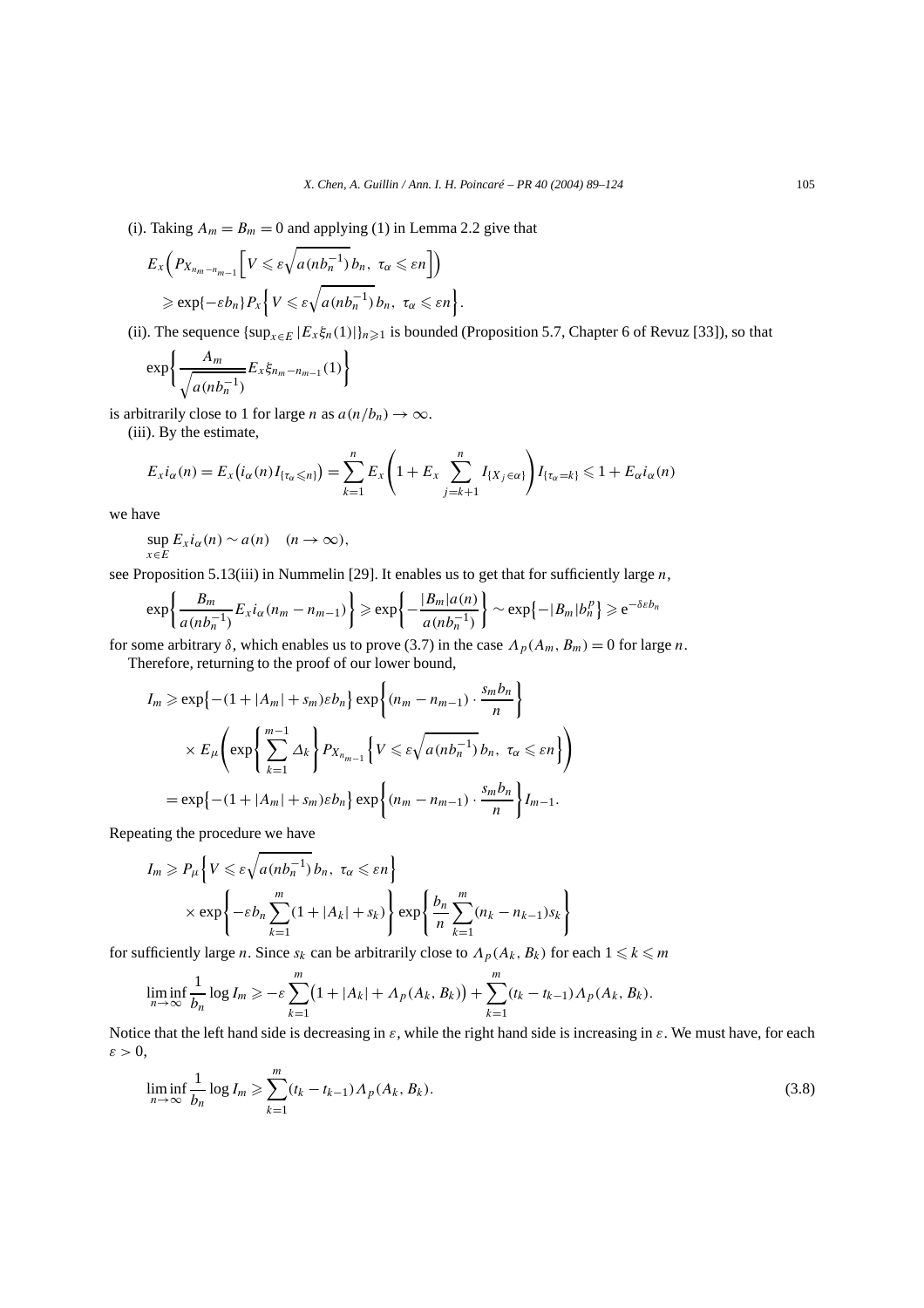Consequently, we obtain the lower bound

$$
\liminf_{n \to \infty} \frac{1}{b_n} \log E_{\mu} \exp \left\{ \frac{1}{\sqrt{a(n b_n^{-1})}} \sum_{k=1}^m A_k(\xi_{n_k}(1) - \xi_{n_{k-1}}(1)) + \frac{1}{a(n b_n^{-1})} \sum_{k=1}^m B_k(\eta_{n_k}(1) - \eta_{n_{k-1}}(1)) \right\}
$$
\n
$$
\geq \sum_{k=1}^m (t_k - t_{k-1}) \Lambda_p(A_k, B_k).
$$
\n(3.9)

Therefore, (3.2) follows from (3.6) and (3.9).

b) Remark now that by (3.1) and Gärtner–Ellis Theorem (see Dembo and Zeitouni [15] and 2.3) we have the moderate deviations for

$$
\left( \left\{ \frac{1}{\sqrt{a(nb_n^{-1})} b_n} (\xi_n(t_k) - \xi_n(t_{k-1})) \right\}_{1 \leq k \leq m}, \left\{ \frac{1}{a(nb_n^{-1}) b_n} (\eta_n(t_k) - \eta_n(t_{k-1})) \right\}_{1 \leq k \leq m} \right)
$$

with rate function

$$
\Lambda_m^*\big((x_i),(y_i)\big) = \sum_{k=1}^m (t_k - t_{k-1}) \Lambda_p^*\bigg(\frac{x_k}{t_k - t_{k-1}}, \frac{y_k}{t_k - t_{k-1}}\bigg).
$$

Indeed, the rate function is defined by

$$
\Lambda_m^*((x_1, \ldots, x_m), (y_1, \ldots, y_m))
$$
\n
$$
= \sup_{A, B \in R^m} \left\{ \langle A, x \rangle + \langle B, y \rangle - \sum_{k=1}^m (t_k - t_{k-1}) \Lambda_p(A_k, B_k) \right\}
$$
\n
$$
= \sup_{A, B \in R^m} \left\{ \sum_{k=1}^m (A_k x_k + B_k y_k - (t_k - t_{k-1}) \Lambda_p(A_k, B_k)) \right\}
$$
\n
$$
= \sum_{k=1}^m (t_k - t_{k-1}) \sup_{A, B \in R} \left\{ \frac{Ax_k}{t_k - t_{k-1}} + \frac{By_k}{t_k - t_{k-1}} - \Lambda_p(A, B) \right\}
$$

which gives the result by a direct computation of the Legendre transform of *Λp*. We conclude by the contraction principle (see Theorem 4.2.1 in Dembo and Zeitouni [15]) to deduce the moderate deviations of

$$
\left(\left\{\frac{1}{\sqrt{a(nb_n^{-1})}b_n}\xi_n(t_k)\right\}_{1\leqslant k\leqslant m},\left\{\frac{1}{a(nb_n^{-1})b_n}\eta_n(t_k)\right\}_{1\leqslant k\leqslant m}\right)
$$

with rate function

$$
I_p^{\mathcal{P}}(x, y) = \sum_{k=1}^m (t_k - t_{k-1}) \Lambda_p^* \left( \frac{x_k - x_{k-1}}{t_k - t_{k-1}}, \frac{y_k - y_{k-1}}{t_k - t_{k-1}} \right).
$$

We have so shown the finite dimensional moderate deviations which are exactly condition (i) of Lemma 2.3. c) We now claim that for any *δ >* 0

$$
\lim_{\varepsilon \to 0} \sup_{s \in [0,1]} \limsup_{n \to \infty} \frac{1}{b_n} \log P_\mu \left\{ \sup_{s \le t \le s + \varepsilon} \left| \xi_n(t) - \xi_n(s) \right| > \delta \sqrt{a(nb_n^{-1})} b_n \right\} = -\infty, \tag{3.10}
$$

$$
\lim_{\varepsilon \to 0} \sup_{s \in [0,1]} \limsup_{n \to \infty} \frac{1}{b_n} \log P_{\mu} \left\{ \sup_{s \le t \le s + \varepsilon} |\eta_n(t) - \eta_n(s)| > \delta a (nb_n^{-1}) b_n \right\} = -\infty. \tag{3.11}
$$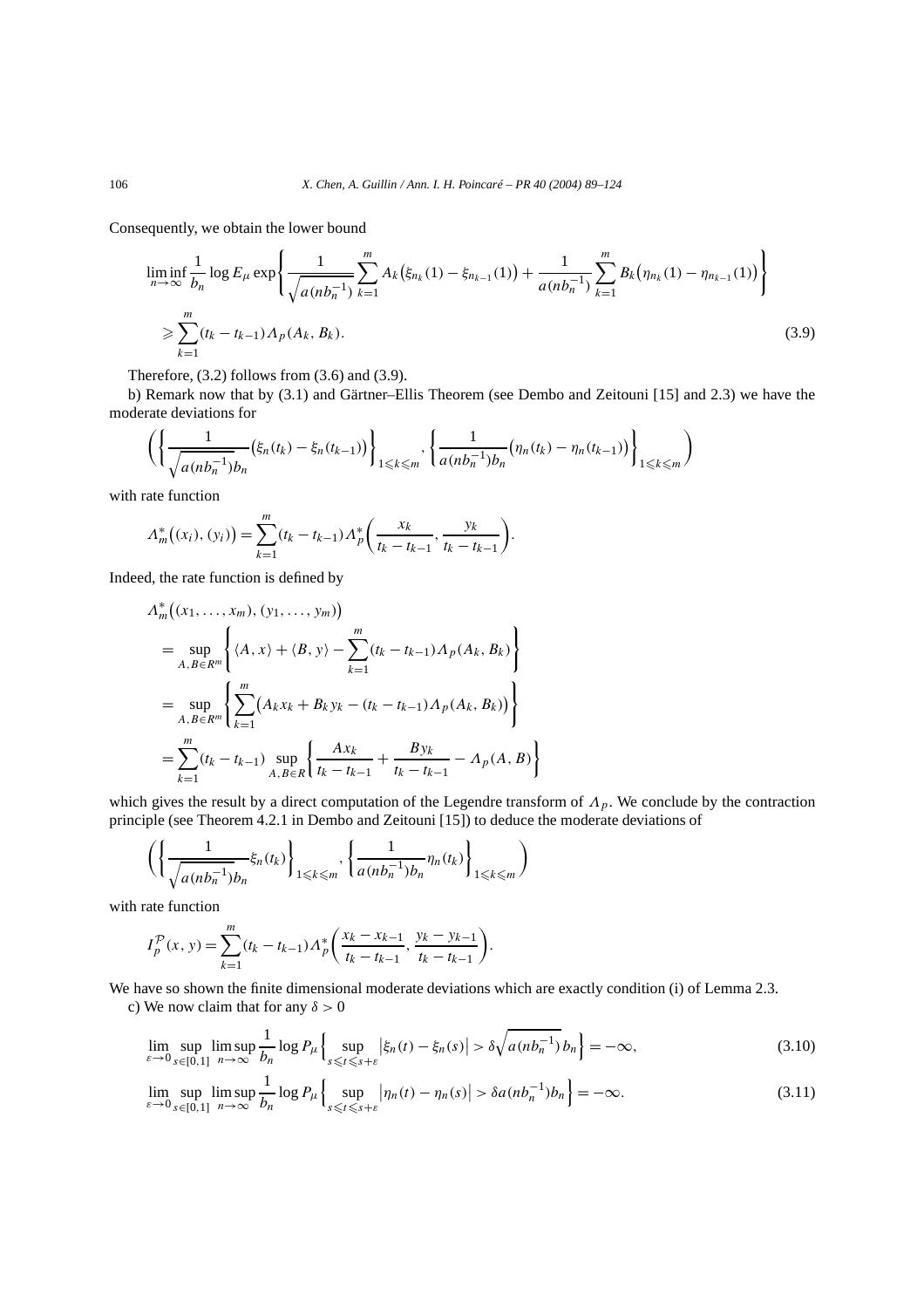We only prove (3.10), as the proof of (3.11) is analogous (and even simpler due to the monotonicity of  $\eta_n(\cdot)$ ). Notice that (3.10) is equivalent to

$$
\lim_{\varepsilon \to 0} \limsup_{n \to \infty} \frac{1}{b_n} \log \max_{k \le n - \varepsilon n} P_{\mu} \left\{ \max_{l \le \varepsilon n} \left| \sum_{j=k+1}^{k+l} f(X_j) \right| > \delta \sqrt{a(n b_n^{-1})} b_n \right\} = -\infty. \tag{3.12}
$$

By Markov property

$$
P_{\mu}\left\{\max_{l\leq \varepsilon n}\left|\sum_{j=k+1}^{k+l}f(X_j)\right|>\delta\sqrt{a(nb_n^{-1})}\,b_n\right\}\leq \sup_{x\in E}P_x\left\{\max_{l\leq \varepsilon n}\left|\sum_{j=1}^{l}f(X_j)\right|>\delta\sqrt{a(nb_n^{-1})}\,b_n\right\}.
$$

Notice that

$$
\max_{l\leqslant \varepsilon n}\left|\sum_{j=1}^l f(X_j)\right|\leqslant \max_{1\leqslant k\leqslant i_\alpha([\varepsilon n])}\left|\sum_{j=1}^{\tau_\alpha(k)} f(X_j)\right|+\max_{0\leqslant k\leqslant i_\alpha([\varepsilon n])}\sum_{j=\tau_\alpha(k)+1}^{\tau_\alpha(k+1)}|f(X_j)|.
$$

Hence

$$
\sup_{x \in E} P_x \left\{ \max_{l \le \varepsilon n} \left| \sum_{j=1}^l f(X_j) \right| > \delta \sqrt{a(nb_n^{-1})} b_n \right\}
$$
  
\n
$$
\le \sup_{x \in E} P_x \left\{ \max_{1 \le k \le i_\alpha(\lceil \varepsilon n \rceil)} \left| \sum_{j=1}^{\tau_\alpha(k)} f(X_j) \right| > 2^{-1} \delta \sqrt{a(nb_n^{-1})} b_n \right\}
$$
  
\n
$$
+ a \left( \frac{n}{b_n} \right) b_n \sup_{x \in E} P_x \left\{ \sum_{j=1}^{\tau_\alpha} |f(X_j)| > 2^{-1} \delta \sqrt{a(nb_n^{-1})} b_n \right\} + \sup_{x \in E} P_x \left\{ i_\alpha([\varepsilon n]) \ge a(nb_n^{-1}) b_n \right\}
$$
  
\n
$$
= (I) + (II) + (III). \quad \text{(say)}
$$

In the light of Lemma 2.1 we have that

$$
\limsup_{n\to\infty}\frac{1}{b_n}\log(II)=-\infty.
$$

Notice that the estimate made in (3.5) actually gives

$$
\lim_{\varepsilon \to \infty} \limsup_{n \to \infty} \frac{1}{b_n} \log \sup_{x} E_x \exp \left\{ \frac{\lambda}{\sqrt{a(n b_n^{-1})}} \xi_{\lbrack \varepsilon n \rbrack}(1) \right\} = 0, \quad \forall \lambda \in \mathbf{R}, \tag{3.13}
$$

$$
\lim_{\varepsilon \to \infty} \limsup_{n \to \infty} \frac{1}{b_n} \log \sup_{x} E_x \exp \left\{ \frac{\lambda}{a(n b_n^{-1})} i_\alpha \left( [\varepsilon n] \right) \right\} = 0, \quad \forall \lambda > 0 \tag{3.14}
$$

(this is where we need  $p > 0$ !). By Chebyshev inequality and (3.14) we obtain

$$
\lim_{\varepsilon \to 0} \limsup_{n \to \infty} \frac{1}{b_n} \log(III) = -\infty.
$$

By the maximal inequality given in Corollary 3.3, Chapter I of Chen [6],

$$
(I) \leq (1 - u_n)^{-1} \sup_{x \in E} P_x \{ \left| \xi_{[\varepsilon n]}(1) \right| > 4^{-1} \delta \sqrt{a (n b_n^{-1})} b_n \},
$$

where the sequence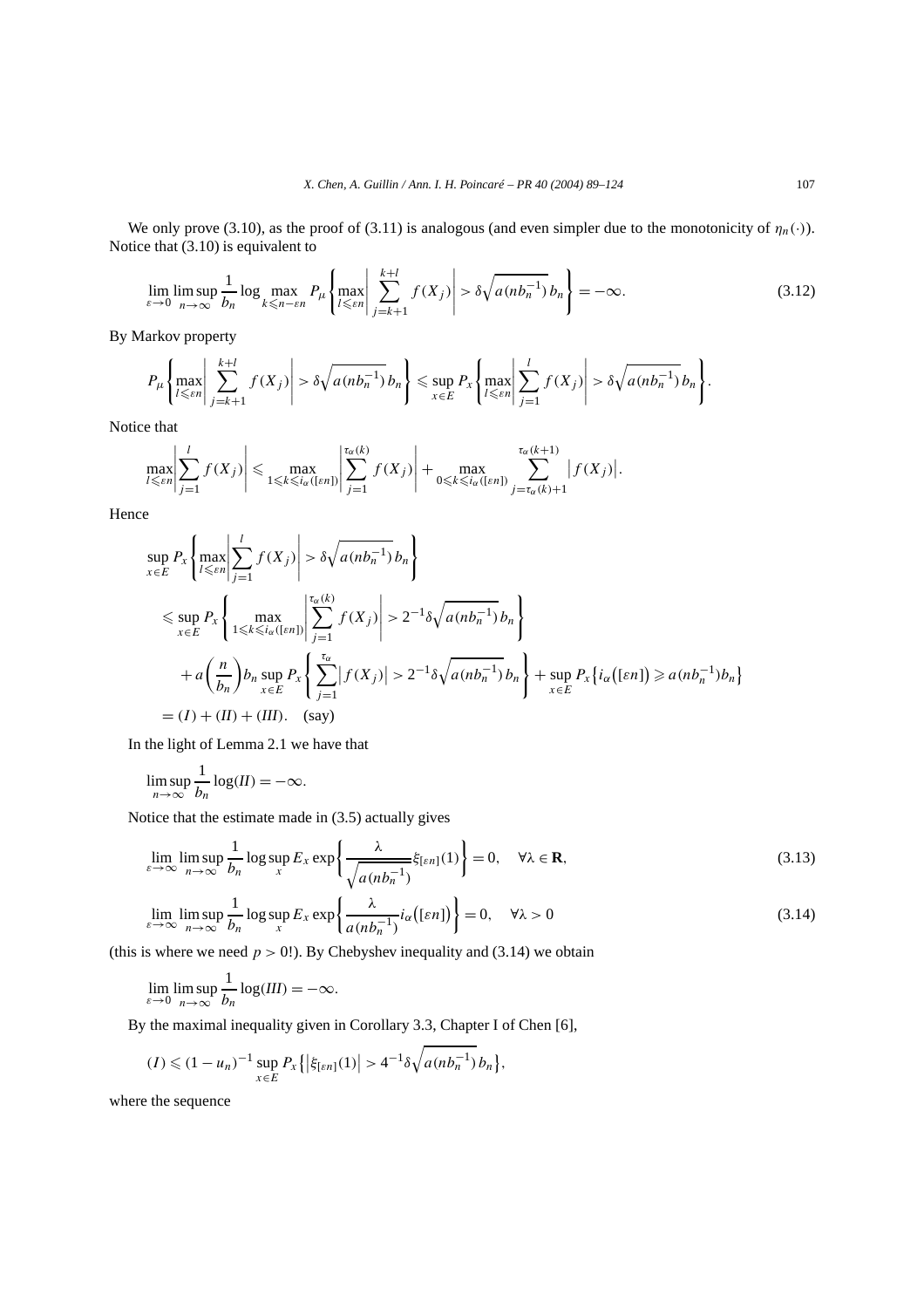$$
u_n \equiv \max_{1 \le k \le \varepsilon n} P_\alpha \{ |\xi_k(1)| \ge 4^{-1} \delta \sqrt{a(nb_n^{-1})} b_n \} \quad n \ge 1
$$

$$
= \max_{1 \le k \le \varepsilon n} P_\alpha \left( \left| \frac{\xi_k(1)}{\sqrt{a(n)}} \right| \ge 4^{-1} \delta \sqrt{\frac{a(nb_n^{-1})}{a(n)}} b_n \right)
$$

approaches 0 when  $n \to \infty$ , as a consequence of the central limit theorem given in Theorem 1.5, Chen [9] and the *p*-regularity of our chain. Therefore, by (3.13) and Chebyshev inequality we have

$$
\lim_{\varepsilon \to 0} \limsup_{n \to \infty} \frac{1}{b_n} \log(I) = -\infty.
$$

Summarizing what we have, we obtain (3.12) (and therefore (3.10)). Consequently condition (ii) of Lemma 2.3 is verified and we thus get the moderate deviations of  $(E_n(\cdot))$  with rate function sup<sub>p</sub>  $I_p^{\mathcal{P}}$  which is easily shown to be equal to  $I_p$  (by the convexity of  $\Lambda_p^*$  and proof of Lemma 5.1.6 in Dembo and Zeitouni [15]). Hence, we have proved Theorem 1.1 in the case  $g = I_\alpha$ .

d) By the continuous map  $(\phi(\cdot), \gamma(\cdot)) \mapsto (\phi(\cdot), \lambda \gamma(\cdot))$  and contraction principle, one can extend the achieved conclusion to the case when  $g = \lambda I_\alpha$  for any constant  $\lambda \ge 0$ . For any given special function *g*, notice that the function  $g - \pi(g)\pi(\alpha)^{-1}I_{\alpha}$  is a charge. Applying the upper bound of the moderate deviation we have proved to the sequence  $\xi_n(\cdot)$  with *f* being defined as  $g - \pi(g)\pi(\alpha)^{-1}I_\alpha$ , we have

$$
\limsup_{n \to \infty} \frac{1}{b_n} \log P \left\{ \max_{0 \le t \le 1} |\eta_n(t) - \zeta_n(t)| \ge r \sqrt{a \left( \frac{n}{b_n} \right)} b_n \right\}
$$
  

$$
\le - \inf_{\max_{0 \le t \le 1} |\phi(t)| \ge r} \kappa_p(\phi) \le - \left( \frac{p^p r^2}{2 \Gamma(p+1) \sigma_f} \right)^{\frac{1}{2-p}},
$$

where

$$
\zeta_n(t) = \pi(g)\pi(\alpha)^{-1} \sum_{k=1}^{[nt]} I_{\alpha}(X_k), \quad 0 \leq t \leq 1, n = 1, 2, ....
$$

Consequently,

$$
\limsup_{n \to \infty} \frac{1}{b_n} \log P \left\{ \max_{0 \le t \le 1} \left| \eta_n(t) - \zeta_n(t) \right| \ge \varepsilon a \left( \frac{n}{b_n} \right) b_n \right\} = -\infty
$$

for every  $\varepsilon > 0$ . By Theorem 4.2.13 in Dembo and Zeitouni [15], our conclusion is true for any special function g. By now, we have proved Theorem 1.1 in the atomic case.

**Remark 3.1.** To establish the Strassen invariance principle given in next section, we need to sharpen the lower bound into

$$
\liminf_{n \to \infty} \frac{1}{b_n} \log P_{\mu} \{ \varXi_n \in \mathcal{O}, \ \tau_\alpha \circ \theta^n \leqslant \varepsilon n \} \geqslant - \inf_{(\phi, \gamma) \in \mathcal{O}} I_p(\phi, \gamma) \tag{3.15}
$$

for any open set  $\mathcal{O} \subset D\{[0, 1], \mathbb{R}^2\}$  and any  $\varepsilon > 0$ . Indeed, from (3.8) we have

$$
\liminf_{n \to \infty} \frac{1}{b_n} \log E_{\mu} \left[ \exp \left\{ \frac{1}{\sqrt{a(nb_n^{-1})}} \sum_{k=1}^m A_k \left( \xi_{n_k}(1) - \xi_{n_{k-1}}(1) \right) + \frac{1}{a(nb_n^{-1})} \sum_{k=1}^m B_k \left( i_\alpha(n_k) - i_\alpha(n_{k-1}) \right) \right\} \middle| \tau_\alpha \circ \theta^n \leq \varepsilon n \right]
$$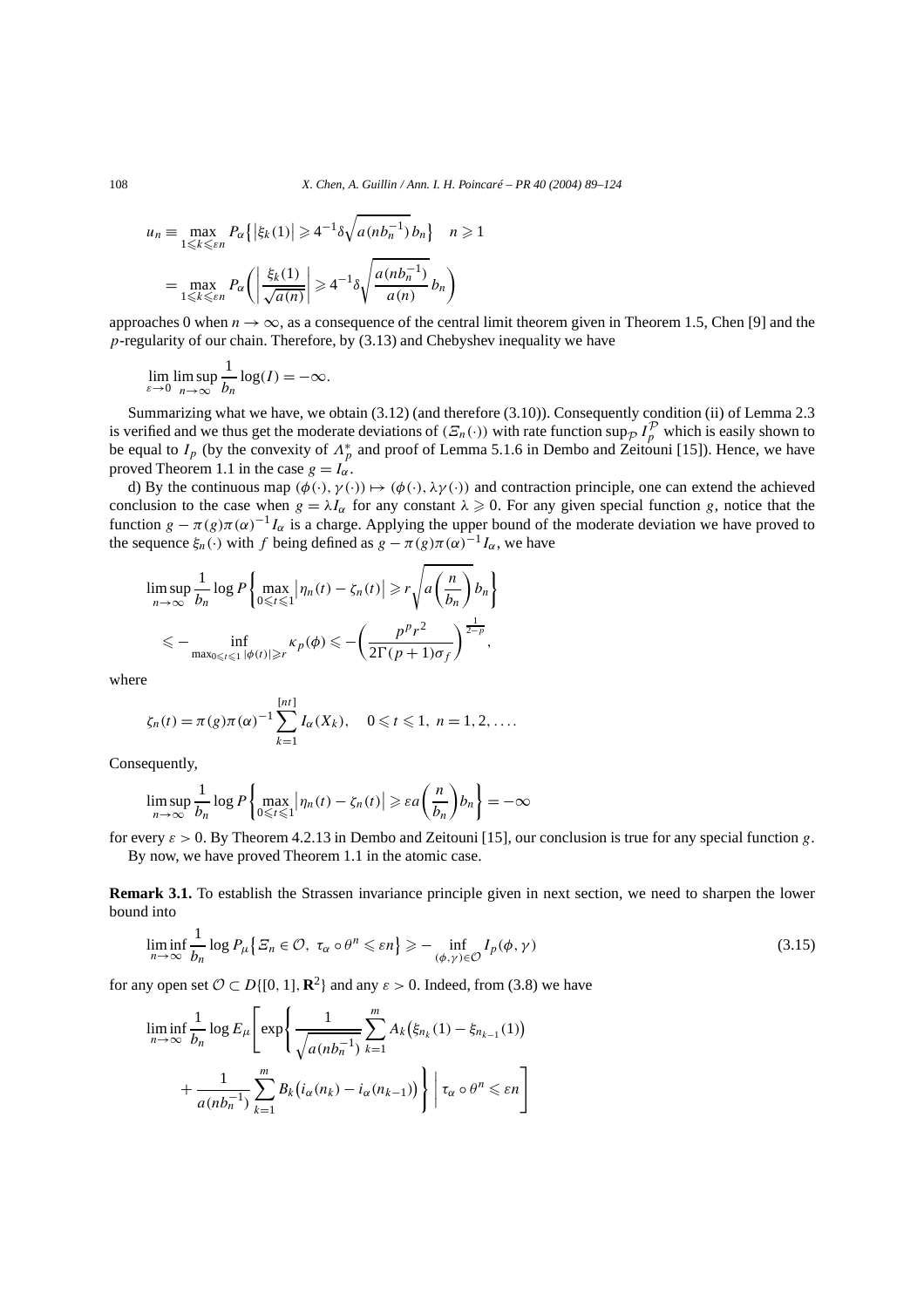$$
\geqslant \sum_{k=1}^m (t_k-t_{k-1})\Lambda_p(A_k,B_k).
$$

On the other hand, taking  $f = g = 0$  in (3.8) gives

$$
\lim_{n \to \infty} \frac{1}{b_n} \log P_{\mu} \{ \tau_\alpha \circ \theta^n \leqslant \varepsilon n \} = 0. \tag{3.16}
$$

Hence from (3.6), (3.10) and (3.11) we have, respectively,

$$
\limsup_{n \to \infty} \frac{1}{b_n} \log E_{\mu} \left[ \exp \left\{ \frac{1}{\sqrt{a(nb_n^{-1})}} \sum_{k=1}^m A_k \left( \xi_{n_k}(1) - \xi_{n_{k-1}}(1) \right) \right. \right.\left. + \frac{1}{a(nb_n^{-1})} \sum_{k=1}^m B_k \left( i_\alpha(n_k) - i_\alpha(n_{k-1}) \right) \right\} \left| \tau_\alpha \circ \theta^n \leq \varepsilon n \right] \leq \sum_{k=1}^m (t_k - t_{k-1}) \Lambda_p(A_k, B_k),\n\lim_{\varepsilon \to 0} \sup_{s \in [0,1]} \limsup_{n \to \infty} \frac{1}{b_n} \log P_{\mu} \left\{ \sup_{s \leq t \leq s+\varepsilon} \left| \xi_n(t) - \xi_n(s) \right| > \delta \sqrt{a(nb_n^{-1})} b_n \left| \tau_\alpha \circ \theta^n \leq \varepsilon n \right. \right\} = -\infty
$$

and

$$
\lim_{\varepsilon \to 0} \sup_{s \in [0,1]} \limsup_{n \to \infty} \frac{1}{b_n} \log P_\mu \Big\{ \sup_{s \leq t \leq s + \varepsilon} \big| \eta_n(t) - \eta_n(s) \big| > \delta a (nb_n^{-1}) b_n \mid \tau_\alpha \circ \theta^n \leq \varepsilon n \Big\} = -\infty.
$$

By carrying out the same procedure, we obtain the same moderate deviation for the conditional distributions:

$$
\mathcal{L}_{\mu}\big(\varXi_n\mid \tau_{\alpha}\circ\theta^n\leqslant \varepsilon n\big),\quad n=1,2,\ldots.
$$

Its lower bound, together with (3.16), implies our claim in Remark 3.1.

*s*-*t*-*s*+*ε*

#### *Step* 2. *The small set case.*

We now prove our result under the assumption that there exists  $C \in \mathcal{E}^+$  and a probability measure *v* on  $(E, \mathcal{E})$ such that

$$
P(x, A) \geq b I_C(x) \nu(A), \quad x \in E, \ A \in \mathcal{E}.
$$
\n
$$
(3.17)
$$

According to the construction of split chain, which was initiated by Nummelin [28,29] and Athreya and Ney [4] (see also Meyn and Tweedie [26] and Duflo [18]), under the minorization (3.17) the Markov chain  ${X_n}_{n\geq 0}$  can be augmented into (without changing distribution) a Harris recurrent Markov chain  $\{(X_n, Y_n)\}_{n>0}$  with state space  $E \times \{0, 1\}$  and the atom  $\alpha^* = C \times \{1\}$ . Further,  $\{(X_n, Y_n)\}_{n \geq 0}$  has the same regularity. When viewed as the functions on  $E \times \{0, 1\}$ ,  $f$  and  $g$  are charge and special function, respectively, with respect to  $\{(X_n, Y_n)\}_{n \geq 0}$ . Therefore, what we established in the previous step remains valid under (3.17).

*Step* 3*. The general case.*

We finally come to the general case. According to Theorem 5.2.1 in Meyn and Tweedie [26], the following weaker version of (3.17) holds:

$$
P^{m}(x, A) \geq bI_{C}(x)v(A), \quad x \in E, \ A \in \mathcal{E}
$$
\n
$$
(3.18)
$$

holds for some  $m \geq 1$  with the possibility that *m* can not be reduced to 1.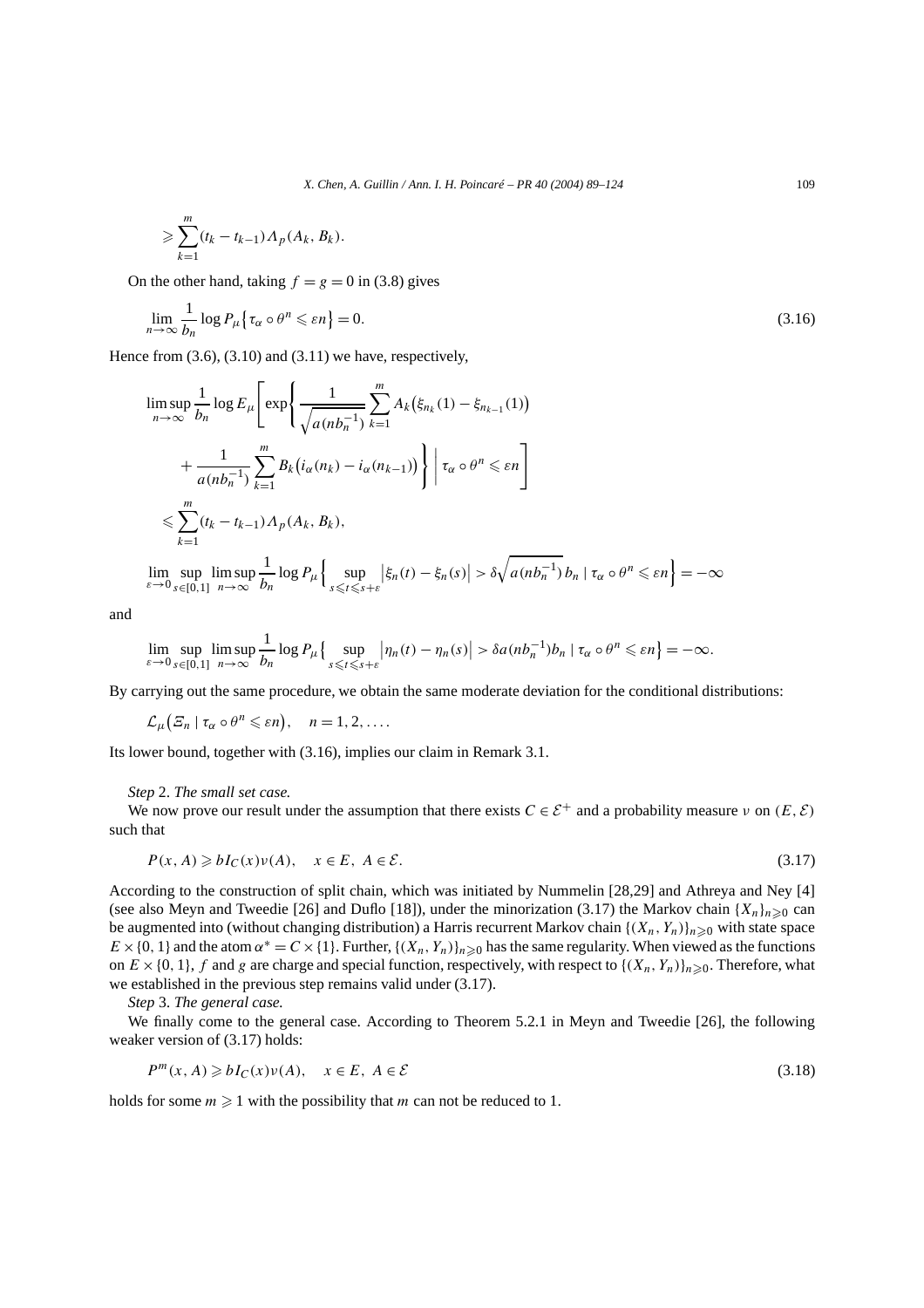Our approach is resolvent approximation, which has been used in Chen [8,9]. Let  $0 < \lambda < 1$  be fixed and let  ${\delta_n}_{n\geq 1}$  be a sequence of i.i.d. Bernoulli random variables with common law

 $P{\delta_1 = 0} = 1 - P{\delta_1 = 1} = \lambda.$ 

We assume independence between  $\{\delta_n\}_{n\geq 1}$  and  $\{X_n\}_{n\geq 0}$ . Define the renew sequence  $\{\sigma_k\}_{k\geq 0}$ :

$$
\sigma_0 = 0 \quad \text{and} \quad \sigma_{k+1} = \inf\{n > \sigma_k; \ \delta_n = 1\}.
$$

Then  ${\{\sigma_k - \sigma_{k-1}\}_{k \geq 1}}$  is an i.i.d. sequence with the common law

$$
P\{\sigma_1 = n\} = (1 - \lambda)\lambda^{n-1}, \quad n = 1, 2, ....
$$

By (5.9) in de Acosta [1], the random sequence  $\{X_{\sigma_n}\}_{n\geq 0}$  is a Markov chain with the transition

$$
P_{\lambda}(x, A) = (1 - \lambda) \sum_{k=1}^{\infty} \lambda^{k-1} P^{k}(x, A), \quad x \in E, A \in \mathcal{E}
$$

which is Harris recurrent with the same regularity. As a matter of fact, any *D*-set *D* of *P* is also a *D*-set of *Pλ* with

$$
a_{\lambda}(n) \equiv \sum_{k=1}^{n} \nu P_{\lambda}^{k}(D) \sim (1 - \lambda)^{1 - p} a(n) \quad (n \to \infty),
$$
\n(3.19)

which can be easily shown by taking the expectations and passing to the limit in the following equality

$$
\sum_{k=1}^{n} 1_D(X_{\sigma(k)}) = \sum_{k=1}^{\sigma(n)} \delta_k 1_D(X_k)
$$

for some *D*-set *D*. Clearly,  $P_\lambda$  has the same invariant measure  $\pi$ . Further, f and g are charge and special function, respectively, with respect to *Pλ* and,

$$
\sigma_{f,\lambda}^2 \equiv \int f^2(x)\pi(dx) + 2\sum_{k=1}^{\infty} \int f(x)P_{\lambda}^k f(x)\pi(dx) \n= \int f^2(x)\pi(dx) + 2(1-\lambda)\sum_{k=1}^{\infty} \int f(x)P^k f(x)\pi(dx).
$$
\n(3.20)

In view of (3.18), the transition  $P_\lambda$  satisfies (3.17). Define

$$
\bar{\xi}_n(t) = \sum_{k=1}^{[nt]} f(X_{\sigma_k}), \quad 0 \le t \le 1, n = 1, 2, ...,
$$
  

$$
\bar{\eta}_n(t) = \sum_{k=1}^{[nt]} g(X_{\sigma_k}), \quad 0 \le t \le 1, n = 1, 2, ...,
$$

and

$$
\overline{E}_n(t) = \left(\frac{1}{\sqrt{a(nb_n^{-1})}b_n}\overline{\xi}_n(t), \ \frac{1}{a(nb_n^{-1})b_n}\overline{\eta}_n(t)\right), \quad 0 \leq t \leq 1.
$$

Applying what has been proved in Step 2 to the resolvent chain *Pλ* and taking (3.19) and (3.20) into account give that for each closed set  $C \in D\{[0, 1], \mathbb{R}^2\}$ 

$$
\limsup_{n \to \infty} \frac{1}{b_n} \log P\{\overline{\mathcal{E}}_n(\cdot) \in \mathcal{C}\} \leq - \inf_{(\phi, \gamma) \in \mathcal{C}} \overline{I}_p(\phi, \gamma) \tag{3.21}
$$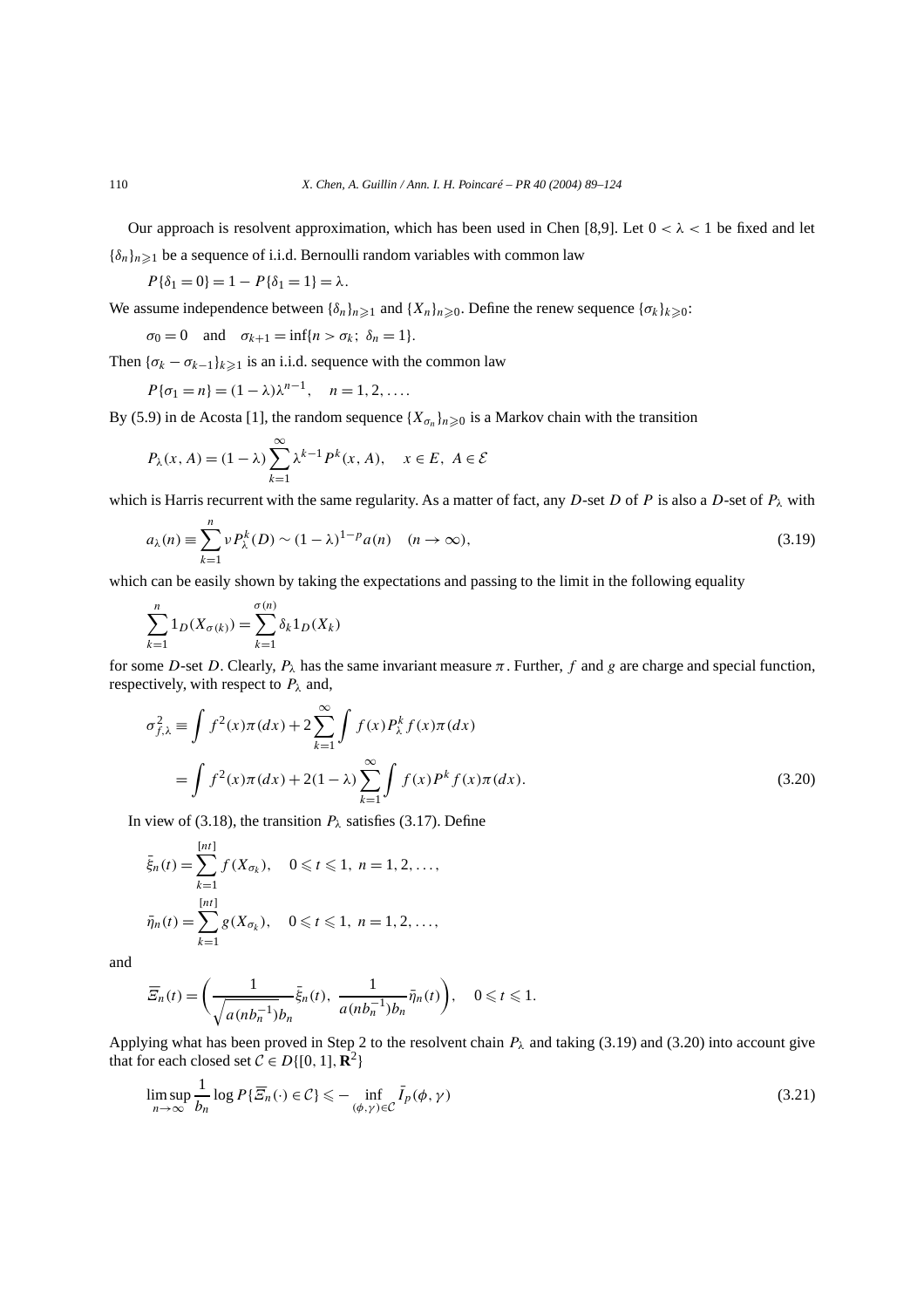and, for each open set  $\mathcal{O} \in D\{[0, 1], \mathbb{R}^2\}$ 

$$
\liminf_{n \to \infty} \frac{1}{b_n} \log P\left\{\overline{\mathcal{Z}}_n(\cdot) \in \mathcal{O}\right\} \ge - \inf_{(\phi, \gamma) \in \mathcal{O}} \overline{I}_p(\phi, \gamma) \tag{3.22}
$$

where

$$
\bar{I}_p(\phi, \gamma) = \begin{cases}\n\int_0^1 \bar{A}_p^*(\dot{\phi}(t), \dot{\gamma}(t)) dt & \text{if } (\phi, \gamma) \in \Theta_p, \\
0 & \text{otherwise}\n\end{cases}
$$

with  $\bar{\Lambda}_p^*$  being given as

$$
\bar{\Lambda}_p^*(x, y) = \frac{\pi(g)x^2}{2\sigma_{f,\lambda}^2 y} + (1 - p) \left( \frac{p^p y}{\pi(g)(1 - \lambda)^p \Gamma(p + 1)} \right)^{(1 - p)^{-1}}, \quad (x, y) \in \mathbf{R} \times \mathbf{R}^+.
$$

Let

$$
\hat{\xi}_n(t) = \sum_{k=1}^{[nt]} \delta_k f(X_k), \quad 0 \le t \le 1, \ n = 1, 2, \dots,
$$
  

$$
\hat{\eta}_n(t) = \sum_{k=1}^{[nt]} \delta_k g(X_k), \quad 0 \le t \le 1, \ n = 1, 2, \dots.
$$

We claim that for any  $\delta > 0$ ,

$$
\limsup_{n \to \infty} \frac{1}{b_n} \log P \Big\{ \max_{0 \le t \le 1} |\bar{\xi}_{[n(1-\lambda)]}(t) - \hat{\xi}_n(t)| \ge \delta \sqrt{a(nb_n^{-1})} b_n \Big\} = -\infty, \tag{3.23}
$$

$$
\limsup_{n \to \infty} \frac{1}{b_n} \log P\left\{\max_{0 \le t \le 1} |\bar{\eta}_{[n(1-\lambda)]}(t) - \hat{\eta}_n(t)| \ge \delta a (nb_n^{-1})b_n \right\} = -\infty. \tag{3.24}
$$

Due to the similarity, we only prove (3.23). Write

$$
l(0) = 0
$$
 and  $l(n) = \delta_1 + \cdots + \delta_n$ ,  $n = 1, 2, \ldots$ 

Notice that,

$$
\hat{\xi}_n(t) = \sum_{i=1}^{l([nt])} f(X_{\sigma_i}), \quad 0 \leq t \leq 1, \ n = 1, 2, ....
$$

We have that for any  $0 < \varepsilon < \lambda$ ,

$$
\max_{0 \leq t \leq 1} \left| \bar{\xi}_{[n(1-\lambda)]}(t) - \hat{\xi}_n(t) \right| \leq \max_{0 \leq t \leq 1} \left| \sum_{i=1}^{[n(1-\lambda)t]} f(X_{\sigma_i}) - \sum_{i=1}^{l([nt])} f(X_{\sigma_i}) \right|
$$
  

$$
\leq \max_{1 \leq j \leq [n(1-\lambda)]} \max_{j \leq k \leq j+\varepsilon n} \left| \sum_{i=j+1}^{k} f(X_{\sigma_i}) \right|
$$
  

$$
\leq \max_{|s-t| \leq \varepsilon} \left| \bar{\xi}_n(s) - \bar{\xi}_n(t) \right|
$$

on the event  $\{\max_{0 \le t \le 1} |l([nt]) - [n(1 - \lambda)t]| \le \varepsilon n\}.$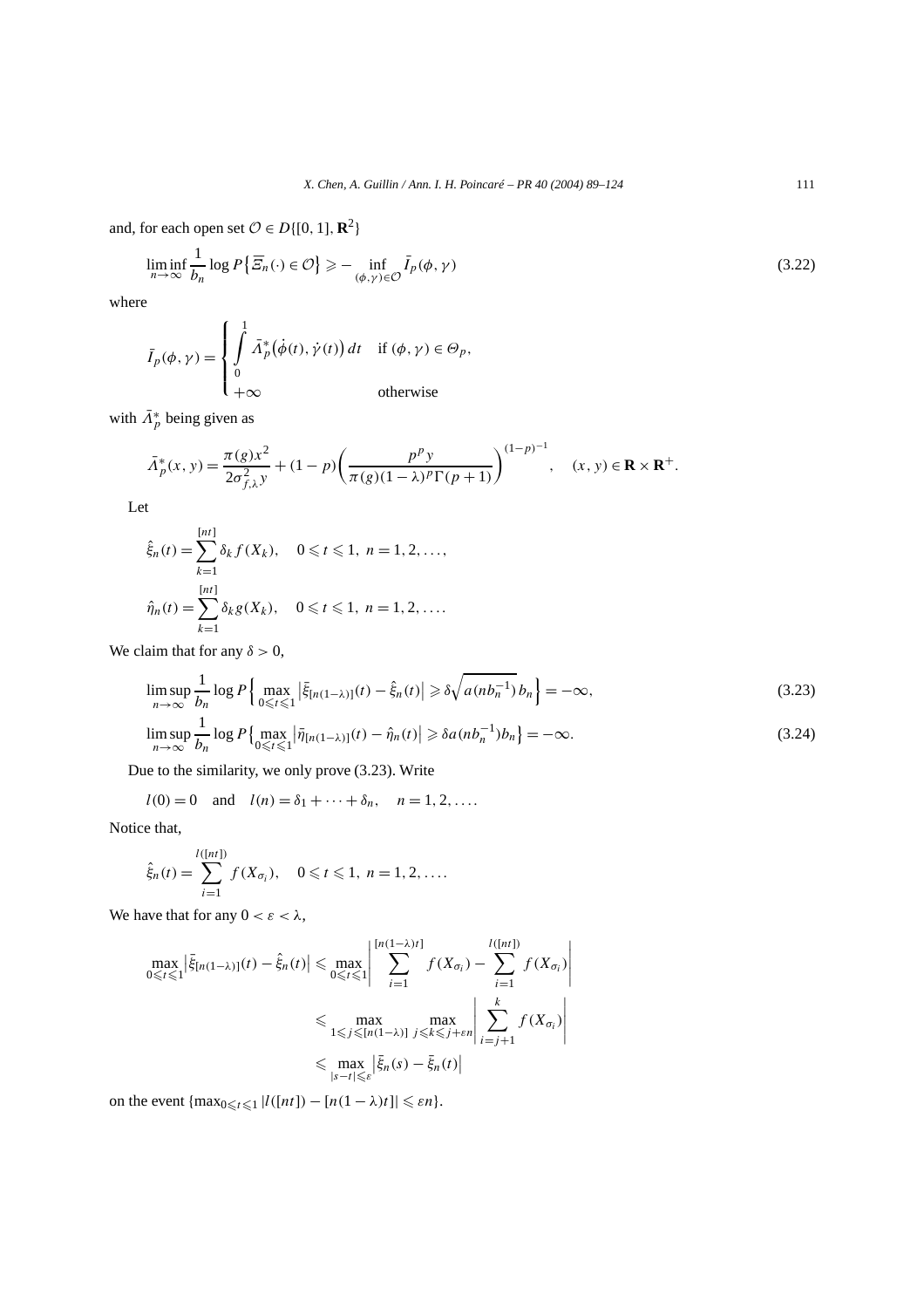On the other hand, by Mogulskii's functional large deviation (see, cf., Theorem 5.1.2 in Dembo and Zeitouni [15]), there exist  $u = u(\varepsilon) > 0$ , such that

$$
P\left\{\max_{0\leq t\leq 1}\left|l\left(\left[nt\right]\right)-\left[n(1-\lambda)t\right]\right|\geq \varepsilon n\right\}\leq e^{-un}
$$

for sufficiently large *n*.

To have (3.23), therefore, we only need

$$
\lim_{\varepsilon \to 0} \limsup_{n \to \infty} \frac{1}{b_n} \log P \left\{ \max_{|s-t| \leqslant \varepsilon} \left| \bar{\xi}_n(s) - \bar{\xi}_n(t) \right| \geqslant \delta \sqrt{a(nb_n^{-1})} b_n \right\} = -\infty. \tag{3.25}
$$

Indeed, taking  $C = \{(\phi, \gamma): \max_{|s-t| \leq \varepsilon} |\bar{\xi}_n(s) - \bar{\xi}_n(t)| \geq \delta\}$  in (3.21) gives, in view of (1.15), that

$$
\limsup_{n \to \infty} \frac{1}{b_n} \log P \Big\{ \max_{|s-t| \leq \varepsilon} |\bar{\xi}_n(s) - \bar{\xi}_n(t)| \geq \delta \sqrt{a(nb_n^{-1})} b_n \Big\}
$$
  
\n
$$
\leq - \inf_{\substack{\max_{|s-t| \leq \varepsilon} |\phi(s) - \phi(t)| \geq \delta}} \int_0^1 \left( \frac{p^p \dot{\phi}^2(t)}{2(1-\lambda)^p \Gamma(p+1) \sigma_{f,\lambda}^2} \right)^{\frac{1}{2-p}} dt
$$
  
\n
$$
\leq - \left( \frac{p^p \delta^2 \varepsilon^{-p}}{2(1-\lambda)^p \Gamma(p+1) \sigma_{f,\lambda}^2} \right)^{\frac{1}{2-p}}
$$
(3.26)

which leads to (3.25).

Let

$$
\widehat{E}_n(\cdot) = \left(\frac{1}{\sqrt{a(nb_n^{-1})b_n}}\widehat{\xi}_n(\cdot), \ \frac{1}{a(nb_n^{-1})b_n}\widehat{\eta}_n(\cdot)\right), \quad n = 1, 2, \dots
$$

According to Theorem 4.2.13 in Dembo and Zeitouni [15], (3.22) and (3.23) imply that {*Ξ*'*n*} obeys the same moderate deviation that holds for  $\{\overline{\mathcal{Z}}_{[(1-\lambda)n]}\}\)$ . By (3.21) and (3.22) (with *n* being replaced by  $[n(1-\lambda)]$ ), therefore, for each closed set  $C \in D\{[0, 1], \mathbb{R}^2\}$ 

$$
\limsup_{n \to \infty} \frac{1}{b_n} \log P\left\{\widehat{\mathcal{Z}}_n(\cdot) \in \mathcal{C}\right\} \leq -\inf_{(\phi,\gamma) \in \mathcal{C}} \widehat{I}_p(\phi,\gamma) \tag{3.27}
$$

and, for each open set  $\mathcal{O} \in D\{[0, 1], \mathbb{R}^2\}$ 

$$
\liminf_{n \to \infty} \frac{1}{b_n} \log P\left\{\widehat{\mathcal{Z}}_n(\cdot) \in \mathcal{O}\right\} \ge - \inf_{(\phi,\gamma) \in \mathcal{O}} \widehat{I}_p(\phi,\gamma) \tag{3.28}
$$

where

$$
\hat{I}_p(\phi, \gamma) = \begin{cases}\n\int_0^1 \hat{A}_p^*(\dot{\phi}(t), \dot{\gamma}(t)) dt & \text{if } (\phi, \gamma) \in \Theta_p, \\
0 & \text{otherwise}\n\end{cases}
$$

with  $\hat{\Lambda}_p^*$  being given as

$$
\hat{\Lambda}_p^*(x, y) = \frac{\pi(g)x^2}{2\sigma_{f,\lambda}^2 y} + (1 - p) \left(\frac{p^p y}{\pi(g)(1 - \lambda)\Gamma(p + 1)}\right)^{(1 - p)^{-1}} \quad (x, y) \in \mathbf{R} \times \mathbf{R}^+.
$$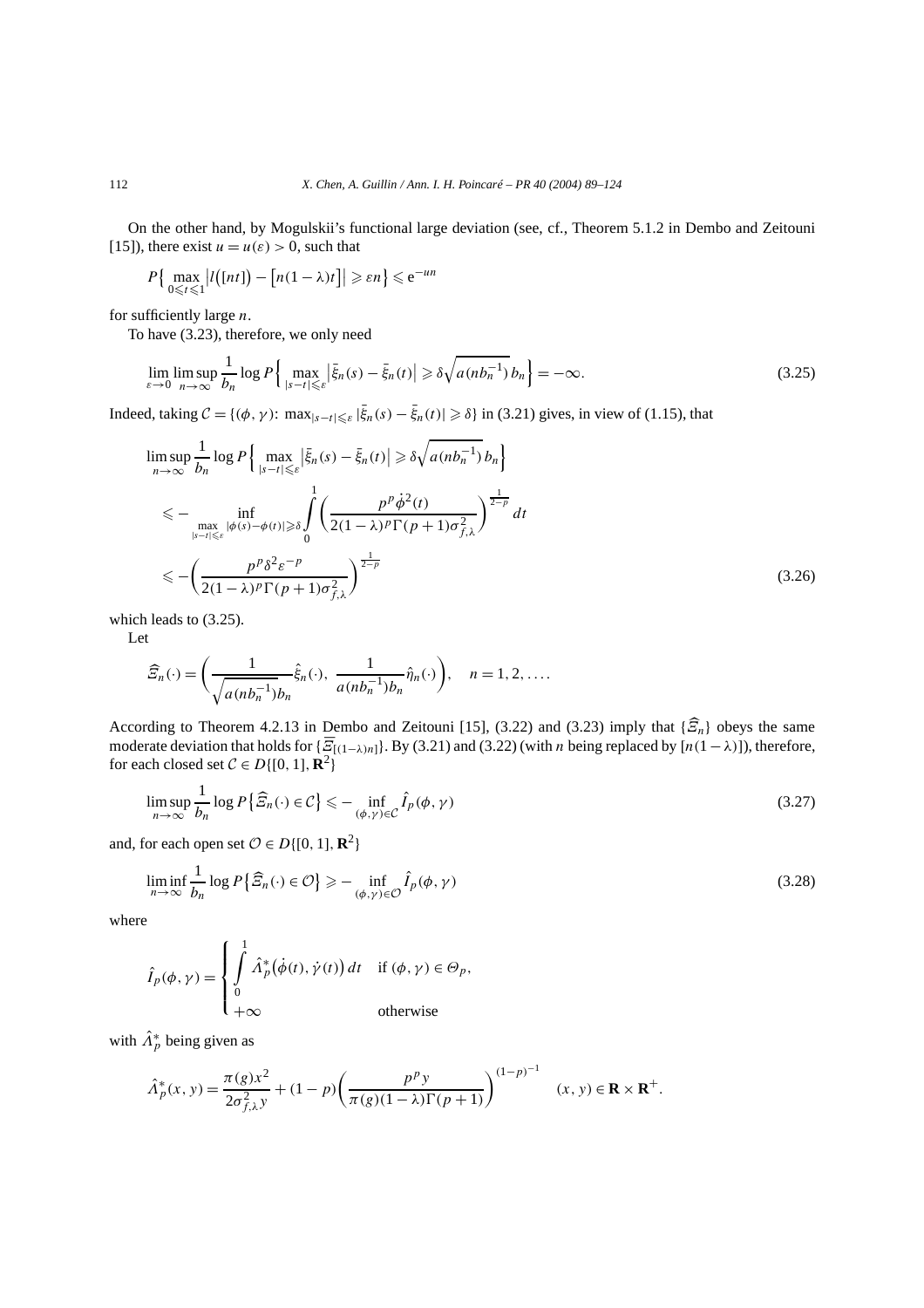Let

$$
\tilde{\xi}_n(t) = \sum_{k=1}^{[nt]} (1 - \delta_k) f(X_k), \quad 0 \le t \le 1, \ n = 1, 2, \dots,
$$
  

$$
\tilde{\eta}_n(t) = \sum_{k=1}^{[nt]} (1 - \delta_k) g(X_k), \quad 0 \le t \le 1, \ n = 1, 2, \dots.
$$

Replacing  $\{\delta_n\}_{n\geq 1}$  by  $\{1 - \delta_n\}_{n\geq 1}$  gives us the same moderate deviation as described in (2.25) and (2.26), except that  $\lambda$  is replaced by 1  $-\lambda$  in the construction of the rate function. Applying its upper bound to the set

$$
\left\{(\phi,\gamma)\colon \max_{0\leq t\leq 1}\left|\phi(t)\right|\geq \varepsilon\right\}
$$

and taking (1.15) into account we have that for any  $\varepsilon > 0$ ,

$$
\limsup_{n \to \infty} \frac{1}{b_n} \log P \Big\{ \max_{0 \le t \le 1} |\tilde{\xi}_n(t)| \ge \varepsilon \sqrt{a(nb_n^{-1})} b_n \Big\}
$$
  
= -(2-p) 
$$
\inf_{\substack{\max_{0 \le t \le 1} |\phi(t)| \ge \varepsilon \\ 0}} \int_{0}^{1} \Big( \frac{p^p \dot{\phi}^2(t)}{2\lambda \Gamma(p+1)\sigma_{f,1-\lambda}^2} \Big)^{\frac{1}{2-p}} dt
$$
  

$$
\le - \Big( \frac{p^p \varepsilon^2}{2\lambda \Gamma(p+1)\sigma_{f,1-\lambda}^2} \Big)^{\frac{1}{2-p}}.
$$

Consequently,

$$
\limsup_{\lambda \to 0^+} \limsup_{n \to \infty} \frac{1}{b_n} \log P \Big\{ \max_{0 \le t \le 1} |\tilde{\xi}_n(t)| \ge \varepsilon \sqrt{a(nb_n^{-1})} b_n \Big\} = -\infty. \tag{3.29}
$$

Similarly,

$$
\limsup_{\lambda \to 0^+} \limsup_{n \to \infty} \frac{1}{b_n} \log P\left\{\max_{0 \le t \le 1} |\tilde{\eta}_n(t)| \ge \varepsilon a (nb_n^{-1}) b_n \right\} = -\infty. \tag{3.30}
$$

Notice that

$$
\xi_n(\cdot) = \hat{\xi}_n(\cdot) + \tilde{\xi}_n(\cdot) \quad \text{and} \quad \eta_n(\cdot) = \hat{\eta}_n(\cdot) + \tilde{\eta}_n(\cdot), \quad n = 1, 2, \dots
$$
\n(3.31)

By Theorem 4.2.16 in Dembo and Zeitouni [15], Theorem 1.1 follows from (3.27)–(3.31), the convergence of the rate functions being here readily done as  $\sigma_{f,\lambda}^2 \to \sigma_f^2$  when  $\lambda \to 0$ .  $\Box$ 

# **4. A functional law of the iterated logarithm**

We now apply our results to obtain a functional law of the iterated logarithm. From now on, we take  $b_n = \log \log n$ . Recall that

$$
\mathcal{Z}_n(\cdot) = \left(\xi_n(\cdot) \bigg/ \sqrt{a(\frac{n}{\log \log n})} \log \log n, \ \eta_n(\cdot) \bigg/ a\left(\frac{n}{\log \log n}\right) \log \log n\right), \quad n = 1, 2, ....
$$

We also need some related notations. Given a metric space  $\mathcal X$  with the distance  $d(\cdot, \cdot)$  and sequence  $x_n \in \mathcal X$ *(n* ≥ 1), we use *C*({*x<sub>n</sub>*}) to denote the cluster set of the sequence {*x<sub>n</sub>*}. Given a subset *K* ⊂ X, we say that {*x<sub>n</sub>*} converges to *K*, or write

$$
x_n \to K
$$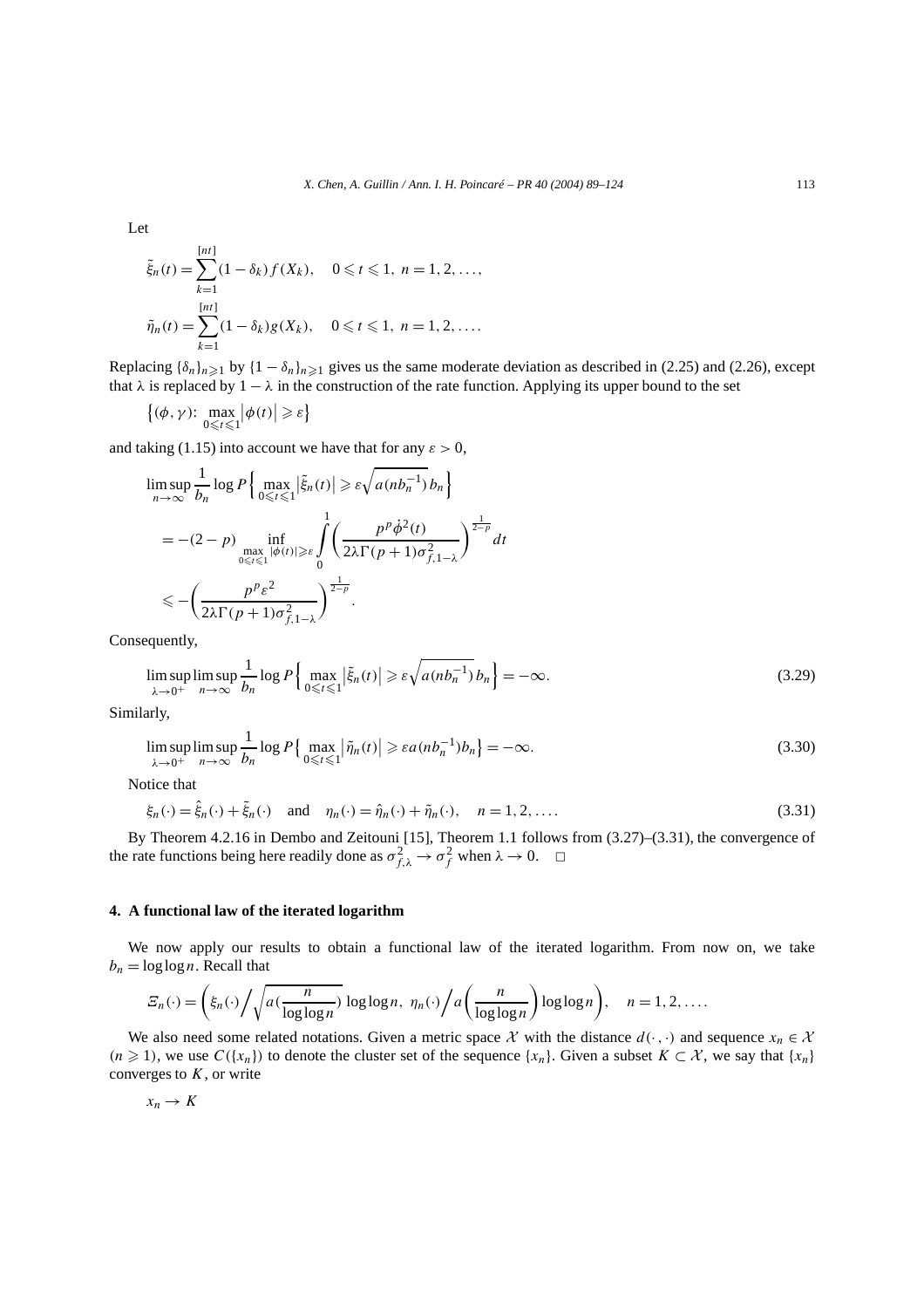if

$$
C({x_n}) = K
$$
 and  $\lim_{n \to \infty} d(x_n, K) = 0$ 

where  $d(x, K) = \inf_{y \in K} d(x, y)$ . Given a rate function *I* on *B*, we write

$$
K(I) = \{x \in B; \ I(x) \leq 1\}.
$$

**Theorem 4.1.** Assume that the Harris recurrent Markov chain  $\{X_n\}_{n\geq 0}$  is p-regular and that f is a charge, g is *special.*

(1) *When*  $0 < p < 1$ ,

$$
\mathcal{Z}_n(\cdot) \to K(I_p) \quad a.s. \tag{4.1}
$$

$$
\eta_n(\cdot) / a\left(\frac{n}{\log \log n}\right) \log \log n \xrightarrow{a.s.} K(J_p). \tag{4.2}
$$

(2) *When*  $0 < p \le 1$ ,

$$
\xi_n(\cdot) / \sqrt{a \left( \frac{n}{\log \log n} \right)} \log \log n \stackrel{a.s.}{\longrightarrow} K(\kappa_p). \tag{4.3}
$$

**Remark 4.2.** According to Theorem 17.3.2 in Meyn and Tweedie [26], the algebra A of the sets invariant under the shifting  $\theta$  is almost surely trivial when  $\{X_n\}_{n\geq 0}$  is Harris recurrent: For every  $A \in \mathcal{A}$ ,  $P_\mu(A) = 1$  for every initial distribution  $\mu$ , or  $P_\mu(A) = 0$  for every initial distribution  $\mu$ . Consequently, the strong laws stated in Theorem 4.1 and in the theorems given in the next section are independent of the choice of initial distribution  $\mu$ .

**Proof of Theorem 4.1.** Due to similarity, we only prove (4.1). Fix  $\rho > 1$  and let  $n_k = [\rho^k]$ . Write

$$
c_k = \sqrt{a\left(\frac{n_k}{\log\log n_k}\right)} \log\log n_k \quad \text{and} \quad d_k = a\left(\frac{n_k}{\log\log n_k}\right) \log\log n_k
$$

where  $k = 1, 2, ...$ 

We use  $\|\cdot\|$  to denote the sup-norm in *D*[0, 1], i.e.,

$$
\|\phi\| = \sup_{0 \le t \le 1} |\phi(t)|, \quad \phi \in D[0, 1].
$$

Without causing any confusion, we also use  $\| \cdot \|$  for the norm on  $D\{[0, 1], \mathbb{R}^2\}$ , i.e.,

 $\|(\phi, \gamma)\| = \|\phi\| + \|\gamma\|, \quad (\phi, \gamma) \in D\{[0, 1], \mathbb{R}^2\}.$ 

We first show that

$$
\lim_{n \to \infty} d(E_n, K(I_p)) = 0 \quad \text{a.s.} \tag{4.4}
$$

1

By the upper bounds given in Theorem 1.1, for any  $\varepsilon > 0$ ,

$$
\limsup_{n\to\infty}\frac{1}{\log\log n}\log P_{\mu}\big\{d\big(\varXi_n, K(I_p)\big)\geqslant \varepsilon\big\}\leqslant-\inf_{d((\phi,\gamma), K(I_p))\geqslant \varepsilon}I_p(\phi,\gamma)<-1.
$$

Consequently,

$$
\sum_{k} P_{\mu} \big\{ d \big( E_{n_k}, K(I_p) \big) \geqslant \varepsilon \big\} < \infty.
$$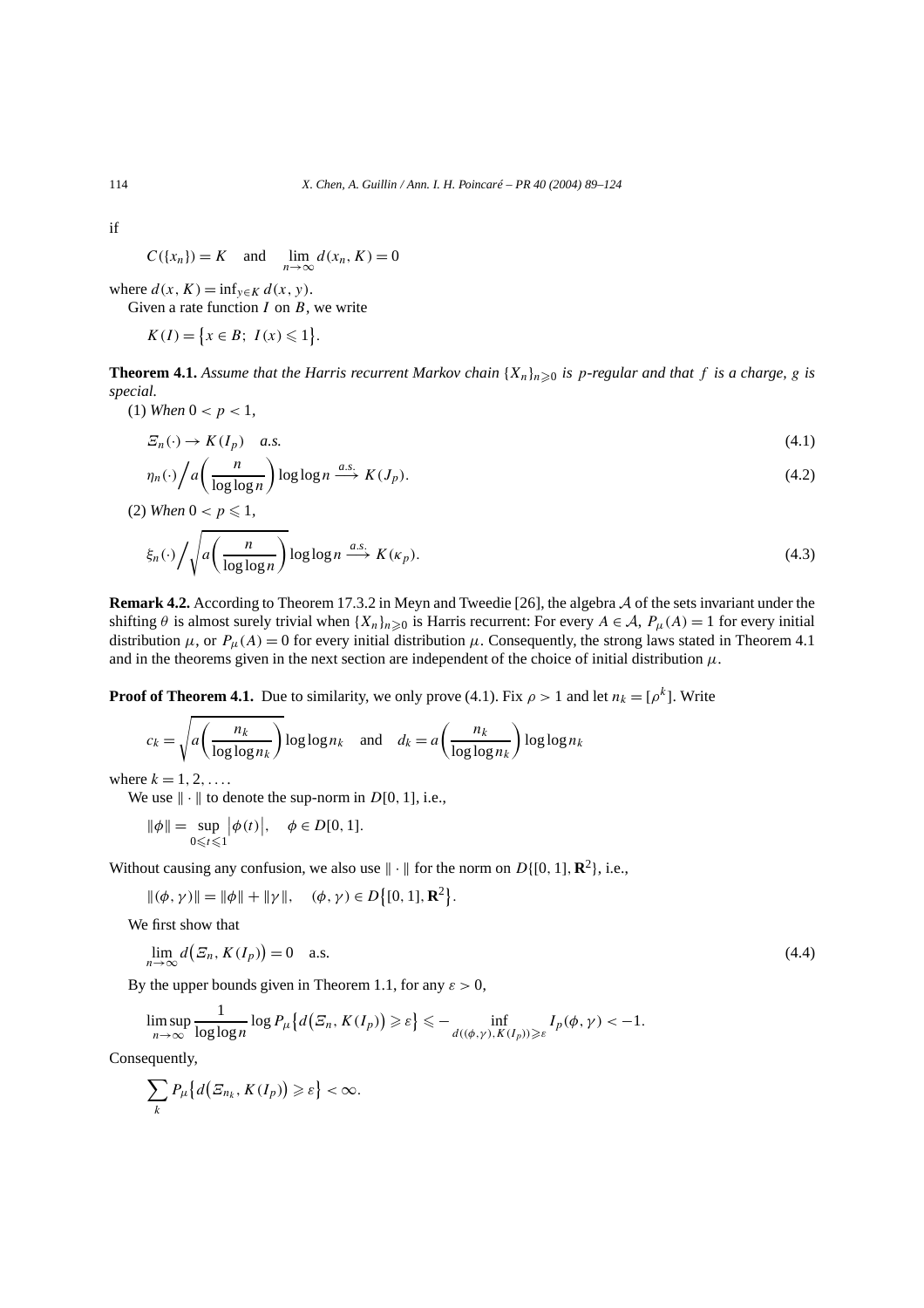By Borel–Cantelli lemma,

$$
\lim_{k \to \infty} d\big(\mathcal{E}_{n_k}, K(I_p)\big) = 0 \quad \text{a.s.} \tag{4.5}
$$

Given  $n_k \leq n \leq n_{k+1}$ ,

$$
\| \varXi_n - \varXi_{n_k} \| \leqslant \frac{1}{c_k} \| \xi_n - \xi_{n_k} \| + \frac{1}{d_k} \| \eta_n - \eta_{n_k} \| + \bigg( \frac{c_{k+1}}{c_k} - 1 \bigg) \frac{1}{c_{k+1}} \| \xi_{n_{k+1}} \| + \bigg( \frac{d_{k+1}}{d_k} - 1 \bigg) \frac{1}{d_{k+1}} \| \eta_{n_{k+1}} \|.
$$

By (4.5), there is a constant  $C > 0$  independent of  $\rho > 1$  such that

$$
\limsup_{k\to\infty}\frac{1}{c_{k+1}}\|\xi_{n_{k+1}}\|\leqslant C \quad \text{and} \quad \limsup_{k\to\infty}\frac{1}{d_{k+1}}\|\eta_{n_{k+1}}\|\leqslant C \quad \text{a.s.}
$$

Notice that

$$
\|\xi_n - \xi_{n_k}\| \le \max_{|s-t| \le \varepsilon} |\xi_{n_{k+1}}(s) - \xi_{n_{k+1}}(t)|
$$

eventually holds for any  $\varepsilon > 1 - \rho^{-1}$  and the simple fact that

$$
\inf \{ \kappa_p(\phi); \ \max_{|s-t| \leq \varepsilon} \left| \phi(s) - \phi(t) \right| \geq \delta \} \to \infty
$$

as  $\varepsilon \to 0$ . By the upper bound in Theorem 1.3, therefore, given  $\delta > 0$ , we have

$$
\limsup_{k\to\infty}\frac{1}{\log\log n_k}\log P_\mu\left\{\max_{n_k\leqslant n\leqslant n_{k+1}}\|\xi_n-\xi_{n_k}\|\geqslant \delta c_k\right\}<-1
$$

as  $\rho > 1$  is sufficiently close to 1, see upper bound (3.26). Therefore,

$$
\sum_{k} P_{\mu} \Big\{ \max_{n_k \leq n \leq n_{k+1}} \|\xi_n - \xi_{n_k}\| \geq \delta c_k \Big\} < \infty.
$$

By Borel–Cantelli lemma,

1

$$
\limsup_{k \to \infty} \frac{1}{c_k} \max_{n_k \le n \le n_{k+1}} \|\xi_n - \xi_{n_k}\| \le \delta \quad \text{a.s.}
$$

Similarly, as  $\rho > 1$  is sufficiently close to 1 we have

lim sup *k*→∞ 1  $\frac{1}{d_k} \max_{n_k \leq n \leq n_{k+1}} \|\eta_n - \eta_{n_k}\| \leq \delta$  a.s.

Summarizing what we have observed, we obtain

$$
\max_{n_k \leq n \leq n_{k+1}} \| \mathcal{Z}_n - \mathcal{Z}_{n_k} \| \leq 2\delta + 2(\rho - 1)C \quad \text{a.s.}
$$

In view of (4.5), we have

$$
\limsup_{n\to\infty} d\big(\varXi_n, K(I_p)\big) \leq 2\delta + 2(\rho - 1)C \quad \text{a.s.}
$$

Letting  $\rho \rightarrow 1^+$  and then  $\delta \rightarrow 0^+$  gives (4.4).

From (4.4) we have that  $C(\lbrace \overline{z_n} \rbrace) \subset K(I_p)$  a.s. Notice that  $\lbrace (\phi, \gamma) ; I_p(\phi, \gamma) < 1 \rbrace$  is dense in  $K(I_p)$ . It remains to prove that for any  $(\phi, \gamma) \in D\{[0, 1], \mathbb{R}^2\}$  with  $I_p(\phi, \gamma) < 1$ ,

$$
\liminf_{n \to \infty} \| \mathcal{E}_n - (\phi, \gamma) \| = 0 \quad \text{a.s.} \tag{4.6}
$$

In view of the procedure we carry out in Section 3, which extends the moderate deviation from the atomic case to its full generality, we may assume that  $\{X_n\}_{n\geq 0}$  has an atom  $\alpha$ . Let  $\delta > 0$  be fixed and define

$$
A_k = \left\{ \left\| \frac{1}{c_k} \xi_{n_k} - \phi \right\| < \delta, \ \left\| \frac{1}{d_k} \eta_{n_k} - \gamma \right\| < \delta, \ \tau_\alpha \circ \theta^{n_k} \leq n_k \right\}, \quad k = 1, 2, \dots.
$$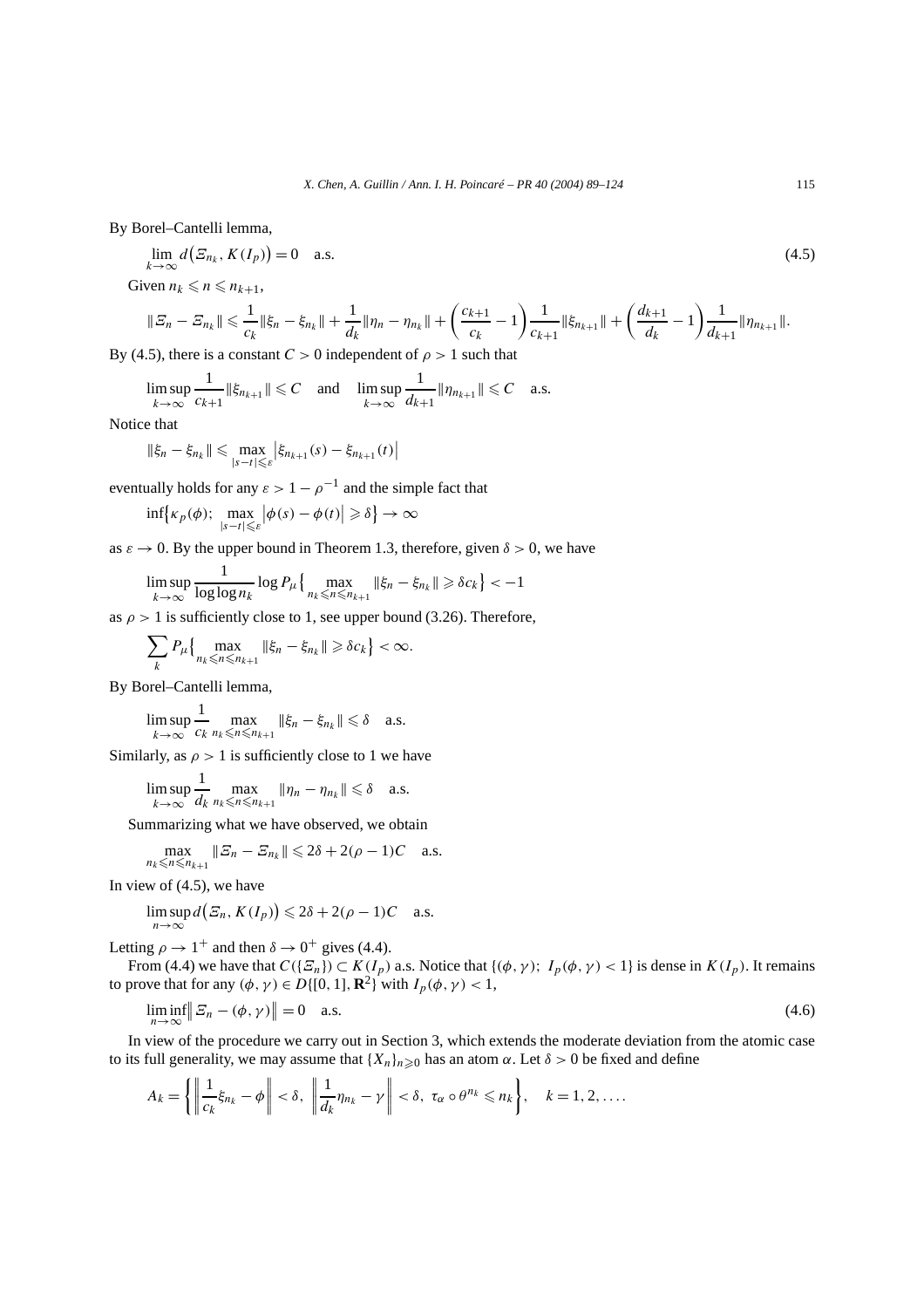By Remark 3.1,

$$
\liminf_{k \to \infty} \frac{1}{\log \log n_k} \log P_\alpha(A_k) \geq -I_p(\phi, \gamma) > -1.
$$

Hence

$$
\sum_{k} P_{\alpha}(A_k) = \infty. \tag{4.7}
$$

 $\overline{\phantom{a}}$  $\overline{\phantom{a}}$  $\overline{\phantom{a}}$  $\overline{\phantom{a}}$  $\begin{array}{c} \end{array}$ 

Given  $\lambda > 0$ , define

$$
T = \inf \bigg\{ k; \sum_{j=1}^k I_{A_j} \geqslant \lambda \bigg\}.
$$

Then for any integer  $N \ge 1$ , real number  $M > 0$ ,

$$
P_{\alpha}\left\{\sum_{k=1}^{N}I_{A_{k}}\geqslant3\lambda+M+1\right\}=P_{\alpha}\left\{\sum_{k=1}^{N}I_{A_{k}}\geqslant3\lambda+M+1, T\leqslant N\right\}
$$

$$
=\sum_{j=1}^{N}P_{\alpha}\left\{\sum_{k=1}^{N}I_{A_{k}}\geqslant3\lambda+M+1, T=j\right\}
$$

$$
\leqslant\sum_{j=1}^{N-1}P_{\alpha}\left\{T=j, \sum_{k=j+1}^{N}I_{A_{k}}\geqslant2\lambda+M\right\}.
$$

For any  $j < k \leq N$ , notice that

$$
\xi_{n_k}(t) \circ \theta^{n_j + \tau_\alpha \circ \theta^{n_j}} = \sum_{i=1+n_j+\tau_\alpha \circ \theta^{n_j}}^{n_j + \tau_\alpha \circ \theta^{n_j} + [n_k t]} f(X_i), \quad 0 \leq t \leq 1.
$$

Hence, on the event  $\{\tau_{\alpha} \circ \theta^{n_j} \leq n_j\},\$ 

$$
\|\xi_{n_k} \circ \theta^{n_j + \tau_\alpha \circ \theta^{n_j}} - \xi_{n_k}\| \leqslant \left| \sum_{i=1}^{n_j + \tau_\alpha \circ \theta^{n_j}} f(X_i) \right| + \max_{0 \leqslant t \leqslant 1} \left| \sum_{i=[n_k t] + 1}^{n_j + \tau_\alpha \circ \theta^{n_j} + [n_k t]} f(X_i) \right|
$$
  

$$
\leqslant 2 \max_{|t-s| \leqslant 2\rho^{-1}} \left| \xi_{2n_k}(t) - \xi_{2n_k}(s) \right|
$$

as  $\rho > 2$ , where the second step follows from the estimate

 $(n_j + \tau_\alpha \circ \theta^{n_j} + [n_k t]) - [n_k t] = n_j + \tau_\alpha \circ \theta^{n_j} \leq 2n_j \leq 2\rho^{-1} n_k$ 

for all  $k \geq j + 1$ . Similarly,

$$
\|\eta_{n_k} \circ \theta^{n_j + \tau_\alpha \circ \theta^{n_j}} - \eta_{n_k}\| \leq 2 \max_{|t-s| \leq 2\rho^{-1}} |\eta_{2n_k}(t) - \eta_{2n_k}(s)|.
$$

Define

$$
B_k = \left\{ \left\| \frac{1}{c_k} \xi_{n_k} - \phi \right\| < 4\delta, \, \left\| \frac{1}{d_k} \eta_{n_k} - \gamma \right\| < 4\delta \right\},\
$$
  

$$
\widetilde{B}_k = \left\{ \left\| \frac{1}{c_k} \xi_{n_k} \circ \theta^{n_j + \tau_\alpha \circ \theta^{n_j}} - \phi \right\| < 4\delta, \, \left\| \frac{1}{d_k} \eta_{n_k} \circ \theta^{n_j + \tau_\alpha \circ \theta^{n_j}} - \gamma \right\| < 4\delta \right\},\
$$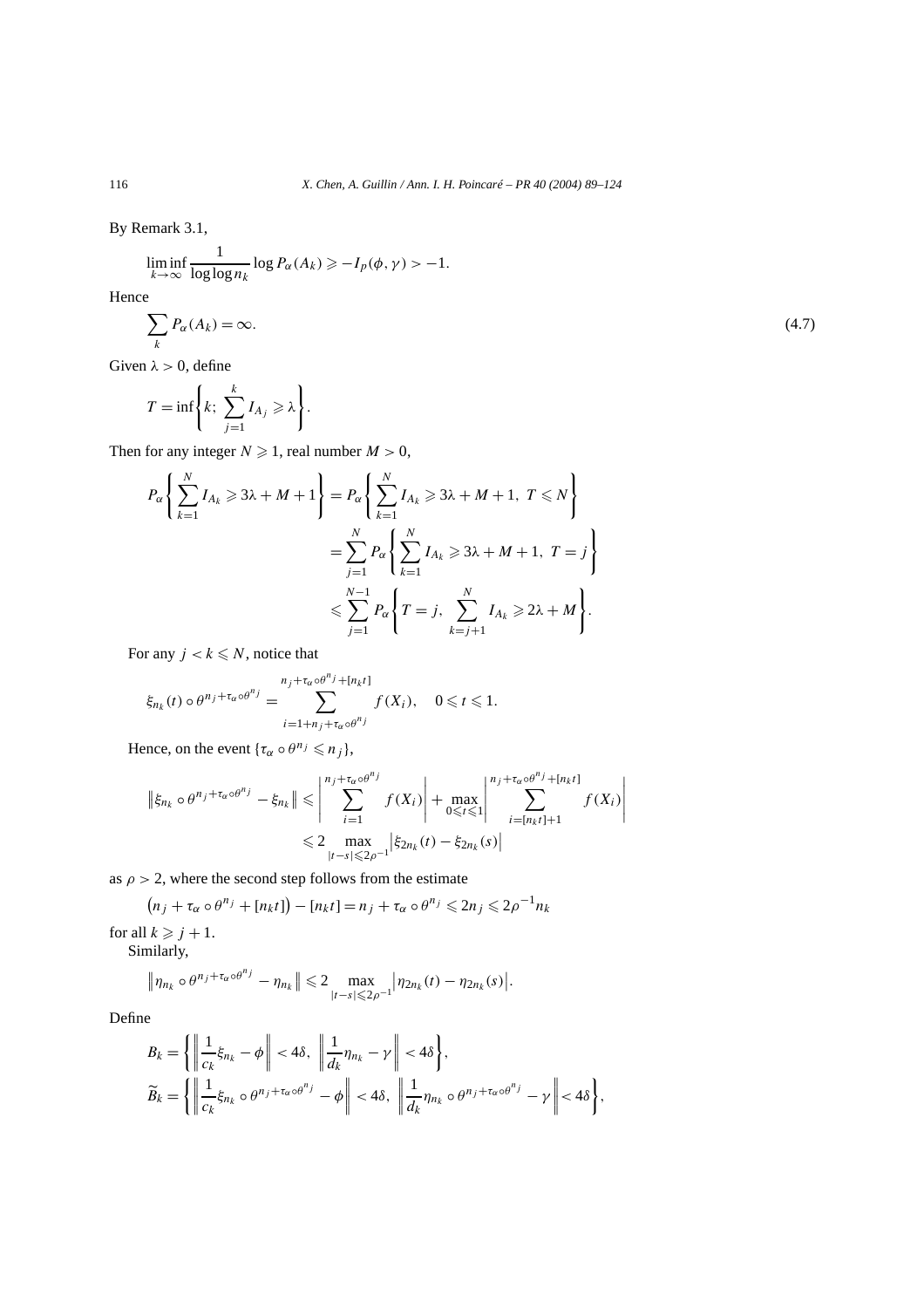$$
C_k = \{ \max_{|t-s| \le 2\rho^{-1}} |\xi_{2n_k}(t) - \xi_{2n_k}(s)| \ge \delta c_k \},
$$
  

$$
D_k = \{ \max_{|t-s| \le 2\rho^{-1}} |\eta_{2n_k}(t) - \eta_{2n_k}(s)| \ge \delta d_k \},
$$

where  $k = 1, 2, \ldots$  Notice that

$$
\{T=j\}\subset A_j\subset\{\tau_\alpha\circ\theta^{n_j}\leqslant n_j\}.
$$

From the above discussion, for any  $j < k \le N$ ,

$$
P_{\alpha}\left\{T=j, \sum_{k=j+1}^{N} I_{A_k} \geq 2\lambda + M\right\}
$$
  
\n
$$
\leq P_{\alpha}\left\{T=j, \sum_{k=j+1}^{N} I_{\widetilde{B}_k \cup C_k \cup D_k} \geq 2\lambda + M\right\}
$$
  
\n
$$
\leq P_{\alpha}\left\{T=j, \sum_{k=j+1}^{N} I_{\widetilde{B}_k} \geq M\right\} + P_{\alpha}\left\{T=j, \sum_{k=j+1}^{N} I_{C_k} \geq \lambda\right\} + P_{\alpha}\left\{T=j, \sum_{k=j+1}^{N} I_{D_k} \geq \lambda\right\}.
$$

Notice that by Markov property the first term on the right hand side is equal to

$$
P_{\alpha}\lbrace T=j\rbrace P_{\alpha}\left\lbrace \sum_{k=j+1}^{N} I_{B_k} \geqslant M \right\rbrace \leqslant P_{\alpha}\lbrace T=j\rbrace P_{\alpha}\left\lbrace \sum_{k=1}^{\infty} I_{B_k} \geqslant M \right\rbrace.
$$

Thus, for any  $\lambda > 0$ 

$$
P_{\alpha}\left\{\sum_{k=1}^{N}I_{A_{k}}\geqslant3\lambda+M+1\right\}
$$
  
\n
$$
\leqslant P_{\alpha}\left\{T\leqslant N\right\}P_{\alpha}\left\{\sum_{k=1}^{\infty}I_{B_{k}}\geqslant M\right\}+\sum_{j=1}^{N}P_{\alpha}\left\{T=j,\sum_{k=1}^{\infty}I_{C_{k}}\geqslant\lambda\right\}+\sum_{j=1}^{N}P_{\alpha}\left\{T=j,\sum_{k=1}^{\infty}I_{D_{k}}\geqslant\lambda\right\}
$$
  
\n
$$
\leqslant P_{\alpha}\left\{\sum_{k=1}^{N}I_{A_{k}}\geqslant\lambda\right\}P_{\alpha}\left\{\sum_{k=1}^{\infty}I_{B_{k}}\geqslant M\right\}+P_{\alpha}\left\{\sum_{k=1}^{\infty}I_{C_{k}}\geqslant\lambda\right\}+P_{\alpha}\left\{\sum_{k=1}^{\infty}I_{D_{k}}\geqslant\lambda\right\}.
$$

Therefore

$$
\sum_{k=1}^{N} P_{\alpha}(A_k) = \int_{0}^{\infty} P_{\alpha} \left\{ \sum_{k=1}^{N} I_{A_k} \ge \lambda \right\} d\lambda
$$
  
\n
$$
\le M + 1 + 3 \int_{0}^{\infty} P_{\alpha} \left\{ \sum_{k=1}^{N} I_{A_k} \ge 3\lambda + M + 1 \right\} d\lambda
$$
  
\n
$$
\le M + 1 + 3 P_{\alpha} \left\{ \sum_{k=1}^{\infty} I_{B_k} \ge M \right\} \int_{0}^{\infty} P_{\alpha} \left\{ \sum_{k=1}^{N} I_{A_k} \ge \lambda \right\} d\lambda
$$
  
\n
$$
+ 3 \int_{0}^{\infty} P_{\alpha} \left\{ \sum_{k=1}^{\infty} I_{C_k} \ge \lambda \right\} d\lambda + 3 \int_{0}^{\infty} P_{\alpha} \left\{ \sum_{k=1}^{\infty} I_{D_k} \ge \lambda \right\} d\lambda
$$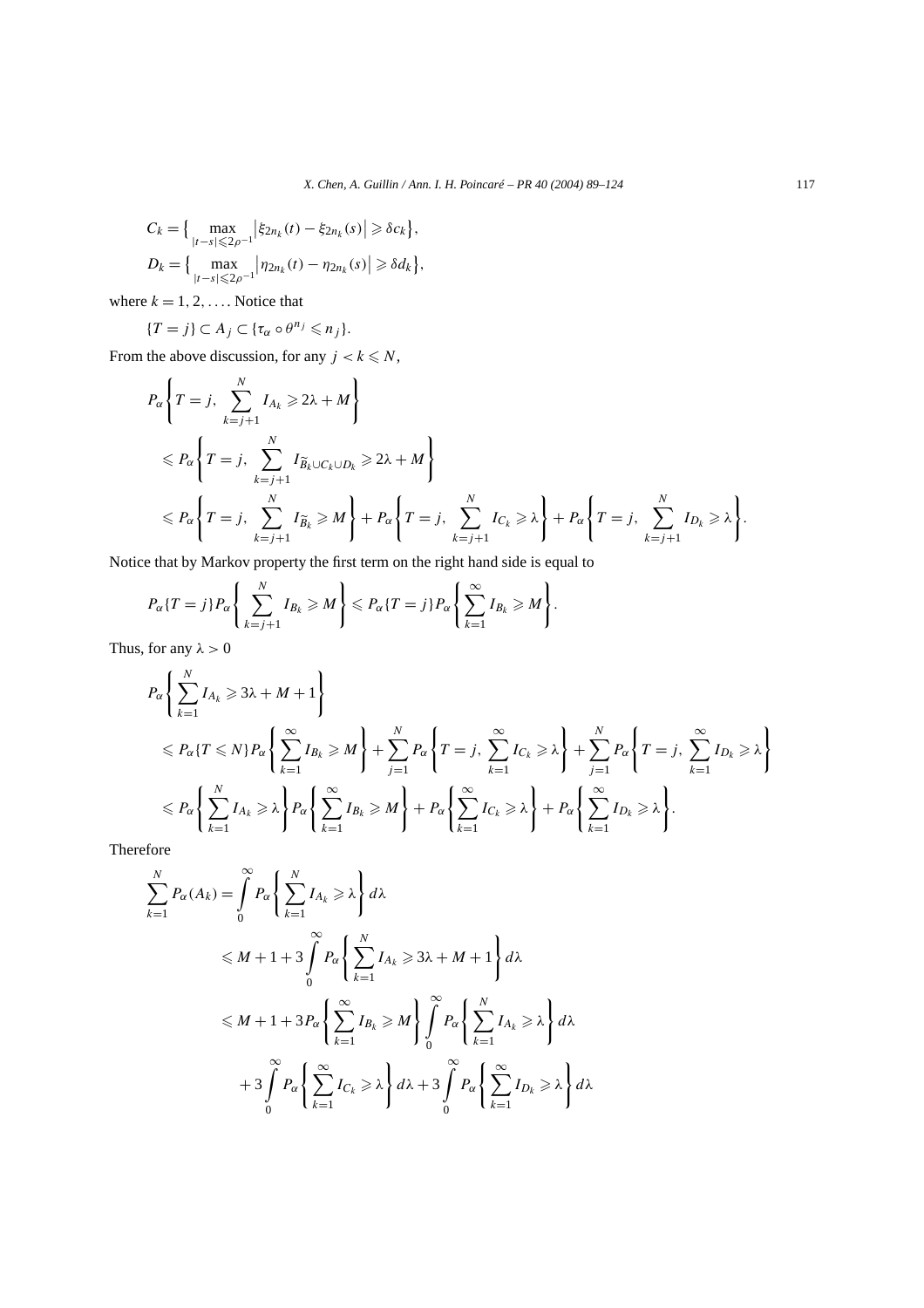118 *X. Chen, A. Guillin / Ann. I. H. Poincaré – PR 40 (2004) 89–124*

$$
= M+1+3P_{\alpha}\left\{\sum_{k=1}^{\infty}I_{B_k} \geq M\right\}\sum_{k=1}^{N}P_{\alpha}(A_k)+3\sum_{k=1}^{\infty}P_{\alpha}(C_k)+3\sum_{k=1}^{\infty}P_{\alpha}(D_k).
$$

Hence we have

$$
\left(1-3P_{\alpha}\left\{\sum_{k=1}^{\infty}I_{B_k}\geq M\right\}\right)\sum_{k=1}^NP_{\alpha}(A_k)\leq M+1+3\sum_{k=1}^{\infty}P_{\alpha}(C_k)+3\sum_{k=1}^{\infty}P_{\alpha}(D_k).
$$

On the other hand, as  $f \to \sup_{|t-s| < \delta} |f(t) - f(s)|$  is a continuous mapping, by the upper bounds in Theorems 1.2 and 1.3, one can see that as  $\rho > 1$  is sufficiently large,

$$
\limsup_{k \to \infty} \frac{1}{\log \log n_k} \log P_\alpha(C_k) < -1 \quad \text{and} \quad \limsup_{k \to \infty} \frac{1}{\log \log n_k} \log P_\alpha(D_k) < -1,
$$

indeed, use the upper bound (3.26). Consequently,

$$
\sum_{k=1}^{\infty} P_{\alpha}(C_k) < \infty \quad \text{and} \quad \sum_{k=1}^{\infty} P_{\alpha}(D_k) < \infty.
$$

In view of (4.7) we must have

$$
P_{\alpha}\left\{\sum_{k=1}^{\infty}I_{B_k}\geqslant M\right\}\geqslant\frac{1}{3}
$$

Let  $M \to \infty$  gives that

$$
P_{\alpha}\left\{\left\|\frac{1}{c_k}\xi_{n_k}-\phi\right\|<4\delta,\ \left\|\frac{1}{d_k}\eta_{n_k}-\gamma\right\|<4\delta\ \mathrm{i.o.}\right\}\geqslant\frac{1}{3}.
$$

*.*

Notice that  $\delta > 0$  can be arbitrarily small. We have that

$$
P_{\alpha}\left\{\liminf_{n\to\infty}\Big|\Big|\,\mathcal{Z}_n-(\phi,\gamma)\Big|\right|=0\right\}\geqslant\frac{1}{3}.
$$

By Theorem 17.3.2 in Meyn and Tweedie [25], (4.6) holds.  $\Box$ 

## **5. The LIL for some interesting functionals**

Given a continuous map  $\psi$  from a metric space X to another metric space Y and  $x_n \in \mathcal{X}$   $(n \ge 1)$  with  $x_n \to K$ for some  $K \subset \mathcal{X}$ , we have  $\psi(x_n) \to \psi(K)$ . If  $\psi$  is a continuous function on *B*, then

 $\limsup_{n\to\infty}\psi(x_n)=\sup_{x\in K}$ *ψ(x).*

By considering various functionals, we obtain some direct consequences from Theorem 4.1. First, we notice that the two dimensional random variable  $\mathcal{Z}_n(1)$  takes values in the metric space  $\mathcal{X} = (-\infty, +\infty) \times [0, \infty)$ . By considering the continuous map  $(\phi, \gamma) \mapsto (\phi(1), \gamma(1))$  we have

**Theorem 5.1.** Assume that the Harris recurrent Markov chain  $\{X_n\}_{n\geq 0}$  is p-regular with  $0 < p < 1$  and that f is *a charge, g is special. Then*

$$
\mathcal{E}_n(1) \to K(\Lambda_p^*) \quad a.s. \tag{5.1}
$$

*Consequently, for each*  $\beta \leq 1/2$ *,*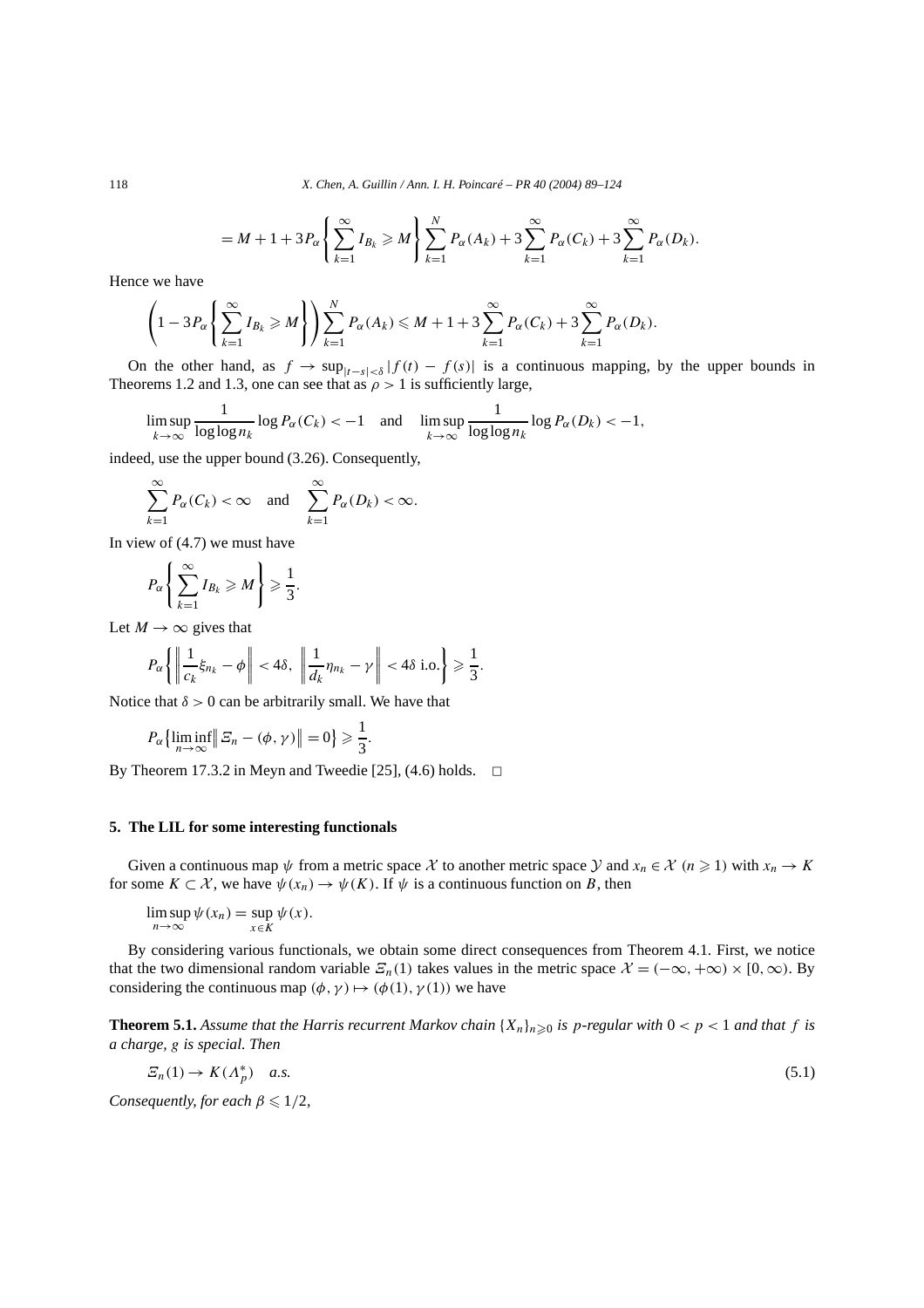$$
\limsup_{n \to \infty} a \left( \frac{n}{\log \log n} \right)^{-\frac{1}{2} + \beta} (\log \log n)^{-1 + \beta} \frac{\xi_n(1)}{[\eta_n(1)]^{\beta}} \n= \frac{\sigma_f}{\pi(g)^{\beta}} \sqrt{\frac{2(1 - 2\beta)^{(1 - 2\beta)(1 - p)} \Gamma(p + 1)^{1 - 2\beta}}{p^{p(1 - 2\beta)} (1 + (1 - 2\beta)(1 - p))^{1 + (1 - 2\beta)(1 - p)}}} \quad a.s.
$$
\n(5.2)

*where we adopt the convention that*  $0^0 = 1$  *as*  $\beta = 1/2$ *.* 

**Remark 5.2.** The LIL given in (5.2) can be viewed as a connection between the self-normalized LIL ( $\beta = 1/2$ )

$$
\limsup_{n \to \infty} \xi_n(1) / \sqrt{2\eta_n(1) \log \log n} = \frac{\sigma_f}{\sqrt{\pi(g)}} \quad \text{a.s.},
$$

a form close to those given in Chen [7], and the deterministic normalized LIL ( $\beta = 0$ )

$$
\limsup_{n \to \infty} \xi_n(1) / \sqrt{a \left( \frac{n}{\log \log n} \right)} \log \log n = \sigma_f \sqrt{\frac{2\Gamma(p+1)}{p^p (2-p)^{2-p}}} \quad \text{a.s.}
$$

which is obtained in Chen [9].

**Proof of Theorem 5.1.** First we claim that for any  $(x, y) \in \mathcal{X} \equiv (-\infty, \infty) \times [0, \infty)$ ,

$$
\Lambda_p^*(x, y) = \inf \{ I_p(\phi, \gamma); \ \phi(1) = x \text{ and } \gamma(1) = y \}.
$$
 (5.3)

Indeed, for any  $(\phi, \gamma) \in \Theta_p$  with  $\phi(1) = x$  and  $\gamma(1) = y$ , by Jensen's inequality,

$$
\int_{0}^{1} \Lambda_{p}^{*}(\dot{\phi}(t), \dot{\gamma}(t)) dt \geq \Lambda_{p}^{*} \left( \int_{0}^{1} \dot{\phi}(t) dt, \int_{0}^{1} \dot{\gamma}(t) dt \right) = \Lambda_{p}^{*}(x, y).
$$

On the other hand, the equality holds if  $\phi(t) = xt$  and  $\gamma(t) = yt$ .

By (5.3),

$$
\{(\phi(1), \gamma(1)); I_p(\phi, \gamma) \leq 1\} = \{(x, y); A^*(x, y) \leq 1\}.
$$

Hence (5.1) follows from Theorem 4.1.

Let  $\rho$  be the constant given on the right hand side of (5.2). By simple calculus,

$$
\sup_{(x,y)\in K(A_p^*)} \frac{x}{y^{\beta}} = \sup \left\{ \frac{x}{y^{\beta}}; \ A_p^*(x,y) = 1 \right\} = \rho. \tag{5.4}
$$

Further, one can find  $(x_o, y_o)$  such that  $\Lambda_p^*(x_o, y_o) = 1$  and  $x_o/y_o^{\beta} = \rho$ . Although the function  $\varphi(x, y) = x/y^{\beta}$  is not continuous on  $X$ , it is continuous in a small neighborhood of  $(x_o, y_o)$ . By (5.1), therefore,

$$
\limsup_{n\to\infty}\varphi\big((\varXi_n(1)\big)\geqslant\varphi(x_o,y_o)=\rho\quad a.s.
$$

Or,

$$
\limsup_{n\to\infty} a\left(\frac{n}{\log\log n}\right)^{-\frac{1}{2}+\beta} (\log\log n)^{-1+\beta} \frac{\xi_n(1)}{[\eta_n(1)]^{\beta}} \ge \rho \quad \text{a.s.}
$$

On the other hand, for given  $\varepsilon > 0$ , define the set

$$
A = \left\{ (x, y) \in \mathcal{X}; \ x \geqslant (\rho + \varepsilon) y^{\beta} \right\}.
$$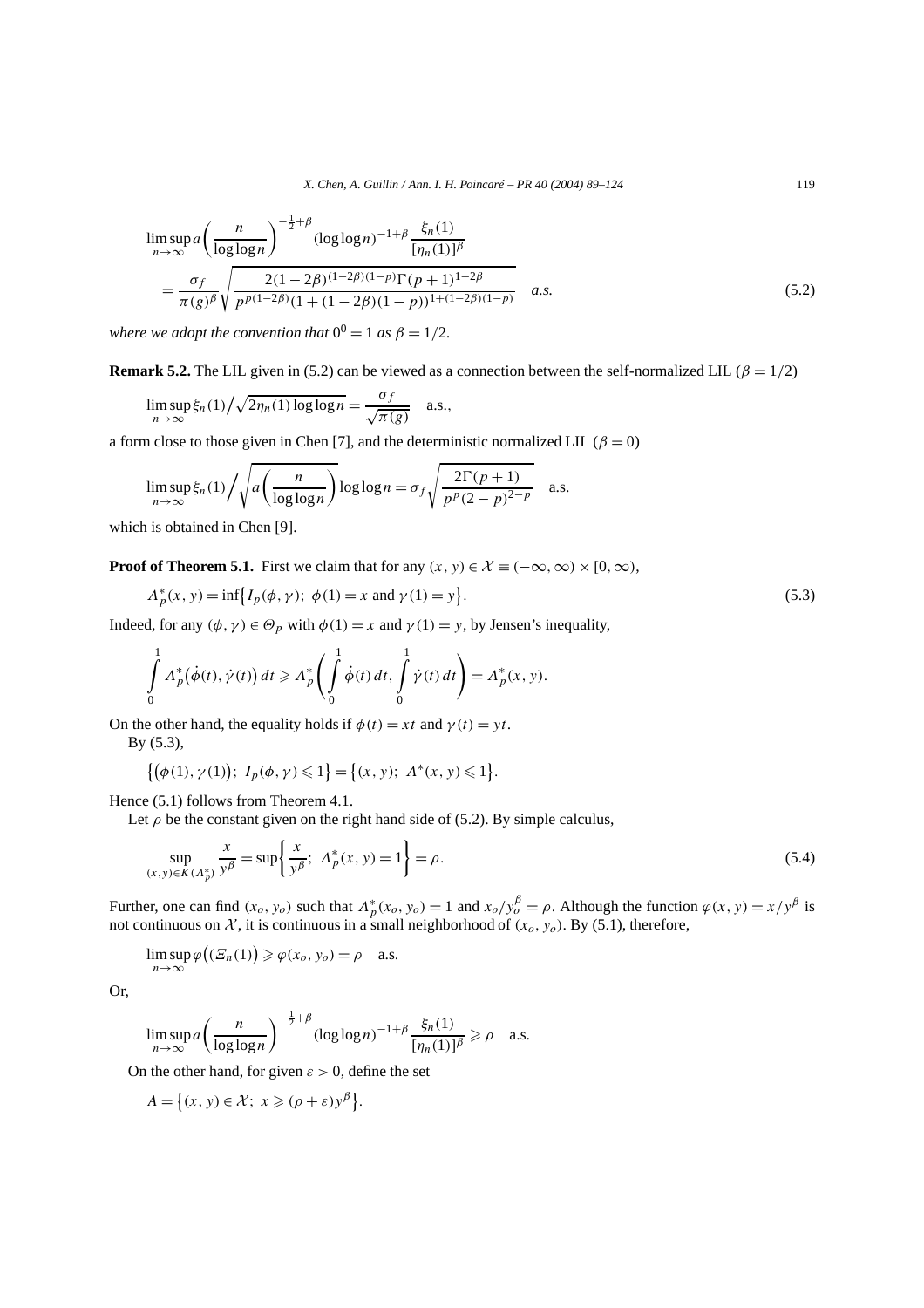Since *A* is closed, and by (5.4) *A* and  $K(\Lambda_p^*)$  are disjoint, there is a continuous function  $\psi: \mathcal{X} \to [0, 1]$  such that  $\psi(A) = 1$  and  $\psi(K(\Lambda_p^*)) = 0$ . From (5.1),

$$
\limsup_{n \to \infty} I_A(\mathcal{Z}_n) \le \limsup_{n \to \infty} \psi(\mathcal{Z}_n) = \sup_{(x,y) \in K(\Lambda_p^*)} \psi(x,y) = 0 \quad \text{a.s.}
$$

Hence we have

$$
\limsup_{n\to\infty} a\left(\frac{n}{\log\log n}\right)^{-\frac{1}{2}+\beta} (\log\log n)^{-1+\beta} \frac{\xi_n(1)}{[\eta_n(1)]^{\beta}} \leq \rho + \varepsilon \quad \text{a.s.}
$$

Since  $\varepsilon > 0$  can be arbitrarily small

$$
\limsup_{n\to\infty} a\left(\frac{n}{\log\log n}\right)^{-\frac{1}{2}+\beta} (\log\log n)^{-1+\beta} \frac{\xi_n(1)}{[\eta_n(1)]^{\beta}} \leq \rho \quad \text{a.s.} \qquad \Box
$$

Let *F* be an absolutely continuous function *F* on [0, 1] and consider the linear continuous function  $\psi$  on *C*[0, 1]:

$$
\psi(\phi) = F(1)\phi(1) - \int_{0}^{1} \phi(t) \cdot F'(t) dt, \quad \phi \in C[0, 1].
$$

By integration by parts and Hölder inequality one can see that

$$
\sup_{\phi \in K(\kappa_p)} \psi(\phi) = \sigma_f \sqrt{\frac{2\Gamma(p+1)}{p^p(2-p)^{2-p}}} \left( \int_0^1 |F(t)|^{2/p} dt \right)^{p/2}
$$

and that if *F* is non-negative,

$$
\sup_{\phi \in K(J_p)} \psi(\phi) = \frac{\Gamma(p+1)\pi(g)}{p^p(1-p)^{1-p}} \left( \int_0^1 F^{1/p}(t) \, dt \right)^p.
$$

On the other hand, by integration by parts,

$$
\psi(\xi_n^c) = n \sum_{k=1}^n f(X_k) \int\limits_{\frac{k-1}{n}}^{\frac{k}{n}} F(t) dt \sim \sum_{k=1}^n F\left(\frac{k}{n}\right) f(X_k), \quad n \to \infty,
$$
  

$$
\psi(\eta_n^c) = n \sum_{k=1}^n g(X_k) \int\limits_{\frac{k-1}{n}}^{\frac{k}{n}} F(t) dt \sim \sum_{k=1}^n F\left(\frac{k}{n}\right) g(X_k), \quad n \to \infty,
$$

where  $\xi_n^c$  and  $\eta_n^c$  are the continuous versions (Remark 1.5) of  $\xi_n$  and  $\eta_n$ , respectively.

Therefore, we have the following theorem:

**Theorem 5.3.** Assume that the Harris recurrent Markov chain  $\{X_n\}_{n\geq 0}$  is p-regular and that f is a charge, g is *special. Let the function F (t) be absolutely continuous on* [0*,* 1]*.*

(1) When  $0 < p < 1$  and *F* is non-negative,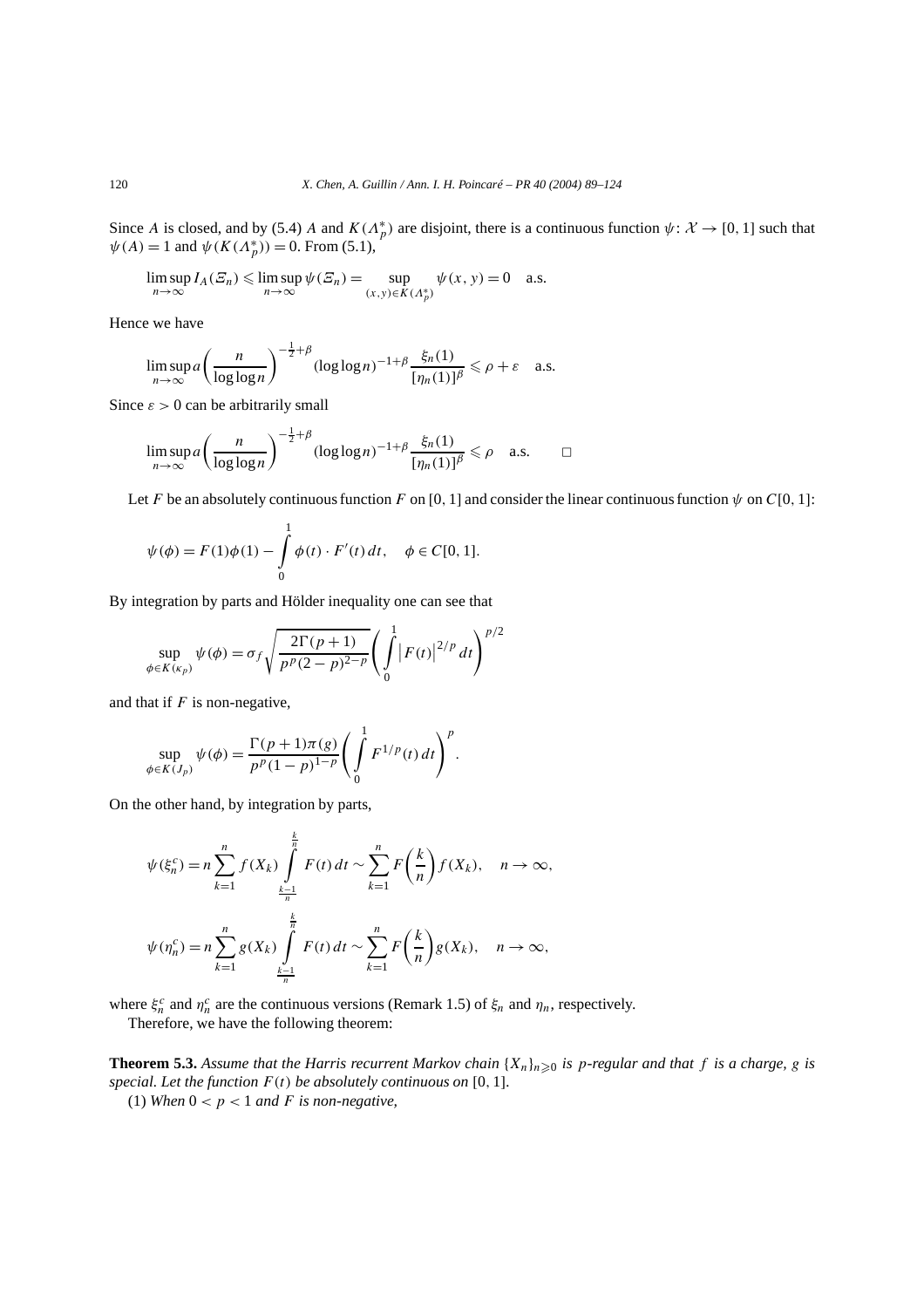$$
\limsup_{n \to \infty} \sum_{k=1}^{n} F\left(\frac{k}{n}\right) g(X_k) / a\left(\frac{n}{\log \log n}\right) \log \log n
$$
\n
$$
= \frac{\Gamma(p+1)\pi(g)}{p^p (1-p)^{1-p}} \left(\int_0^1 F^{1/p}(t) dt\right)^p \quad a.s.
$$
\n(5.5)

(2) *When*  $0 < p \le 1$ ,

$$
\limsup_{n \to \infty} \sum_{k=1}^{n} F\left(\frac{k}{n}\right) f(X_k) / \sqrt{a \left(\frac{n}{\log \log n}\right)} \log \log n
$$
\n
$$
= \sigma_f \sqrt{\frac{2\Gamma(p+1)}{p^p(2-p)^{2-p}}} \left(\int_0^1 |F(t)|^{2/p} dt\right)^{p/2} a.s.
$$
\n(5.6)

Let  $q \ge 1$ . By considering the continuous functional  $\psi$  on  $D[0, 1]$ :

$$
\psi(\phi) = \int_{0}^{1} |\phi(t)|^q dt, \quad \phi \in D[0, 1]
$$

we obtain

**Theorem 5.4.** Assume that the Harris recurrent Markov chain  $\{X_n\}_{n\geq 0}$  is p-regular and that f is a charge, g is *special.* Let  $q \geq 1$ .

(1) When 
$$
0 < p < 1
$$
,

$$
\limsup_{n \to \infty} \sum_{k=1}^{n} \eta_k^q(1) / na^q \left( \frac{n}{\log \log n} \right) (\log \log n)^q
$$
  
=  $(1 + pq)^{-1} \left( \frac{1 + pq}{1 - p} \right)^{q(1-p)} \left( \frac{\pi(g)q^p \Gamma(p + \frac{1}{q})}{\Gamma(\frac{1}{q})} \right)^q$  a.s. (5.7)

(2) *When*  $0 < p \le 1$ ,

$$
\limsup_{n \to \infty} \sum_{k=1}^{n} |\xi_k(1)|^q / na^q \left(\frac{n}{\log \log n}\right) (\log \log n)^q
$$
  
= 
$$
\frac{2}{2 + pq} \left(\frac{2 + pq}{p(2 - p)}\right)^{\frac{q(2-p)}{2}} \left(\frac{\sigma_f \Gamma(\frac{p}{2} + \frac{1}{q}) \sqrt{2q^p \Gamma(p+1)}}{\Gamma(\frac{p}{2}) \Gamma(\frac{1}{q})}\right)^q a.s.
$$
 (5.8)

**Proof.** It remains to prove

$$
\sup_{\gamma \in K(J_p)} \int_0^1 \gamma^q(t) dt = (1 + pq)^{-1} \left( \frac{1 + pq}{1 - p} \right)^{q(1 - p)} \left( \frac{\pi(g) q^p \Gamma(p + \frac{1}{q})}{\Gamma(\frac{1}{q})} \right)^q, \tag{5.9}
$$

$$
\sup_{\gamma \in K(\kappa_p)} \int_{0}^{1} |\gamma(t)|^q dt = \frac{2}{2 + pq} \left( \frac{2 + pq}{p(2 - p)} \right)^{\frac{q(2 - p)}{2}} \left( \frac{\sigma_f \Gamma(\frac{p}{2} + \frac{1}{q}) \sqrt{2q^p \Gamma(p + 1)}}{\Gamma(\frac{p}{2}) \Gamma(\frac{1}{q})} \right)^q.
$$
(5.10)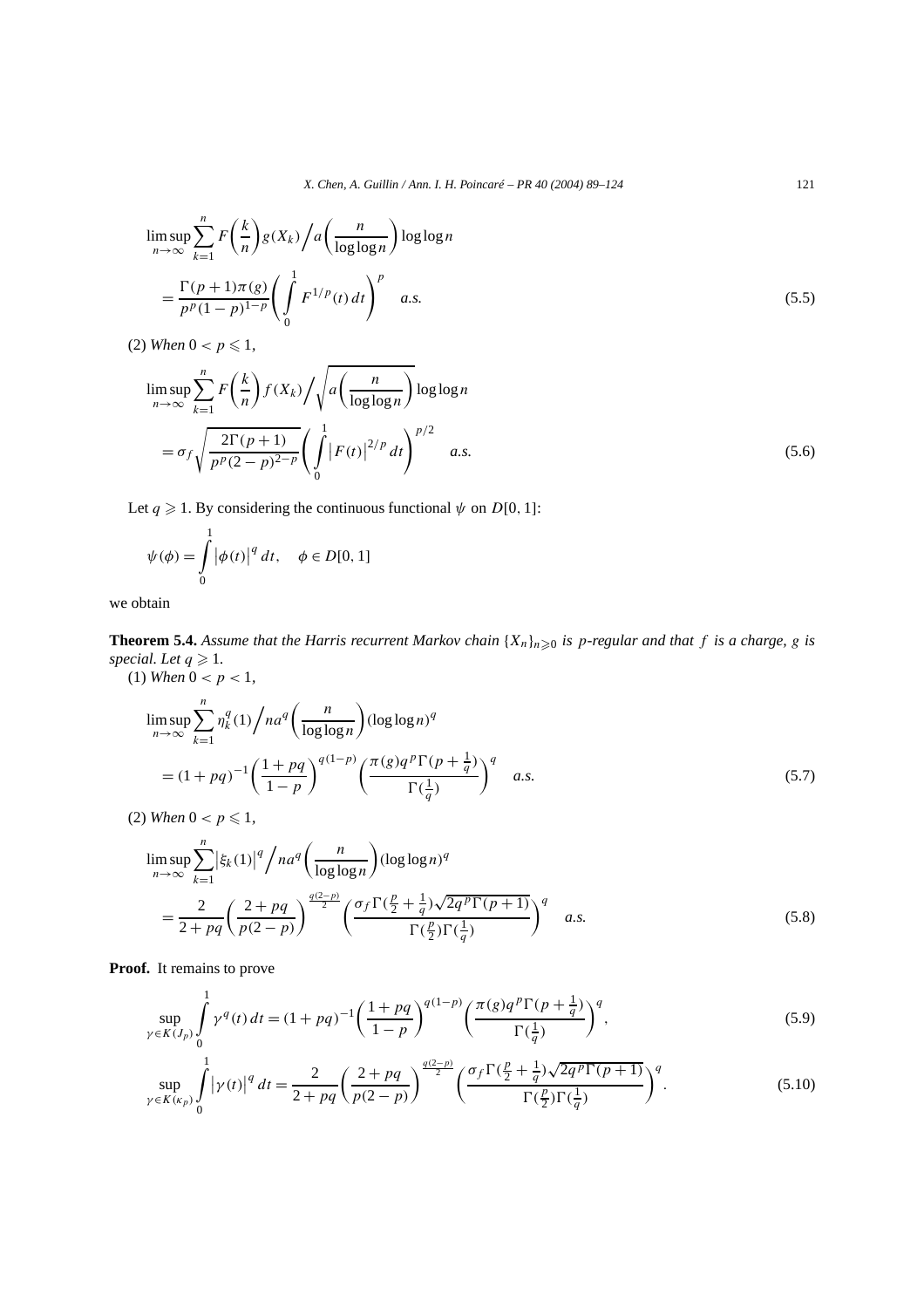We now evaluate the variation in (5.9). The idea is the Lagrange multiplier, which has been used in Strassen [32] for the application of his well known invariance principle. Since  $K(J_p)$  is compact in  $C[0, 1]$ , the supremum can be achieved at some  $\gamma \in K(J_p)$ . Fix a such function  $\gamma$ . One can easily see that  $\gamma$  satisfies the equation

$$
(1-p)\int_{0}^{1} \left(\frac{p^p \dot{\beta}(t)}{\pi(g)\Gamma(p+1)}\right)^{(1-p)^{-1}} dt = 1.
$$
\n(5.11)

Notice that the supremum given in (5.9) is also the supremum of the same functional over the set of functions  $\beta \in C[0, 1]$  satisfying (5.11) with  $\beta(0) = 0$  ( $\beta(t)$  does not have to be non-decreasing or non-negative).

Applying the Lagrange multiplier one can see that there is a real number *λ* such that for all such *β*,

$$
q \int_{0}^{1} \gamma^{q-1}(t) \beta(t) dt = \lambda \frac{1}{1-p} \int_{0}^{1} \dot{\gamma}^{p(1-p)^{-1}}(t) \dot{\beta}(t) dt.
$$

Performing integration by parts on the left hand side gives

$$
q \int_{0}^{1} \left[ \int_{t}^{1} \gamma^{q-1}(s) \, ds \right] \dot{\beta}(t) \, dt = \lambda \frac{1}{1-p} \int_{0}^{1} \dot{\gamma}^{p(1-p)-1}(t) \dot{\beta}(t) \, dt.
$$

Hence, we must have 1

12.11

$$
q \int\limits_t^1 \gamma^{q-1}(s) \, ds = \lambda \frac{1}{1-p} \dot{\gamma}^{p(1-p)^{-1}}(t).
$$

In particular,  $\gamma$  has continuous second derivative,  $\dot{\gamma}(t) > 0$  as  $0 \leq t < 1$  and  $\dot{\gamma}(1) = 0$ . Taking derivative on the both sides of the above equation gives

$$
-q\gamma^{q-1}(t) = \lambda \frac{p}{(1-p)^2} (\dot{\gamma}(t))^{\frac{2p-1}{1-p}} \ddot{\gamma}(t).
$$

Multiplying both sides by  $\dot{\gamma}$  and integrating we obtain

$$
\gamma^{q}(t) = -\lambda \frac{p}{1-p} \left[ \dot{\gamma}^{(1-p)^{-1}}(t) - \dot{\gamma}^{(1-p)^{-1}}(0) \right].
$$

Recall that  $\dot{\gamma}(1) = 0$ . As  $t = 1$ ,

$$
\gamma^{q}(1) = \lambda \frac{p}{1-p} \dot{\gamma}^{(1-p)^{-1}}(0).
$$

Therefore,

$$
\lambda \frac{p}{1-p} \dot{\gamma}^{(1-p)^{-1}}(t) = \gamma^q(1) - \gamma^q(t). \tag{5.12}
$$

Integrating both side of (5.12) and taking (5.11) into account we have

$$
\lambda \frac{p}{(1-p)^2} \left( \frac{\pi(g)\Gamma(p+1)}{p^p} \right)^{(1-p)^{-1}} = \gamma^q(1) - \int_0^1 \gamma^q(t) dt.
$$
\n(5.13)

From (5.12),

$$
dt = \left(\frac{\lambda p}{1-p}\right)^{1-p} \left(\gamma^q(1) - \gamma^q(t)\right)^{p-1} d\gamma(t).
$$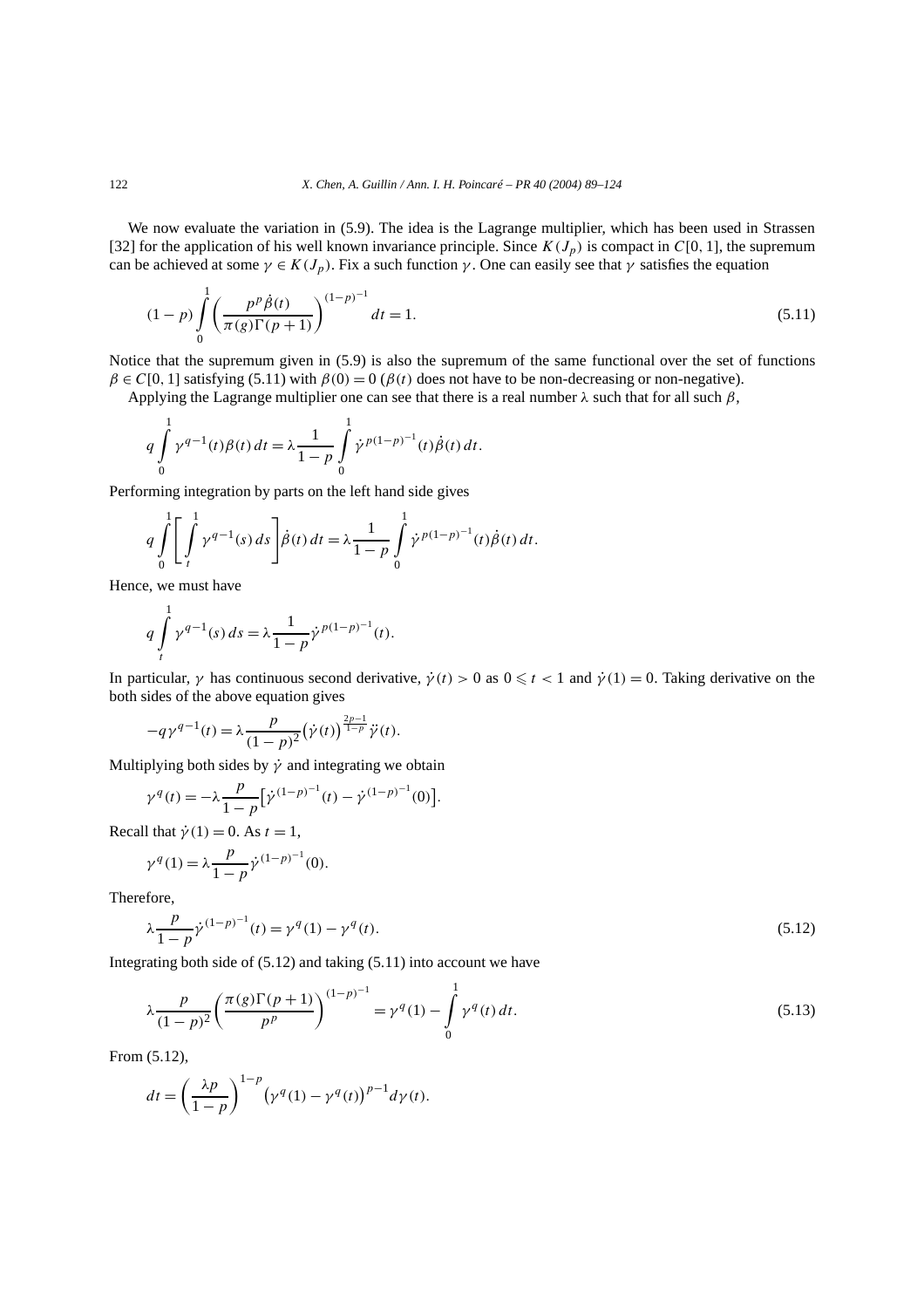Hence,

$$
\int_{0}^{1} \gamma^{q}(t) dt = \left(\frac{\lambda p}{1-p}\right)^{1-p} \int_{0}^{\gamma(1)} \gamma^{q} (\gamma^{q}(1) - \gamma^{q})^{p-1} d\gamma
$$

$$
= \left(\frac{\lambda p}{1-p}\right)^{1-p} \gamma(1)^{1+pq} \int_{0}^{1} u^{q} (1 - u^{q})^{p-1} du
$$

$$
= \left(\frac{\lambda p}{1-p}\right)^{1-p} \gamma(1)^{1+pq} \frac{1}{1+pq} \int_{0}^{1} (1 - u^{q})^{p-1} du,
$$
(5.14)

where the last step follows from integration by parts. Similarly,

$$
1 = \left(\frac{\lambda p}{1 - p}\right)^{1 - p} \int_{0}^{\gamma(1)} (\gamma^{q}(1) - \gamma^{q})^{p-1} d\gamma
$$
  
=  $\left(\frac{\lambda p}{1 - p}\right)^{1 - p} \gamma(1)^{1 + q(p-1)} \int_{0}^{1} (1 - u^{q})^{p-1} du.$  (5.15)

Combining (5.13), (5.14) and (5.15) gives

$$
\int_{0}^{1} \gamma^{q}(t) dt = (1 + pq)^{-1} \left(\frac{1 + pq}{q(1 - p)}\right)^{q(1 - p)} \left(\frac{\pi(g)\Gamma(p + 1)}{p}\right)^{q} \left(\int_{0}^{1} (1 - u^{q})^{p - 1} du\right)^{-q}
$$

$$
= (1 + pq)^{-1} \left(\frac{1 + pq}{1 - p}\right)^{q(1 - p)} \left(\frac{\pi(g)q^{p}\Gamma(p + \frac{1}{q})}{\Gamma(\frac{1}{q})}\right)^{q}.
$$

The proof of  $(5.10)$  is similar to that of  $(5.19)$ , for the maximizer of the variation in  $(5.10)$  is a non-negative function.  $\Box$ 

# **Acknowledgements**

The first author is grateful to Professor Alejandro de Acosta for some stimulating discussions which motivated this work. The second author wants to thank Professor Liming Wu for his well pointed remarks.

## **References**

- [1] A. de Acosta, Large deviations for vector-valued functional of Markov chain: lower bounds, Ann. Probab. 16 (1988) 925–960.
- [2] A. de Acosta, Moderate deviations for empirical measures of Markov chains: lower bounds, Ann. Probab. 25 (1997) 259–284.
- [3] A. de Acosta, X. Chen, Moderate deviations for empirical measures of Markov chains: upper bounds, J. Theoret. Probab. 11 (1998) 1075–1110.
- [4] K.B. Athreya, P. Ney, A new approach to the limit theory of recurrent Markov chains, Trans. Amer. Math. Soc. 245 (1978) 493–501.
- [5] J. Azema, M. Duflo, D. Revuz, Propriétés relatives des processus de Markov récurrents, Z. Wahr. Geb. 13 (1969) 286–314.
- [6] X. Chen, Limit theorems for functionals of ergodic Markov chains with general state space, Mem. Amer. Math. Soc. 139 (664) (1999).